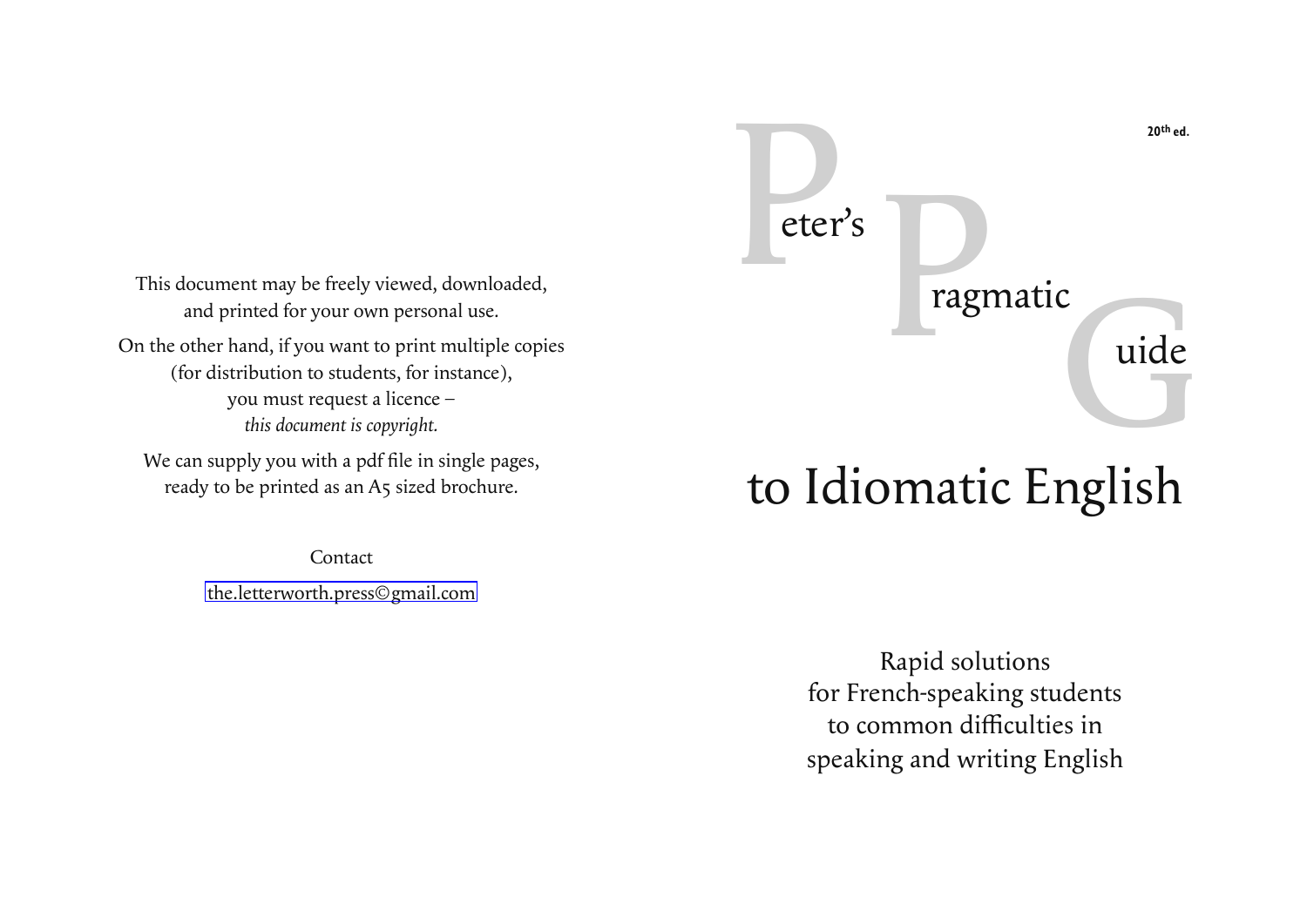### **A- WORDS**

- Adjectives and adverbs formed with the prefix **a** are predicate, that is, they must follow the group they qualify. A man alone | They think alike. They include aback, aboard (but not as a preposition of course, as in to climb aboard a yacht), abroad, ablaze, adrift, afire, ahoy (as in the call, 'Ship ahoy!'), ajar, alive, amiss, aside (q.v.), askew, asleep, awake, aware (and unaware), awry, etc.
- ) **A– WORDS** cannot generally be used as nouns. See **ADJECTIVES**
- Adding the prefix a- to certain verbs makes them less concrete and more metaphorical. **rise** (stand or get up) > **arise** (e.g. the symbolic act ofrising from a kneeling position); **rouse** (wake up) > **arouse** (for emotions); **wake** (from sleep) > **awaken** (memories).

### **ABBREVIATIONS**

- BrE usage omits the full stop when abbreviations end with the final letter of the complete word they represent. So **Mr** and **Dr** do not need stops as both the words and the abbreviations end with 'r', whereas **Prof.** (Professor), **etc.** (*et cetera*), **i.e.** (*id est,* 'that is to say'), and **e.g.** (*exempli gratia,* 'for example') do need them. Under the influence of AmE practice, however, many editors (q.v.) now use stops after all abbreviations that include lower-case letters (see **CAPITAL LETTERS**).
- *C* The honorific Miss is not treated as an abbreviation. See **HONORIFICS ability**
	- **to be (un)able to do s.t.** is usually due to physical causes, whereas
	- **to be (in)capable of doing s.t.** is usually on grounds of morality (q.v.) or scruple.
	- The **ability to do s.t.** is a quality possessed by both able and capable persons, whereasthe **capacity for s.t.**suggests quantity ratherthan quality. So while **inability to do s.t.** is merely a handicap, **incapacity** suggests some moral or intellectual failing. Tess's capacity for suffering is enormous, and for most of the novel Angel is quite incapable of perceiving it. At the moment when he might have been more perceptive, she is unable to contact him.

# **ADJECTIVES**

In English the adjective is invariable, whatever the gender, number, or case of the noun it qualifies, even in compound adjectives. Thus you could read a three-hundred-page novel about an eighteen-year-old heroine. (Note the use of **HYPHENS** in compound adjectives.) See also **TIME** and **SPACE**

### **Signs and abbreviations used in this handbook**

- <span id="page-1-0"></span>\* an asterisk in front of an example indicates, as in linguistics, that it is not acceptable English. Examples are printed in light sans serif.
- $*$  the 'explosion' flags a linguistic situation that may lead to serious misunderstanding. It means 'Handle with care!'
- $\text{or}$  The manicule (a pointing hand) flags an exception.
- the vertical bar separates different examples, and
- / the slash separates alternatives *within* an example.
- AmE American English
- BrE British English
- cf. confer, meaning 'compare with'.
- FA signals *faux amis* ('false friends').
- inv. invariable; qualifies a noun that has the same form in the plural as in the singular.
- q.v. (*quod vide*) is a cross-reference meaning 'see the entry for this word'.
- s.o. someone
- s.t. something
- vs (*versus*) means 'as opposed to' or 'contrasted with'.

# **Definitions**

A **transitive** verb takes a direct object. An **intransitive** verb does not take an object. A **pronominal** adjective goes in front of a noun. A **predicate** adjective cannot be used in front of a noun.

### **Feedback**

Comments and suggestions for improving this handbook are always welcome. Contact me by email: gpeter.winnington@gmail.com

> © G. Peter Winnington 2015 20th edition, November 2015 ISBN 978-2-9700654-1-8

**@** Long before it was adopted for email addresses, the 'at' symbol (*l'arobase*) expressed the idea of 'at the price (or rate) of': 3 books @ £4 each.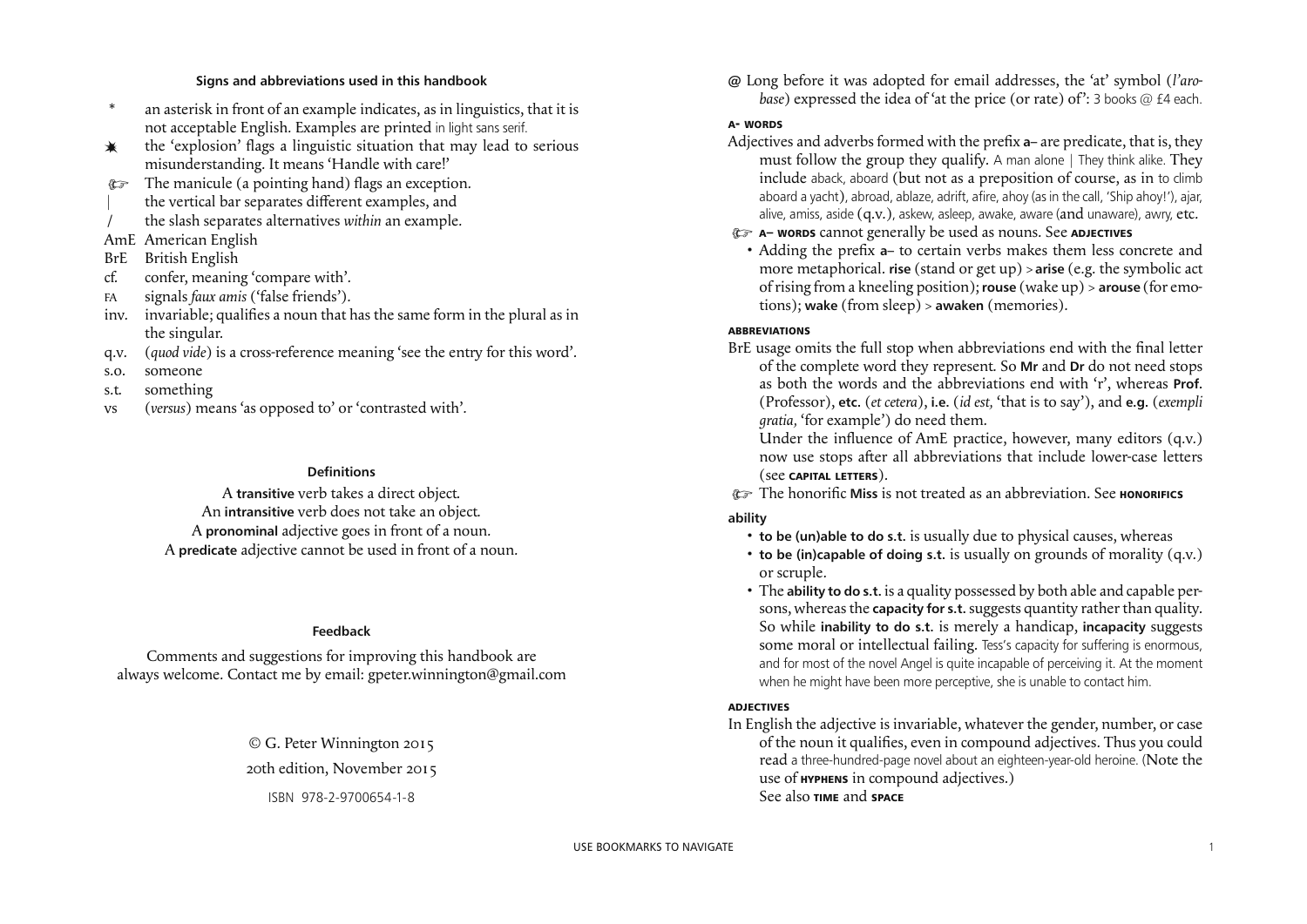behaviour funny, but it is not something out of a comedy.) It was his economic policy that dictated his choice of an economical car. Here **economic** relates to money; **economical** relates to running costs, primarily fuel consumption, and thus only indirectly to economics.

- With **classic** and **classical** a convenient rule is to think of what is (or used to be) taught in class. Thus **classic** qualifies an instance that is often cited in the classroom (a classic approach to fiction-writing), whereas **classical** relates to traditional Greek and Roman culture, as in classical literature and classical mythology, or to whatever preceded a modern form: you might listen to a classic piece of classical music. Newtonian physics is classical physics.
- The case of **history** is very clear: a historic event made history. A historical novel is merely situated in the past.
- Actions that are **politic** seem 'sensible and judicious in the circumstances', whereas **political** relates to 'the state or government or public afairs of a country' (NODE); it is only optatively sensible or judicious.
- **after having done s.t.** is a Latinate structure, heavier than English generally requires. Use either **having done s.t.** or **after doing s.t.**

### **all** + **SPACE** and **TIME**

- Many English adjectives and similar past participles with rather diferent meanings correspond to a single word in French. Distinguish between appropriate and appropriated; considerate and considered; corrupt and corrupted; definite and defined; elaborate and elaborated; incomplete and uncompleted; open and opened; opposite and opposed; polite and polished; requisite and required; resolute and resolved; rotten and rotted; welcome and welcomed, for example. As a general rule, the adjective qualifies a state, and the past participle a state *resulting from a (recent) action*.
	- Note that the final -ate of adjectives, nouns and adverbs is pronounced with a schwa [ə], e.g. separate [ sepərət], whereas it is a diphthong in all **–ate** verb forms, e.g. separated [ sepəreitd]. So their *function* is signalled by pronunciation, even when their *spelling* is the same, e.g. a delegate ['delɪgət] vs to delegate ['delɪgeit]. See also **z/s**
- **all** + a preposition emphasizes continuity. Compare She spilled coffee on her dress; she spilled coffee down her dress and She spilled coffee all down her dress. The first might cause a localized stain; the second something longer; the third involves the entire length.
	- Use (**all**) **along** with measurable, horizontal objects: wild flowers were growing all along the banks of the river. **All over** adds the notion of 'everywhere-on-the-surface' of the object. Ants were climbing all over the flowers.
	- **all** … **long** is used with monosyllabic units of time: **day**, **night**, **week**, **month**, **year**. It's been raining all day long! Use **throughout** (q.v.) or **for the whole** with **morning**, **afternoon**, **evening, winter, decade**, etc.
	- all through enters or penetrates the associated object or fills a unit of time: all through the city / the day. For greater emphasis use **throughout**  $(q.v.)$ , which is to be preferred with objects that are not spatially measurable. Jane Austen uses this technique throughout the novel.

### **all the** vs **the whole**

- As a general rule, use **all the** with uncountable nouns (all the poetry), and **the** whole with countable ones in the singular (the whole poem).
	- **all (of) the** with plural, countable nouns (all the poems) means 'each and every one of the [noun]'.
	- See also **all** + **SPACE** and **TIME**, and **throughout**
- <span id="page-2-0"></span>) The one exception to this would appear to be **blond-e**, which 'agrees' with the human gender of the following noun. A blond Englishman. A blonde German girl.
- ) Nouns used as adjectives are invariable, except for **man** and **woman** which 'agree' with the plural: girl students but men and women students. Of course, an adjectival noun may in itself be plural: the admissions office.
- ) **sport** as an adjective and **overseas** as both adjective and adverb are always 'plural': a sports car / day / jacket | overseas students.
	- Adjectives and participles used as nouns are invariable: the young and the old | the quick, the dying, and the dead | the working poor | the unaware.
	- When several adjectives precede a noun, put the most specific or particular first, and proceed towards the most general – allowing euphony to suggest the order when they seem to be of equal generality.

### **ADJECTIVES** and **PAST PARTICIPLES**

# **ADJECTIVES** in **–IC** and **–ICAL**

- As a general rule, prefer the -ic form of adjectives derived from nouns. Most of those based on nouns ending –**ism**, like **paternalistic**, **realistic** and **idealistic**, **pessimistic** and **optimistic**, exist only in this form.
	- Some adjectives, however, such as **ethical, hysterical, logical, practical, sceptical, statistical and tactical,** exist only in the **–ical** form, because there is (or was, e.g. *practic*) a corresponding **NOUN ENDING –ic**.
	- The adjectives of all the '–ology' sciences end with the **–ical** form only.
	- A few adjectives exist in both the -ic and -ical forms. Consider the first as the 'true' or 'direct' form, and the second as only indirectly related to the concept in question. What a tragic decision! (It had a truly tragic consequence: people died.) Oh, he and his comical manner! (I find his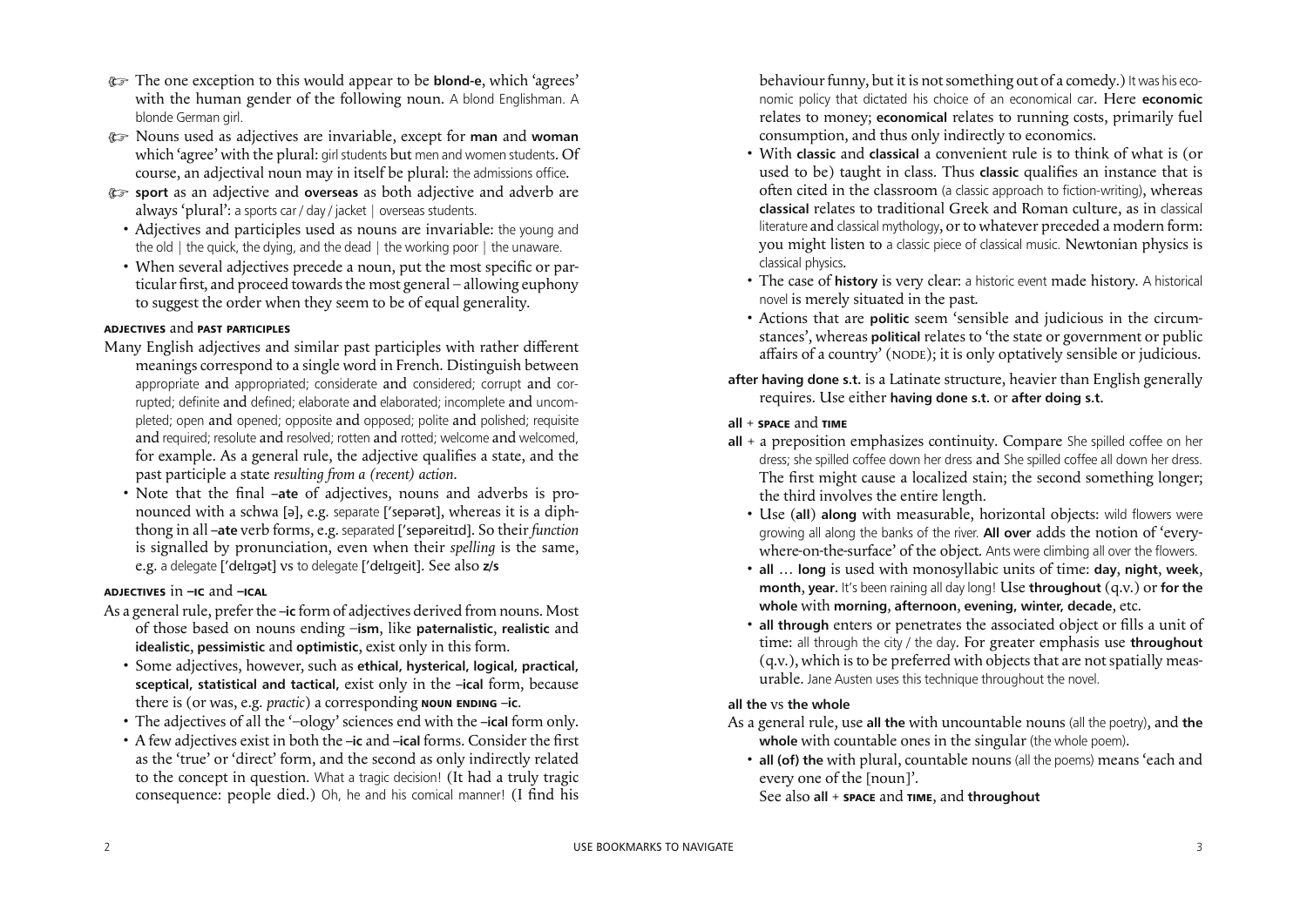• Distinguish between Emma's description (what she said in describing s.t. or s.o.) and the description of Emma (how s.o. else described her). The same applies to her drawing (of Harriet), a drawing of her (by s.o. else, depicting Emma), and a drawing of hers (i.e. one of her many drawings, depicting subjects unknown), the possessor being written *without* an apostrophe when it's a pronoun, and *with* when it's a proper name: Mr Elton admired a drawing of Emma's.

# The **ANGLO-SAXON** (idiomatic) **PLURAL**

French likes to animate abstractions and inanimate nouns, often with relexive verbs *(La grande route étendait sans en finir son long ruban de poussière—*Madame Bovary *| Les électionsse sont déroulées dansle calme | Les verssuivants se présentent…)*. English does not, prefering concrete nouns and active verbs. The elections passed off without incident.

When a number of individuals each possess or manipulate a countable object, that object is expressed in the plural. With their guns in their hands, they drove off in their cars. Each has only one gun in one hand and drives one car, but English sees several people, guns, hands and cars.

### **ANIMATION**

### **as** or **like**?

When a character in a play or film says s.t. that only the audience (and not the other characters present) can supposedly hear, it is an **aside**.

- **as** is a *conjunction*, introducing a group with a verb, a prepositional phrase, or an adverb. So Donne plays with words as often as he can, rather as Shakespeare does, in his plays as in his sonnets. Rule 1: If there's a verb in the group that follows, or just an adverb, or a preposition, it must be **as**. Resist the temptation to infer a verb where none is expressed. Do as I do!
- **like** is a *preposition* and as such can introduce only a noun or pronoun. Like Shakespeare, Donne plays with words. In literary essays, shun the colloquial use of **like** as a conjunction. Rule 2: If there's no verb, use **like** + (pro)noun, but—
- **as** is also a *preposition* meaning *en tant que* or *dans le rôle de.* Did you enjoy Johnny Depp as Jack Sparrow? Thus we find minimal pairs like He went as a soldier (*comme soldat*: he had joined the Army) and He went like a soldier (*comme un soldat:* he was not a soldier but he behaved like one). Rule 3: if a noun follows, without a verb, decide whether you mean 'similar to' (**like**) or 'in the role of' (**as**).
- *tel que* may be rendered by **such as,** or **like** if no verb follows (Rule 2).

### **aside**

<span id="page-3-0"></span>**all what?** can only be a question: *Tout quoi?*

- Reserve the possessive form (i.e. an apostrophe<sup>+</sup>*s* after a singular noun and irregular plurals, and *s*+apostrophe after regular plurals) for animate(d) nouns (and noun phrases: The King of Spain's daughter). This includes objects to which animation is attributed. The ship's rudder fell off in mid-Atlantic. *|* The car's headlights weren't working.
	- Intrinsic qualities of a piece of writing may also be expressed in this way: the poem's structure | the book's title | the article's conclusion.
	- The apostrophe+*s* may also be descriptive, as in a ladies' hairdresser (i.e. *for* ladies) and the men's toilet. (This is often shortened to the gents, signed simply GENTS, i.e. for gentlemen, with no apostrophe.)
	- The designation of shops and places of abode uses this form elliptically, omitting the following noun: the butcher's, the baker's (i.e. their respective shops) and Tom's or Mary's (i.e. their homes).
	- In some cases where you might be tempted to use the apostrophe+*s*, English turns the possessing noun into an adjective: the group leader rather than the group's leader, and the car driver  $-$  BUT the ship's captain. There is no rule for this, unfortunately.
	- For periods of time, see **TIME** & **SPACE**; for values, see **worth**.
- In French, it is possible to add *tout* in front of *ce que* without changing anything else in the sentence. In English, however, **what** has to change to **that** when it is preceded by **all**. *Ce qu'il a dit était sensé:* What he said made good sense. But *Tout ce qu'il a dit était sensé:* All that he said made good sense. For this, you can often use **everything** instead, and you may have to do so on occasion to avoid the limitative meaning of **all**. That's all I know.
- *altération* and *altérer* are FA. **alteration** and **to alter** are perfectly neutral, like **modification** and to **modify** or **change**. To render the idea of 'to change for the worse' use to **spoil**, **taint**, **mar**, **adulterate**, or **impair** (depending on the context).

### *ancien* FA

**Ancient** qualifies something that is very old, dating from classical antiquity or earlier. So *mon ancienne amie* hasto be **my ex-girlfriend**. **Former** is also possible, but more formal: a former President (see **sometime**). For *mon ancien prof d'anglais,* say 'the English teacher I had at school/university.'

### **Anglicized French words**

Do not put accents on French words, like cafe and regime, that have passed into English, except for: **compère, exposé**, **lamé**, **résumé**, and **roué**.

# The **ANGLO-SAXON GENITIVE**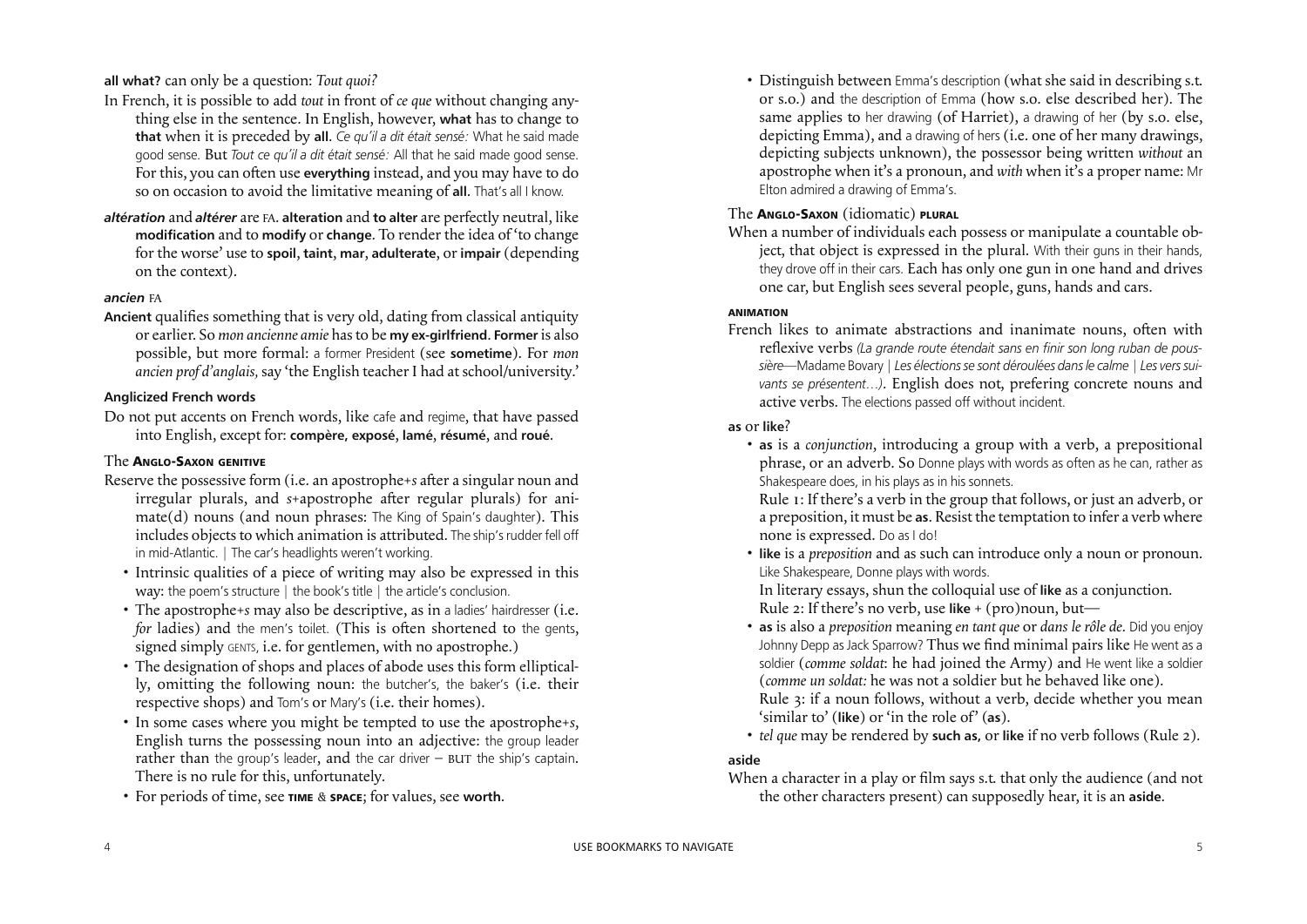- **in** to indicate things *within* **lines, chapters, acts, and scenes.** A change of rhythm in chapter 24. Used for spans: as can be seen in lines 10–15.
- **on** a certain **line** or **page** to locate something *dynamically* within the work. The new chapter begins on p.123. | The Invocation ends on line 26. May be used for spans, but we tend to say on pages 24, 25, and 26 instead. See also **DEFINITE ARTICLE,** and **NUMBERS**

# **attend** (FA)

- To **attend** plus a direct object means to be present at a ceremony or performance of some kind (All the staff attended the meeting), or to go regularly to an institution: What school did you attend? (This is quite formal.)
	- To **attend to** s.t. or s.o. is to **pay attention**. You're not attending! *Listen* to what I'm saying, please.
	- To **attend to s.t.** can also be to deal with it, especially by improvement or care. I know this paragraph needs attending to; I'll revise it later.

# **both** vs **the two**

Generally speaking, **both** serves to *merge* the two elements in question (or stress their similarity), and **the two** to *diferentiate* them (in quality or in time, for instance). The heroines of *Northanger Abbey* and *Pride and Prejudice* both marry the man they love, yet the two novels are quite different in tone. Use **the two** when making a *rapprochement:* The two men are similar.

# **CAPITAL LETTERS** (also called 'upper case', as opposed to 'lower case')

- 'Aspect is the way that a verb group shows whether an activity is continuing, is repeated, or is completed' (COBUILD). Types of aspect include: **inchoative** (beginning); **iterative** (repeated); **durative** (continuing or long-lasting); **punctual** (of minimal duration, brief); and **terminative** (ending or completed).
- *assister à* is a FA meaning **to be present** at an event (to witness an accident) or **to attend** (q.v.) a ceremony or performance of some kind (to attend a concert).
	- To **assist** s.o. is to **help** them (see **PRONOUNS** for this use of 'them').
	- *Dans ce roman nous assistons à* is a dangerous metaphor to have in mind when analysing literature because it implies that you are a passive witness of the events described. Think rather that reading is creative; the text is nothing but inert little black marks on white paper until you start to read it and bring it to life. So use some other expression, even as neutral as This novel contains ….
- **at first** suggests that things are diferent subsequently; it is opposed to **later**. **First** (or **firstly**) by itself indicates merely the first (in order of importance or time) without implying (see *impliquer*) subsequent change.

- All proper nouns (including religions, languages, nationalities, and the Christian God), the days of the week and the months of the year, and all adjectives derived from them take an initial capital letter. A Buddhist Chinaman speaking Mandarin. A Sunday driver. See also **HONORIFICS** 
	- The seasons and abstractions take capital letters only when personified. Both Time and Death are generally male figures in English literature.
	- In the titles of books, articles, chapters and poems, and the titles of works of art in general, including films, operas, ballets, paintings, and pieces of sculpture, use a capital for the initial letter of the first word, and for the initial letter of all subsequent nouns and adjectives, personal pronouns, verbs, and adverbs. After the first word, function words (articles, conjunctions, prepositions, etc.) are not given capitals: *Of Mice and Men* | *The War of the Worlds* | *All's Well That Ends Well.*
	- Capital letters are familiarly known as 'caps', and words ALL IN CAPITAL LETTERS are in 'running caps'. Don't use running caps for emphasis in an essay.
- *chercher* may be to **search for** s.t. that is lost; **seek** s.t. new or a solution; **try to think** of a name or an idea; or **look for**, or **try to find**, any of these.

Distinguish between s.t. that happens **at the same time** ass.t. else, i.e. **simultaneously (**Don't speak at the same time as her!), and two things that are done **in the same time**, i.e. within the same **space of time** or **duration**: We ran the marathon in the same time (she last year and me this year).

### **ASPECT**

### **at** and **in** with **the beginning** and **the end**

- **In the beginning** refers to *all* time, as in the Bible: In the beginning *(au commencement)* was the Word. Use **at the beginning** for a story or poem. See also **since** vs **from**
	- Distinguish between what happens **at the end** (*à la in*) of a story with what happens **by the end**, i.e. before the end isreached. **In the end** adds suspense (*inalement –* see also *enfin*). Contrast They all get married at the end (i.e. in the final scene) with the relief of They all get married in the end. N.B. **at the end** may be followed by a deining phrase ('of the novel', for instance), but **in the end** (being an adverb of time) cannot.
	- With **the middle,** you can say **by** or**in** the middle, but not **at**. See *milieu*

### **at** and **in the same time**

### **at, in** and **on** in text analysis

Use **at** a certain **line or page** for a *ixed* point in the work*.* I stopped reading at page 224. Not used for spans, i.e. you cannot say \*at lines 10–15.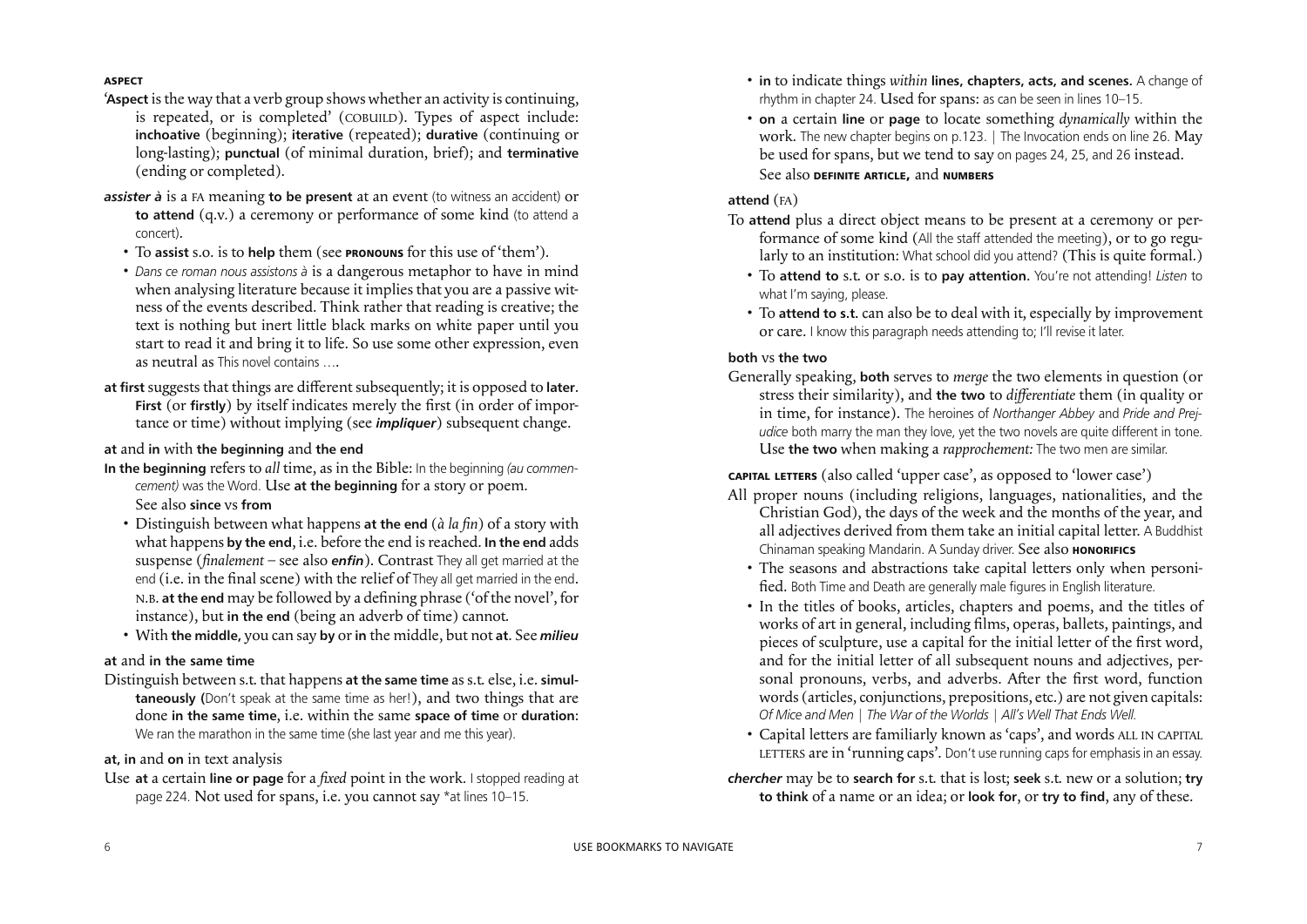### **compare**

Use **compared with** forthingsthat are similar or when you want to establish similarity; **compared to** for dissimilar objects or for distancing. Shall I compare thee to a summer's day?—Shakespeare (Sonnet 18)

### **compose, comprise** and **consist**

In the statement, the moon consists of green cheese, **consists of** means the same as**is composed of** or**is made of**. On the other hand, **to consist in** (+ -ing) means **to comprise, to entail,** or **include** (an activity). Obtaining a driving licence consists in taking a theoretical test followed by a drive on the road with an examiner. cf. *impliquer*

### **CONCRETE** and **ABSTRACT NOUNS**

English frequently has two nouns, one concrete and the other abstract, that correspond to a single French word. Be sure to use the right one, otherwise the effect can be quite comic. Contrast axe (concrete) and axis (abstract); base vs basis; gender vs genre; prize vs price; and statute vs status. See also **freedom** vs **liberty**

- A count(able) noun is'a noun such as "bird", "chair", or "year" which has a singular and a plural form.' In the singular, it must have a determiner, such as **a**, the or her, in front of it (COBUILD, adapted).
- An uncount(able) noun is 'a noun such as "gold", "information", or "furniture" which has only one form and can be used without a determiner' (COBUILD). Gold is a precious metal. Of course, as soon as it is qualified by a following clause (the gold you have in the bank), it takes an article, just like a count noun.
- Some nouns belong to both categories. Those based on the present participle are uncountable when they are concepts (misspelling) or an activity (writing), and countable, often plural, when they designate

### **conscience** vs **consciousness**

- The **conscience** is that inner moral sense that tells us whether what we are doing is right or wrong. My conscience wouldn't allow me to …
- To be **conscious** is to be in the normal state of wakefulness, aware of oneself and one's surroundings. The blow on the head caused him to lose consciousness. Thus there is also the state of **semi-consciousness**.
- Prefer **aware(ness)** for knowledge of situations or facts. Emma suddenly became aware that she really loved Mr Knightley.
- For the French *inconscient,* meaning *irréfléchi*, use **thoughtless** (behaviour) – *T'es une inconsciente!* How thoughtless of you! – or **reckless** (person or behaviour). The accident was caused by reckless driving / a reckless driver.

### **COUNTABLE** vs **UNCOUNTABLE**

- A few nouns designating groups of people and institutions may take a singular *or* a plural verb, depending on whether they are considered *collectively* or *individually*. Common ones include: audience, army, committee, crowd, enemy, family, government, group, police, public, and staff. Singular and plural may be used within the same sentence: A television crew was chased when they tried to interview people in the street—*The Times.*
	- This dual aspect affects the relative pronoun; use who for the persons concerned, and **which** for the unit or institution: a couple who were arguing | a couple which was walking hand-in-hand. See also **PRONOUNS**

### **CIRCUMLOCUTIONS**

English is happy to repeat names or titles far more frequently than French, which seeks to avoid repetition, preferring *ce dernier* or *le romancier* to repeating a writer's name. For Fowler, 'it is the second-rate writers, those intent rather on expressing themselves prettily than on conveying their meaning clearly' (*Modern English Usage*) who are seduced (q.v.) by circumlocutions like 'the writer' or 'her novel'.

 Worse, they can be misleading. If you write 'Conrad's character' for 'Marlow', it may seem to designate the-personality-of-Conrad-thenovelist, not the-character-that-he-created. Similarly, if you write 'the poet' when discussing Keats, your reader may think that you are now referring to all poets in general, not just Keats. So repeat 'Joyce' or 'Dickens' ten times rather than mislead by switching to 'the novelist'. See also **NAMES**

### **cite** vs **quote**

You **quote** actual words (from a text) but **cite** only the title or author. She cited Shakespeare as a case in point, but couldn't quote him.

### **COLLECTIVE NOUNS**

**comedy** is either uncountable (the theatrical genre) or countable (a play of this genre). (See **COUNTABLE** vs **UNCOUNTABLE**)

- *Le comique* is usually **comedy** when it is a concept (comedy of character or situation), and '(what we find) funny or laughable' when we refer to a specific instance of it. He could not see the funny side of / what was so funny about his mistake: *le comique de son erreur.* See also **laugh**
- For the adjectives **comic** (relating directly to comedy) and **comical** (something that we find funny) see **ADJECTIVES** in  $-$ ic and  $-$ ical.
- An actor of comedy is **a comedian**, of tragedy **a tragedian** [trə d
idiən] – the two words rhyme. *Un comédien* is a FA: it's just **an actor**.
	- **A comic** is a magazine containing cartoon strips for children; it is also a stand-up comedian (telling jokes and funny stories).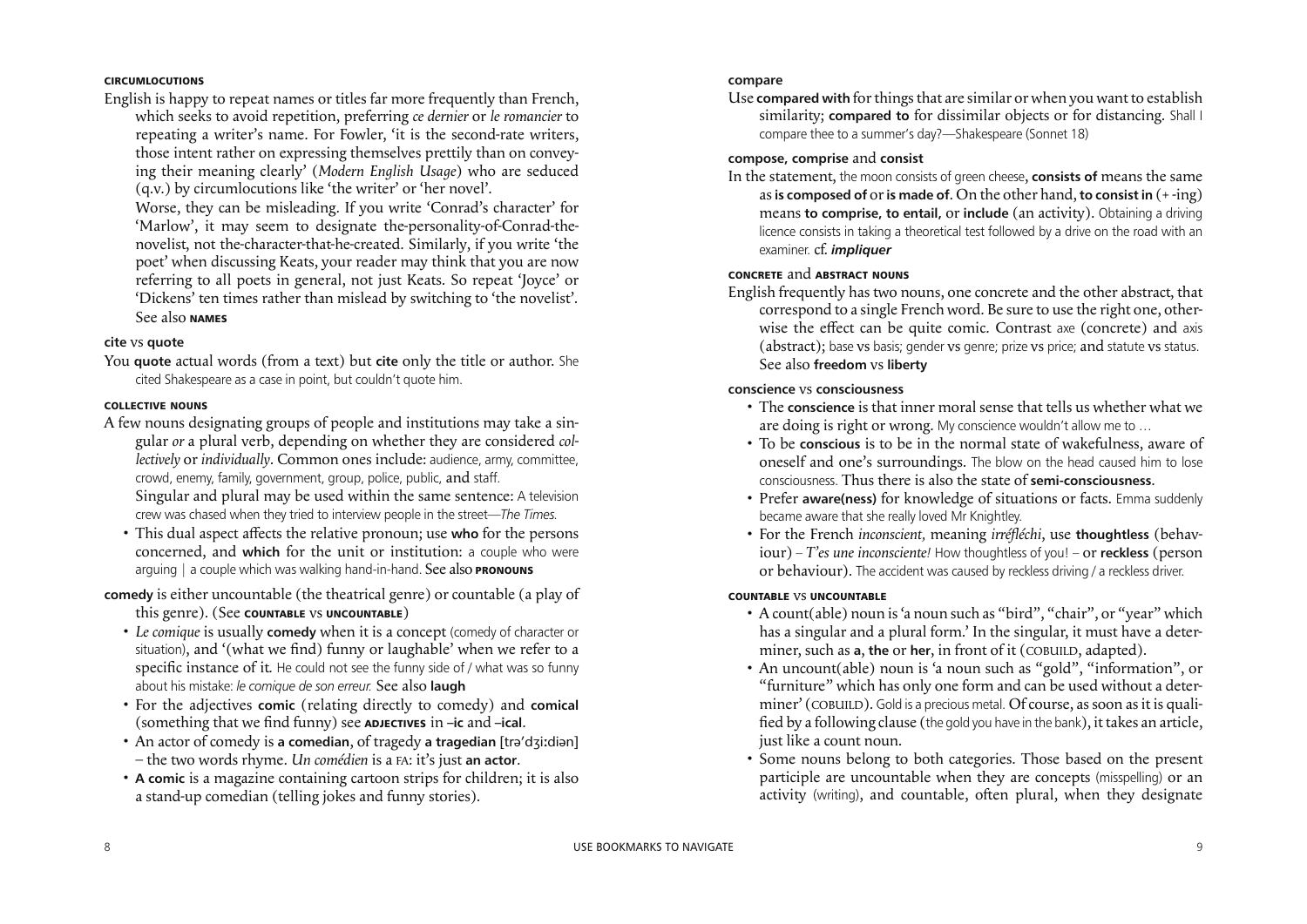four (1904) (see **NUMBERS** for the zero, pronounced 'oh'). For the current millennium, say two thousand and x (for 200x) up to 2009 (two thousand and nine), then revert to pairs as usual: the twenty-twelve Olympicsin London. See also **nought** under **NUMBERS**

- For BC (before Christ) and AD (*anno Domini*), you can now write BCE (= before the Common Era) and CE (Common Era) after the year (with a space before and no space between the letters; no punctuation either). When speaking, just name the letters: 55 BC(E) = fifty-five bee see (ee).
- The Middle Ages (*le moyen âge*) are plural and take the article + caps. Of course a middle-aged man *(d'âge moyen)* takes no caps. See **HYPHENS**
- In writing, spell out the centuries: a sixteenth-century comedy. See **NUMBERS** for the use of arabic (and not roman) figures for centuries.
- Days and months: in BrE *say* the twenty-second of April, and *write* only 22 April. In AmE say April twenty-second, and write April 22. See also **CAPITAL LETTERS**

# *de*

- Omit the definite article in front of nouns like **chapter**, page, verse, line, etc., when they are followed by a number. In line four of stanza ten | On page 123 | At the beginning of chapter six | In the last paragraph of Part II See also **at, in** and **on**; **COUNTABLE** vs **UNCOUNTABLE; next**, and **NUMBERS**
	- The names of tenses take the definite article (the simple past, the present, and the future), whereas literary technical terms (being uncountable) do not: free indirect speech | dramatic irony | verbal humour, etc.
	- Use the deinite article in **on the one hand** and **on the other hand.**

specific instances (misspellings) or concrete objects (writings). See also **con-CRETE** & **ABSTRACT NOUNS**; **critic(ism)**; **experience**, and **language**.

> If there is one French word that you can *never* translate blindly, it's *de.* Depending on what precedes it, it may be any preposition in English from **about** to **with** – or none at all (my father's house | a money matter). And when *de* means *en tant que* (e.g. *son rôle d'écrivain*) you need to use **as** (q.v.). There is only one rule: learn the prepositions that go with each noun, verb, or adjective, e.g. careful about / of / to / with; absent from; synonymous with; close to; far from; the reason for (or to); the story about / of | a story by; and to suffer from, etc. See also **depend on it!**, plus **excerpt** vs **extract**

# *déduire*

Use **to deduce** for logic, **to deduct** for arithmetic, and **deduction** for both.

- Countables used as concepts or collective nouns remain countable and take the definite article: as performed in theatres / on the stage | as heard on the radio, BUT not **television**: as shown on tv.
- Beware of French plural nounsthat are uncountable in English: *lesinformations* = information or news; *prévisions* = forecast (for weather, but predictions in other contexts); *conseils* = advice; *preuves* = proof or evidence.
- An uncountable noun may have a countable counterpart with a very diferent meaning in the plural. For example, **hair** grows on our heads. Ugh, I found a hair in my soup.  $*$  Hairs, on the other hand, grow elsewhere on the body *(= les poils)*. So if you say, 'I am just going to wash my hairs,' you will get some very strange looks.

**criterion** [krai'tiəriən] (= *critère*) has a Latin-type plural: **criteria** [krai'tiəriə].

# *défini-tif*

Note the very different meanings of definite (firm and clear) and definitive (final, after changes). See also **ADJECTIVES** and **PAST PARTICIPLES** 

# **DEFINITE ARTICLE**

# **critic, criticism**, and **to criticize**

The verb is **to criticize**, the persons who do it are **critics**, and the product of their activity is **criticism** (which is uncountable when applied to the arts, music or literature, and countable when applied to a person). The noun **critique** [krɪ'tiːk] is also used occasionally, in the sense of an assessment or evaluation. In AmE it is now frequently a verb too.

### **DASHES**

- When typing, distinguish between the **HYPHEN**, which joins two words, or parts of words – so there is no space before or after it – and the **en dash** (or **en rule**) which does have a space on either side (as in the line above). Dashes are longer than hyphens. In modern English, the dash is never combined with any other punctuation mark.
	- Use the dash without spaces for **spans**: lines 25–32 | pages 399–425.
	- There is also the longer **em dash** or **em rule**, which serves to set of the source of quotations (example below), or to indicate an interrupted statement (in which case it generally ends a paragraph;see Rule 2 of **as or like?** for an example). It is printed without spaces, and without punctuation (except for closing quotation marks when required). In early fiction, it replaced letters omitted from proper names. 'There's Mayor ——,' says she, 'he was an eminent pickpocket; there's Justice Ba—r, was a shoplifter.'—Daniel Defoe, *Moll Flanders* ('In Virginia').
	- Some American presses and word-processors use em rules as dashes.

### **DATES**

 • Years: when speaking, separate the hundreds and thousands from the tens and units, saying four seventy-six (476) | ten sixty-six (1066) | nineteen o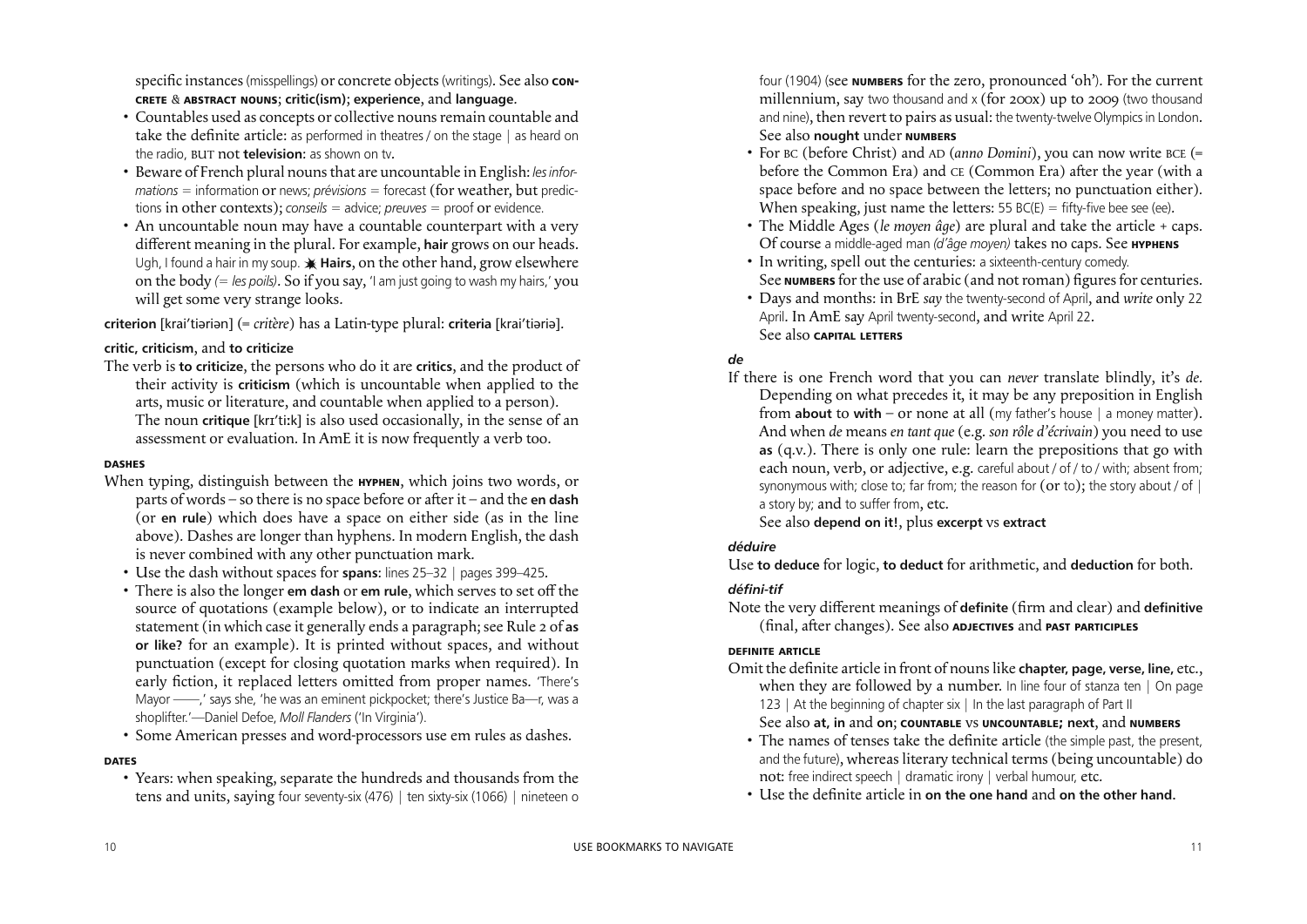- *disposer de la vie / du sort de quelqu'un* is to **hold their life / fate in one's hands**.
- *Le droit des peuples à disposer d'eux-mêmes* is **the right to self-determination**.
- The primary meaning of **to dispose of** is **to get rid of s.t.** (*s'en débarrasser*). **Disposable articles** (or simply **disposables**) are *jetables*.

# **DOLLARS** and **CENTS**

- The **dollar** (\$), adopted as the monetary unit of the United States in 1792 at the suggestion of Thomas Jeferson, is divided into 100 **cents** (¢). Dollars are familiarly called **bucks** after the buckskins used for commercial exchange by the early settlers. The dollar coin was made of silver until 1935. It derived from the Spanish peso, which was made to be broken (when required) into quarters, and for this reason the 25 cent piece is still known as a **quarter**. The other coins are the **dime** (10¢), the **nickel** (5¢) and the **penny** (1¢). (See **penny** for the British coin.) Paper money (often called **bills**, and known familiarly as green**backs** because they are printed in green on the back) was introduced during the Civil War of 1860–65. cf. **POUNDS, SHILLINGS** and **PENCE**. Many other countries now call their currency dollars, too.
- **during** precedes a noun that designates (or implies) a period of time. During the night | During those two days. During the play is possible, when it means 'in the course of the action'. During the story is possible too but *only* when 'story' means the telling of it or the lapse of time that it covers. In the latter case, **in the course of the story** would be preferable. To express 'for a period of' or 'a duration of', use **for**: She stayed for the night / for two days.

The **last** designates the end of a series, whereas the **latest** is simply the most recent. The last novel by Jane Austen | The latest news. See also THIS VS THAT

### For **during all** see **throughout**

# **editor** (FA)

- An **editor** is a person responsible for selecting and preparing texts for publication, often with an introduction and notes. A **publisher**, on the other hand, is a firm or company whose business it is to produce and market books and periodicals. In bibliographies, editors are mentioned only when they figure on the title page of the book, whereas the publisher and the place of publication should always be specified.
- *effectivement* (FA) is best rendered by **indeed**: It is indeed true. **Effective(ly)** means **having** or **producing a result** and therefore **efficient(ly)**. The aim of this handbook is to enable (cf. *permettre*) you to write more effectively.
- dignified qualifies a composed and serious manner, or behaviour that commands (or merits) respect, whereas
- **worthy** means having qualities or abilities that merit recognition in some special way. Has there ever been a worthy successor to Sean Connery as James Bond? As in the French *digne de*, worthy is often used with of: She's a novelist worthy of the name.

### **depend on it!**

You can say, It depends and That counts (with no complement) but you cannot say \*It relies. With a complement, all three verbs are structured with *on*: **to count on**, **to depend on**, and **to rely on** s.t. or s.o. You can rely on that.

### *dernier*

### *dès*

When *dès* means **with effect from**, use **as of**, but only with a date or an expression that implies a known date in the recent past, the present, or the immediate future, not with an event. As of today | As of 1st May, 2015. So you can't say, \*as of her arrival. Say rather, from the moment she arrived.

### *devant*

Use **in front of** only when you are referring to the strictly literal spatial organization of concrete objects. The tree in front of the house. (The same applies to **opposite** for *face à* and *en face de*.) **Before** can also be used for this in more formal texts; it is standard for *devant Dieu*: before God. For igurative and abstract senses, use (**when**) **faced with**, **in the face of** (especially for threatening, dangerous objects or situations) or simply **when**: *Devant tant de misère* – When I see so much poverty…

Keep **to be confronted by** or **with** for instances of *true* confrontation.

### *différent* (FA)

Used before a noun, *diférent* means **discrete**, **diverse**, **separate**, **various**, or just **several**. Keep **different** for cases where *diférent* follows the noun.

*digne* corresponds to two diferent notions in English:

 **worthy** combines with nouns: **newsworthy, noteworthy, roadworthy, seaworthy** (*apte à prendre la route / la mer*), and **trustworthy** (*digne de coniance; iable*). It forms neologisms like **quote-worthy**. See also **worth**

*disposer (de)* is a FA. Translate it by **to have at one's disposal** (He had a whole team of researchers at his disposal); or simply **to have** (I don't have much time – but bear in mind I can't spare you much time); or **to use**: you can use my car while I'm away. Finally, *Merci, vous pouvez disposer* = Thank you, you may go.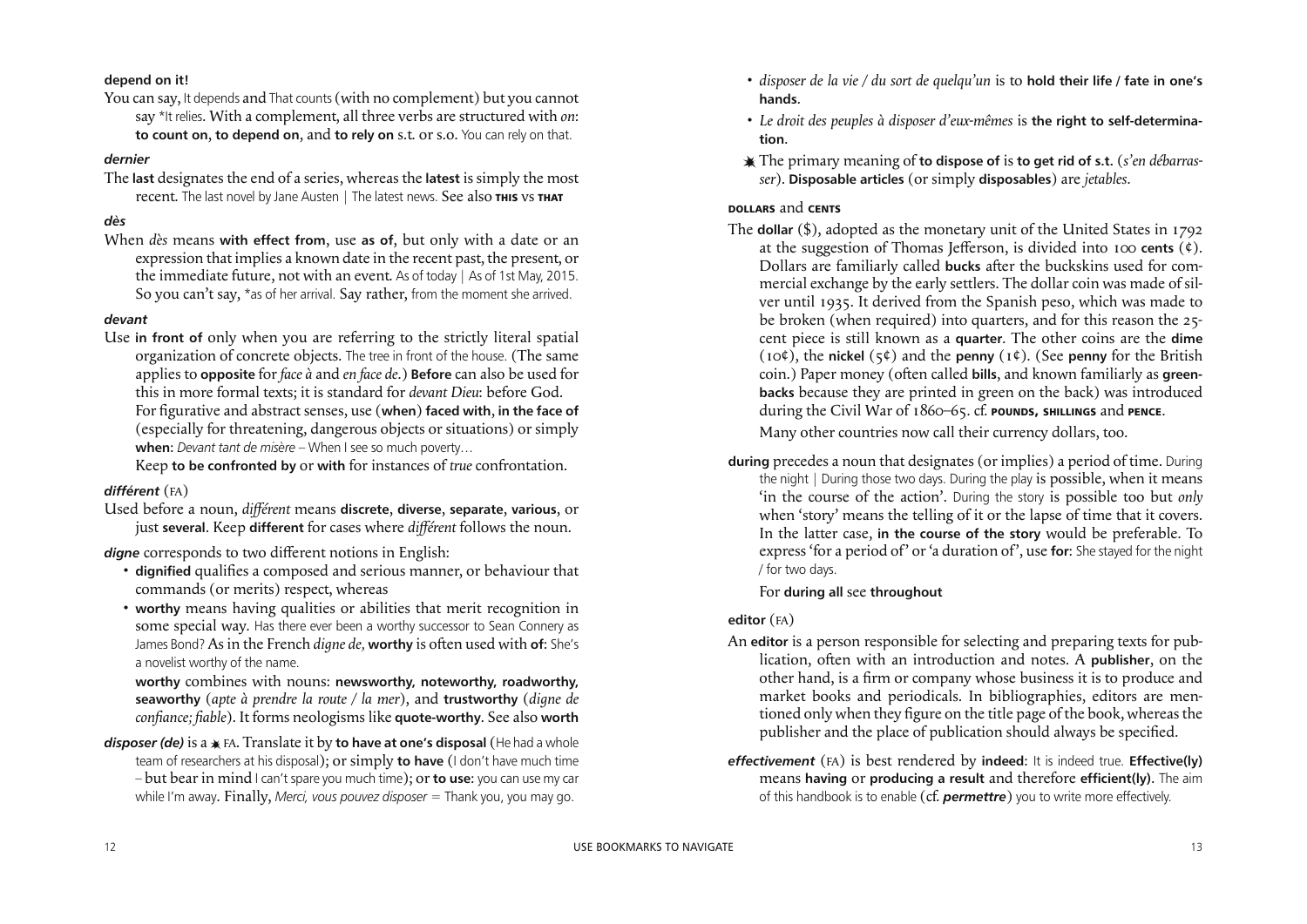This also applies to lifestyles: *détruire sa vie en buvant* = to drink one's life away | *se ruiner en jouant* = to gamble one's money away.

*enfin* corresponds to several diferent notions:

- **at last** (the positive *Ouf!* at the end of a wait);
- **in the end** or **finally** ( $\approx \hat{a}$  *la longue*, *finalement*); and
- last or lastly (or finally) which are used before the final item in a series. See also **at** and **in** with **the beginning** and **the end**

### **ever**

- First of all, **ever** is used like *jamais* in French. I think I'm skiing better than ever. (Have you ever heard that before?) Never more! In English it also means:
	- **increasingly**, or **more all the time**: computers get ever more complex and ever more powerful; it's an ever-changing world. See also **toujours** (and **HYPHENS**).
	- **always** or **eternally**: ever more; ever open; ever present; ever ready. Some common instances have become a single word: everlasting and forever. (See **for ever** contrasted with **forever**.) An evergreen is a plant or tree that keeps its leaves throughout the year, unlike a deciduous one.
	- **Ever**combines with other words for emphasis: **however** (However you do it = *de quelque manière que tu le fasses* | However tall he may be = *si grand qu'il soit*); **whenever** (*chaque fois que*); **what(so)ever** (Bring whatever you can. Whatsoever you bring, I'll find a use for it.), and **who(so)ever** (*quiconque*), the 'so' adding an absolute dimension. They are written as two separate words in questions that express strong feelings; here they correspond to something like *diable* in French: Why ever did you do it? What ever are you thinking of? Who ever are you going to meet? How ever will I see you again?
	- In familiar, spoken English, **ever** also serves for emphasis in **ever since**, **ever so**, and **ever such**. 'Do I *like* him? Oh ever so! (= *énormément*). He's ever such a good dancer, so I come here ever so often. Ever since I met him in fact.'

### **excerpt** vs **extract**

You can refer to either **the end** or **the ending** of a story – but only **end** is opposed to **means**, as in 'ends and means' (*les ins et les moyens*). '*Le happy-end*' is a French expression. When it is used in English – Does the story have a happy end?  $-$  it is never hyphenated. (See **HYPHENS**)

> Any passage, from a line or so to a whole chapter, extracted (or excerpted) from a text and presented separately, is an extract (or an excerpt) **from** the original text. Do not call quotations **extracts** in an essay; an anthology contains extracts.

 On the other hand the extract **of** s.t. is a natural or industrial product: Extract of coffee and extract of vanilla are used for flavouring foods. It used to figure in the names of patent remedies. Pond's extract | Liebig's extract. • A similar distinction can be made with **solution**: the solution *to* a problem but (in chemistry) a solution *of* salt in water.

See also *de*, and the **ANGLO-SAXON GENITIVE**

### **ELLIPSES**

French commonly uses an ellipsis (*les points de suspension*) at the end of a sentence to mean **and so on**, **etc**. English does not generally do this.

 • When quoting in English, use ellipses (*without* square brackets and *with* spaced points: . . . ) to signal omission in the *middle* of a quotation. They are not required at the beginning or end of quotations integrated into your own sentence structure (i.e. 'run in').

### *empêcher, éviter, s'empêcher*

- We **cannot avoid s.t.** or **s.o.** when we are unable to prevent an undesirable meeting, a collision, or an accident.
- We **cannot avoid s.o., avoid doing** (or **get out of doing**) **s.t.** for external reasons, often out of social obligation. Elizabeth could not avoid (speaking to) Mr Darcy, much though she would have wished to get out of it.
- We **cannot help doing s.t.** for internal reasons. (Her feelings were so strong that) she could not help telling him how much she despised him. Also used with an **it** for the undesirable behaviour: Don't blame him. He can't help it.
- We **cannot prevent** (or **stop** (q.v.)) **s.t.** external to ourselves **from** happening. She could not stop her sister from running off with Mr Wickham.
- As a general rule use **unavoidable** for concrete, physical events, and **inevitable** for more abstract ones. Because the accident was unavoidable, their death was inevitable.

### **end**(**ing**)

# *en faisant* covers several notions. Render them with

- **by** for change in the *object* (By making promises, he induced her to marry him) but **in** or **through** when the *subject* is afected: One acquires knowledge through reading. (Some structures may require other prepositions.)
- on for 'immediately after', not 'during'. She shut the door on leaving.
- while or when for simultaneity. Don't speak while eating. | MIND YOUR HEAD WHEN LEAVING YOUR SEAT. [A notice in public transport with overhead luggage racks.]
- ) but with *verbs of locomotion* you can
	- (a) use just the present participle, as in he went out laughing, or

 (b) render the *manner* with a *verb*, and the *direction* with a *preposition*: *traverser la route en courant* = to run across the road | *entrer dans la pièce en dansant* = to dance into the room | *descendre la rivière en nageant* = to swim down the river.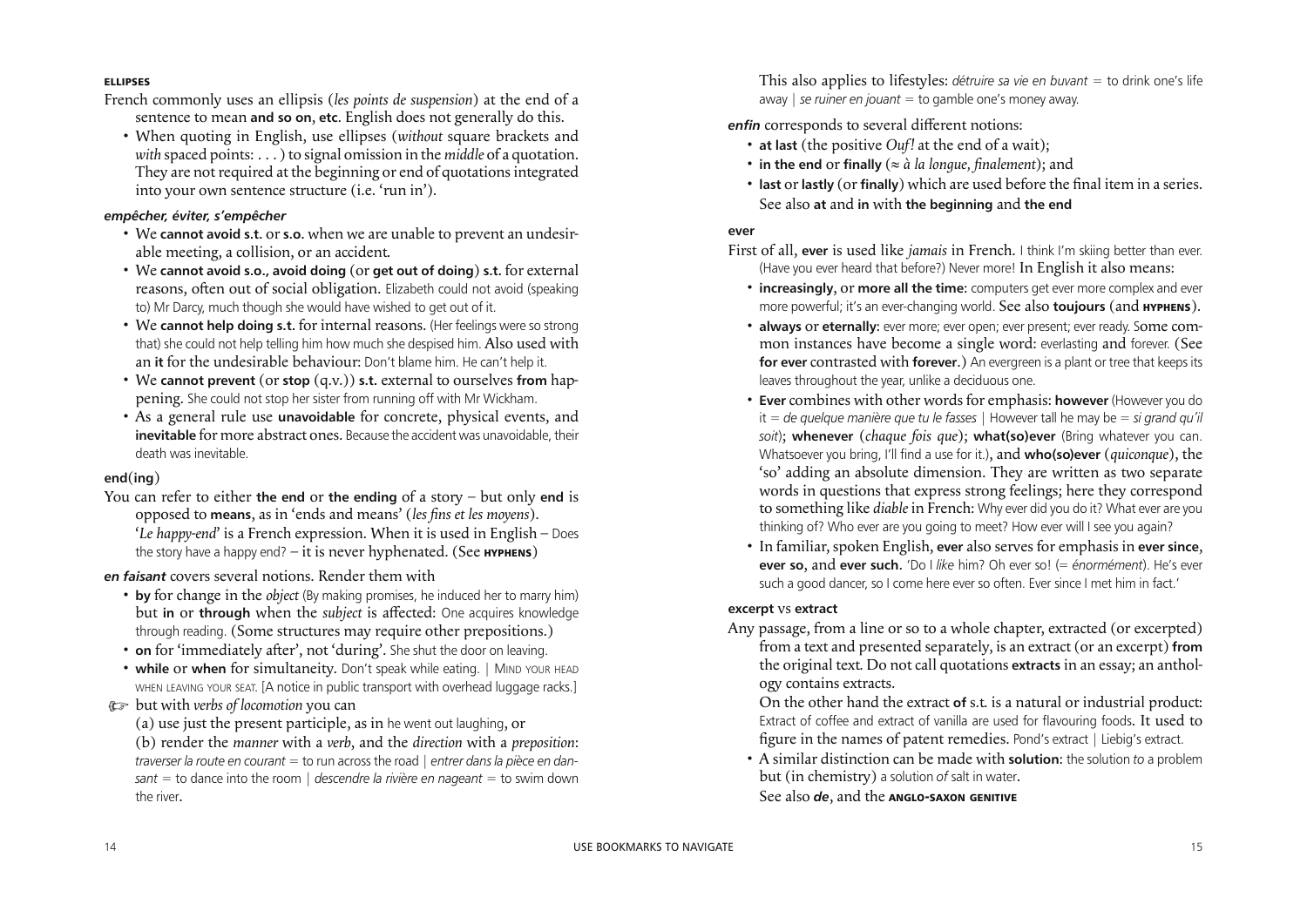### See also **ever**

As a general rule, use **freedom** for the philosophical concept, and **liberty** for countable concrete examples, including symbolic figures (the Statue of Liberty). Contrast the **liberty to move** (physical) with **freedom of movement** (the principle; no article). However, if the context implies *being free*, use **freedom**: a captive struggles to reach freedom | a freedom fighter.

### **freedom** vs **liberty**

Liberty combines easily with other nouns, as in liberty bell/day/man/ship, and civil liberties; it takes prepositions  $-1$  am not at liberty to answer your question. It also forms phrases like to take liberties (i.e. to be unduly or improperly familiar), and to take the liberty to do or say s.t. See also **CONCRETE** and **ABSTRACT NOUNS**

### *habiter*

**experiments** are what scientists perform; (countable) **experiences** are events in our lives, which result in (uncountable) **experience**. Thus, an experiment may prove to be a memorable experience. The same distinction applies to the corresponding verbs, **to experiment** and **to experience**.

- *habiter* is rendered by **to inhabit** (or, of course, **to live in**). **Habitation** has much the same meaning in both French and English – i.e. the concept (signs of human habitation) as well as 'a place or building in which to live' – but *habitants* are **inhabitants**, *habitable* is **inhabitable**, and so for *inhabitable* (meaning 'not suitable to live in'), English uses **uninhabitable**.
- **hardly** means *à peine*, **scarcely**. The adverb of **hard** is **hard**: Tess worked hard. See also *presque*
- **here, there** and **where** all have old forms with a 'sense of direction': to here : **hither** from here : **hence** to there : **thither** from there : **thence** to where : **whither** from where : **whence** They are mainly found in poetry and Biblical phrases. Whither goest thou
	- See also **ORIENTATION IN SPACE**
- **HONORIFICS** and forms of address in BrE (see also **names**) **Dame** is the honorary title for a woman (corresponding to **Sir**); it is followed by a first name, or a first name and family name, but never with just a family name. Dame Judi Dench. Never refer to women as 'dames'.
- **Esq**. Until recently, **Esquire** [Is'kwaia] was placed, in its abbreviated form, *aner* the full name on any letter addressed to an otherwise untitled man. It is now replaced by **Mr**, which is placed *before*the name. **Esq.**survives in AmE where it designates a lawyer.
- **Lady** is followed by a place name, a family name, or a first name, depending on whether the bearer is a peeress, a female relative of a peer, or the

(q.v.)? Some are still used in academic discourse – hence this list.

### **FARTHER** vs **FURTHER**

Use **farther**for measurable space and time (farther down the road), and **further** for more abstract notions (further reading provided the evidence she needed).

### **FAUX AMIS**

By definition *faux amis* – words which look the same in French and English but have rather diferent meanings – are insidious and subtle: false friends indeed. Make your own collection as you encounter them. A few are included in this booklet, flagged FA.

### **few**

Like *peu*, **few** without an article emphasizes the smallness of the following quantity; **a few** means simply a small number. Contrast He has few friends (so he feels lonely) with he has a few friends (and he's perfectly satisied). The same applies to **little** (+ uncountable) – but beware, *le peu de* can also mean **the lack** (or **absence**) **of**.

### **FICTION**

All imaginary, invented narrativesin prose are **fiction**, i.e. not fact. The term **fiction** is often used as though it were synonymous with **the novel**. Jane Austen was a great fiction writer / a great novelist. *Length* is the criterion (q.v.) used to distinguish between basic types of iction: the **short story** (no more than a few pages); the **novella** (which may be just long enough, say 30,000 words, to be sold as a separate work, but is usually bundled with other stories); and the **novel** (which may run to several volumes). Fictionalized documentary is **docu-fiction**.

### **first**

- English distinguishes between the first two (for instance) and the two first. Take ten different poems: the first line of each poem will make a total of ten first lines, whereas if we take just one poem, we can refer to its first ten lines. This applies to any number as well as to **last**.
- ) With **next** (q.v.), only the form **the next four lines** is possible.
	- **It's the first time** is followed by the present perfect where French uses the present. Well, it's the first time I've heard *that* rule! See also **at first**; **at, in** and **on**; **NUMBERS**; and **one**

### **for ever** means **definitive(ly)** or **for all time** – and **forever** means **repeatedly**. Diamonds are for ever. | James Bond is forever making love with beautiful girl spies.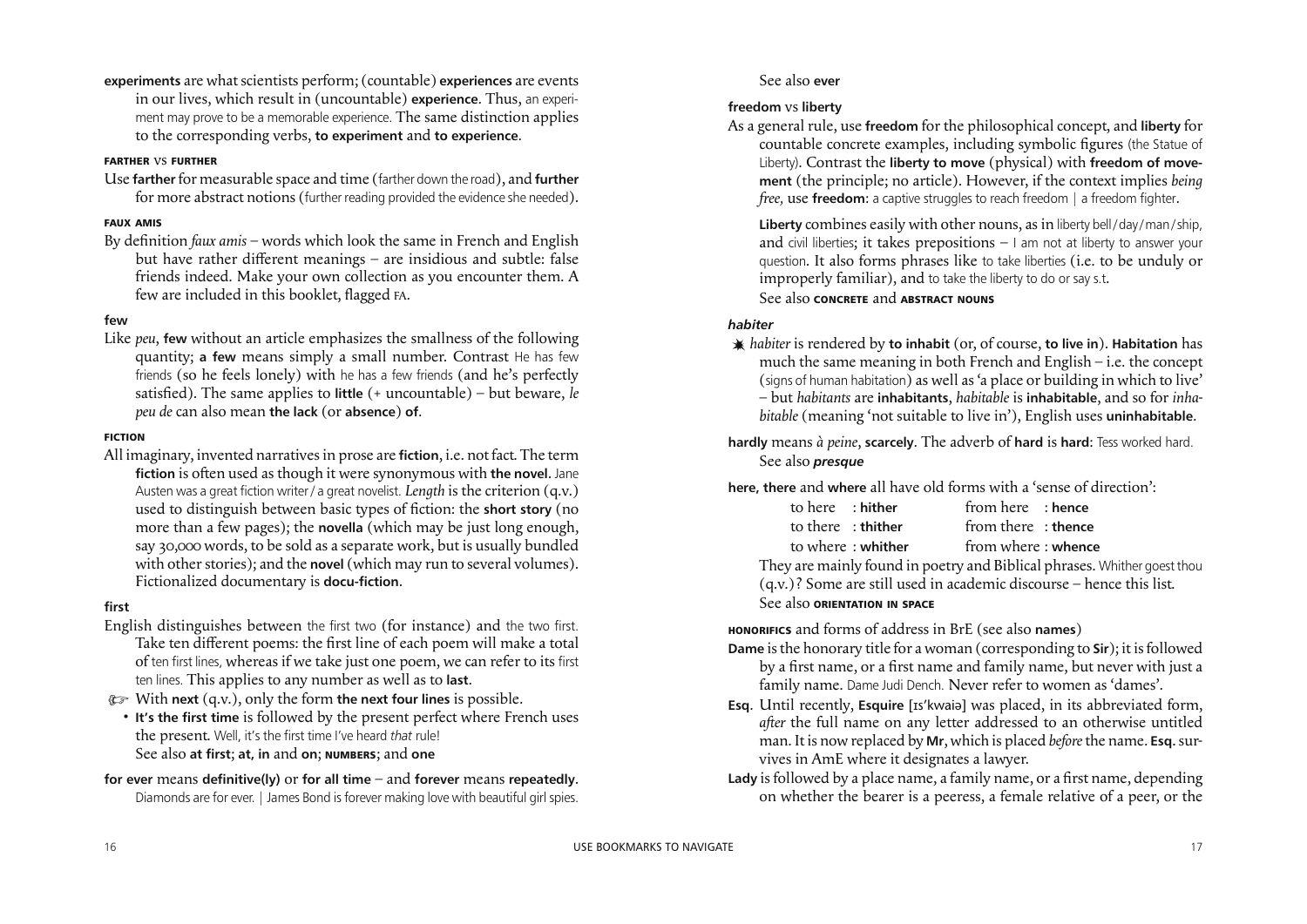What can I do for you, sir? Schoolchildren use it for their male teachers. Please sir, I know the answer!

### **HONORIFICS** and the **DEFINITE ARTICLE**

- In BrE, only two honorifics are preceded by a definite article, the **Reverend** and the **Honourable**, because they are adjectives. Consequently you should write the Reverend (or Rev.) Chasuble, and the Honourable (or Hon.) Algernon Moncrieff. Otherwise it's General de Gaulle, Queen Elizabeth, and President Putin.
- ) For this reason it is not possible to address or refer to a clergyman as plain **Reverend** in BrE. You have to call him by his clerical status: Tell me, Vicar, how close is your house to Rosings Park? AmE ignores this rule.

### *humain*

- In essays, call people **human beings** unless you are contrasting them with **animals**. A perfect human figure (*Gulliver's Travels,* Bk IV, Ch.2).
	- As a rule, keep **humane** for human behaviour that respects other species. Laboratory animals must be treated humanely.

### **HYPHENS**

Compound adjectives need hyphenating in English. A man-eating tiger is very different from a man eating tiger. Contrast also to be well known (adverb + past participle, never hyphenated), and a well-known person or work. See also **DASHES**, **TIME** & **SPACE**, and **WORD-BREAKS**

# **ill**

- In BrE **ill** traditionally meant to be or to feel **unwell**, whereas **sick** implied that the sufferer was **nauseous** and might **vomit**.  $\ast$  The meanings are reversed in AmE. Because BrE usage is increasingly following AmE, I was sick this morning could now mean I did not feel well rather than I vomited. The expression she called in sick means that she telephoned her employer (for example) to announce that, being unwell, she would not be coming to work. There is a new idiom for this: to throw a sickie. To avoid ambiguity, use **well** and **unwell** as appropriate. British mothers also use **poorly** to mean **unwell.** 'Are you feeling poorly?' she asked her daughter.
	- When ill qualifies a state of health, it must be used predicatively, like the  $A$ - words: The child is ill = The child is unwell = It is a sick child. (See **PRO-NOUNS**)
	- Meaning **unfavourable** it is used pronominally (ill health | ill omen | ill use  $[ius]$  – see  $z/s$ ), and with a verb form (often the past participle) it forms a compound with a similarly 'bad' meaning: to ill-treat | ill-favoured | illformed, etc. (Use **HYPHENS** in compounds containing verb forms.)

wife or widow of a knight (see **Sir**), respectively. Used alone and without a **CAPITAL LETTER** only in uneducated speech. Give us a penny, lady!

- **Lord** is followed by a place name or a family name when the bearer is a marquis ['mɑːkwɪs], earl, viscount ['vaikaunt] or baron, and by a first name when he is the younger son of a duke or marquis. Requires 'my' when used without a name: Yes, my lord, pronounced [mə'lɔːd] or [mɪ'lɔːd].
- **madam** is the formal and polite term of address for a woman whose name is not known, used especially in shops, restaurants, and hotels. Can I help you, madam? Use Dear Madam in letters when you do not know the name of the woman you are writing to. **A madam** keeps a brothel.
- Miss is the traditional honorific for an unmarried woman, used both in front of the name (with or without the first name) and alone. Schoolchildren often call their teacher Miss, whatever her marital status, and in the past all young women were addressed in this way, especially by their social inferiors. Today, use the first name and family name when speaking; when writing, use **Ms**. See also **ABBREVIATIONS**
- **Mr** is used for every otherwise untitled man (e.g. not a professor or a doctor). It should never be spelled out in front of a name *unless* you wish to be facetious, mocking, or insulting. (Begin a letter with Dear Mr A.) On the other hand, it is spelled out in popular titles. Mister Switzerland. Used without a name to represent uneducated speech, it is spelled out. Hey, mister! Where d'you think you're goin'? See also **ABBREVIATIONS**
- **Mrs** ['mɪsɪz] is the traditional honorific for a married woman. It is never written out, except to represent uneducated speech, spelled **missis** or **missus**. Now generally replaced by **Ms**. (Begin a letter with Dear Ms A.)
- **Ms** [məz] is the politically correct written honorific for all women, used in front of the family name only (i.e. without the first name): Ms Greer. As it is unpronounceable, say: 'Yes, madam' (which is very formal, fine if you're working in a hotel); 'Yes, Miss' (and risk causing ofence); or play safe with 'Yes' plus 'I will' / 'you do' / 'it is', etc., as applicable.
- **Sir** (with a **CAPITAL LETTER**) is the title of a knight or baronet and is followed by a first name, or a first name and family name, but never with just a family name. So Sir Peter Teazle is addressed as 'Sir Peter'. It is also used (with a capital) in letters when you do not know the name of the man you are writing to. Dear Sir, Please find enclosed my application for the job you advertised in today's newspaper. Use the plural when writing to firms and institutions. Dear Sirs. If you do not know the gender of the person you are addressing, use Dear Sir or Madam.
	- **sir** without a name (and no capital) is used as a polite way of addressing an unknown man, especially in shops, restaurants, and hotels.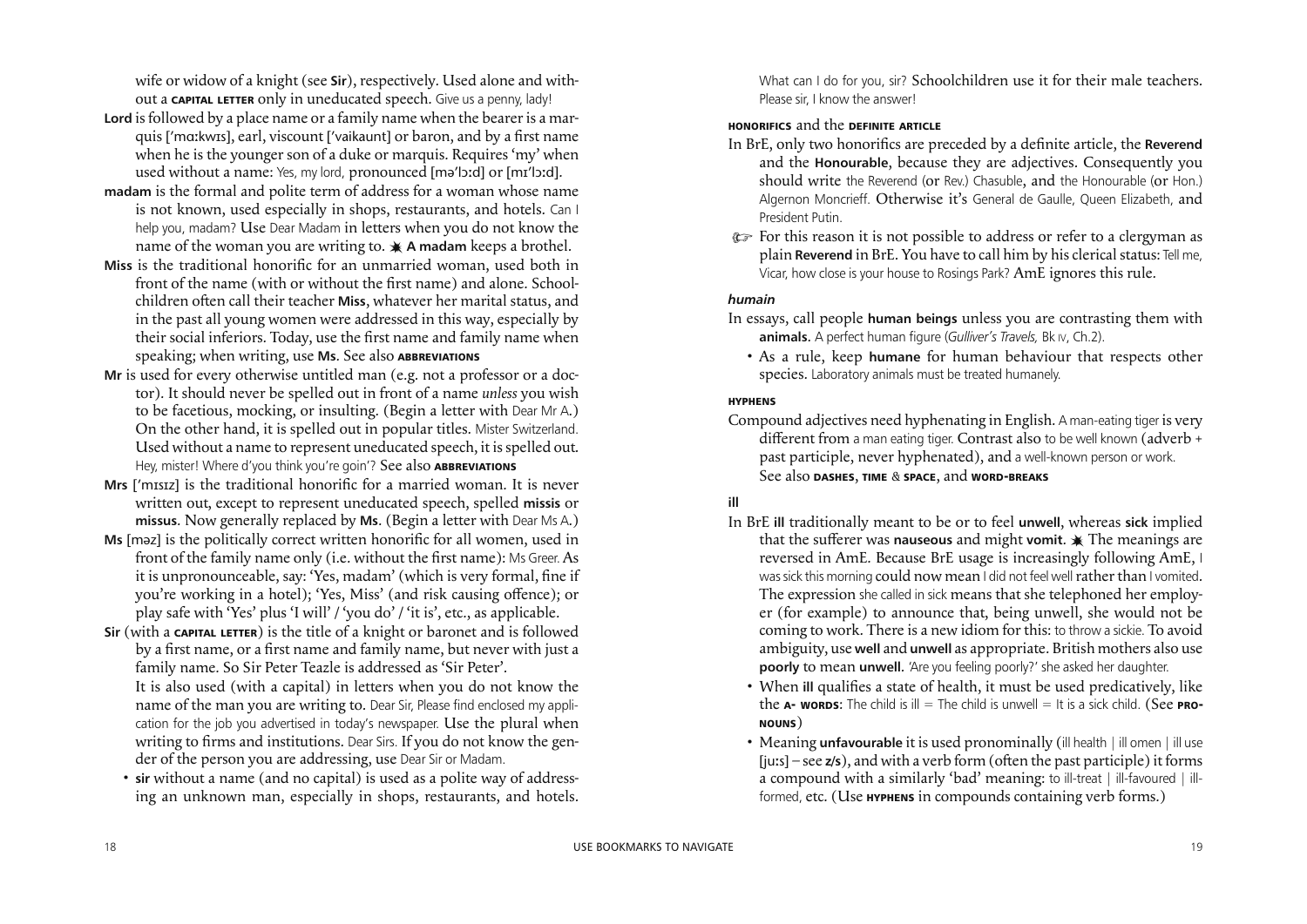**it**

- French structures like *Comme je l'ai dit plus haut… Comme nous l'avons vu… Ainsi que vous pouvez le constater…* must be rendered without an **it** in English: As we have already seen. As you may have noticed, this occurs particularly in sentences beginning with *as*.
	- Conversely, an idiomatic, anticipatory it is required after verbs of deliberation like **consider, find, judge, think** and **to give it as one's opinion that....** I thought it useful to bring this to your attention. The same applies to structures like: I take it that you agree with me *(Je pars de l'idée que vous êtes d'accord)*. | Stop proposing solutions! You're making it hard for me to choose. See also **to leave s.o. to do s.t.**; **so**; and also **worth**

### *jusqu'à*

Use **until** (**'til** or even **till**) only for time; for movement use **to** or **as far as**. Lady Catherine offered to take Elizabeth with her as far as London, in her barouche. In writing, an old form, **hitherto**, meaning **until now** *(jusqu'alors)*, is still used for time; see **here, there** and **where**. For 'space' in texts use **down to** or **up to**. Down to the end | Up to p.123

### **JUXTAPOSITION** vs **COORDINATION**

- French tends to juxtapose ideas, whether as nouns, phrases, or whole sentences. English does not, preferring to show the relationship between them. So put **and** between two items and before the last item in a list. X, y, and z (or **or**, depending on the context: X, y, or z.)
	- In English, two grammatically independent sentences must be separated by at least a semi-colon, not just a comma (as in French). The French practice is deplored in English as a run-on sentence or 'comma splice'.
	- For the same reasons, English does not tolerate verbless sentences in expository prose (such as you write in essays).

# **language**

English requires the inversion of subject and verb less often than French does. As a general rule, invert only

> English, French, and German are each **a** (countable) **language**. **Language** is uncountable when it means **a style of speech** – metaphorical language, for example – and in this case it takes no article. Contrast What a language! Is it Hindustani? with What language! Stop swearing, please! See also **CAPITAL LETTERS**, and **COUNTABLE** vs **UNCOUNTABLE**

# **laugh, laughing** and **laughter**

All three correspond to *le rire*: **laugh** is countable and punctual (a short laugh | his fooling raised a few laughs); **laughing** (uncountable) is durative (There is generally no laughing at a funeral) and more directed towards the action, whereas **laughter** (also uncountable) may be concrete, evoking the

- for questions (Is that so?), or hypotheses (replacing *if*): 'Had we but world enough, and time…'—Andrew Marvell. NB The *but* functions like *only* here.
- when a negative or a restrictive, like **seldom** (but not **perhaps**), heads the sentence. Not until the third chapter does the narrator reveal his identity.| Never before had she written so long a novel. | At no point is the movement perceptible. | Rarely does the author allow her presence to be felt. | Only in the final scene is the villain unmasked. See also **only**
- when an adjective or adverb heads the sentence, as often found in poetry ('Much have I travelled in the realms of gold'—Keats) and
- in exclamations beginning with **how** (How green was my valley!).
- After quoted direct speech, inversion is optional, a stylistic effect that belongs to fiction-writing rather than the critical essay. 'Sheer magnetism, darling,' said Bond. When the subject is a pronoun, invert *only* with the verbs **say** and **ask**. 'The things I do for England,' said he with a sigh.
- No inversion is required in statements that may seem like indirect questions. Exactly where the story takes place is not made clear. | I don't know how the story ends. Unlike in French, inversion is not an option here. See also *non plus*, and **what** & **which**

*impliquer* covers several different meanings:

- **to implicate s.o.** is to show that the person has participated in s.t. bad.
- **to imply s.t.** is to communicate indirectly so that the addressee has to deduce the meaning. 'Is that so?' 'Are you implying that I'm wrong?'
- **to involve s.o.** is to include them in an activity or process. Compared with **to implicate**, it is morally neutral. When the complement is a verb, use the –ing form: activity x involves doing action y. Also used passively. Elizabeth did not expect Darcy to be involved in her sister's wedding.
- *important* (FA) has only a qualitative meaning in English, not a quantitative one, so when it precedes the noun in French, as in *une importante somme d'argent,* use an adjective denoting size, e.g. a large sum of money.

### **in to** vs **into**

**In** may combine with **to** when the two prepositions fulil similar functions in the sentence. He put his hand into his pocket. When **in** is part of a verb (e.g. to give s.t. in) it does not combine with the **to** that introduces the indirect complement. She handed her essay in to her teacher. Contrast this with \*He handed his essay into his teacher: somehow, the essay goes by hand 'into' the teacher – stufed down his throat perhaps?

### **INVERSION** of **SUBJECT** and **VERB**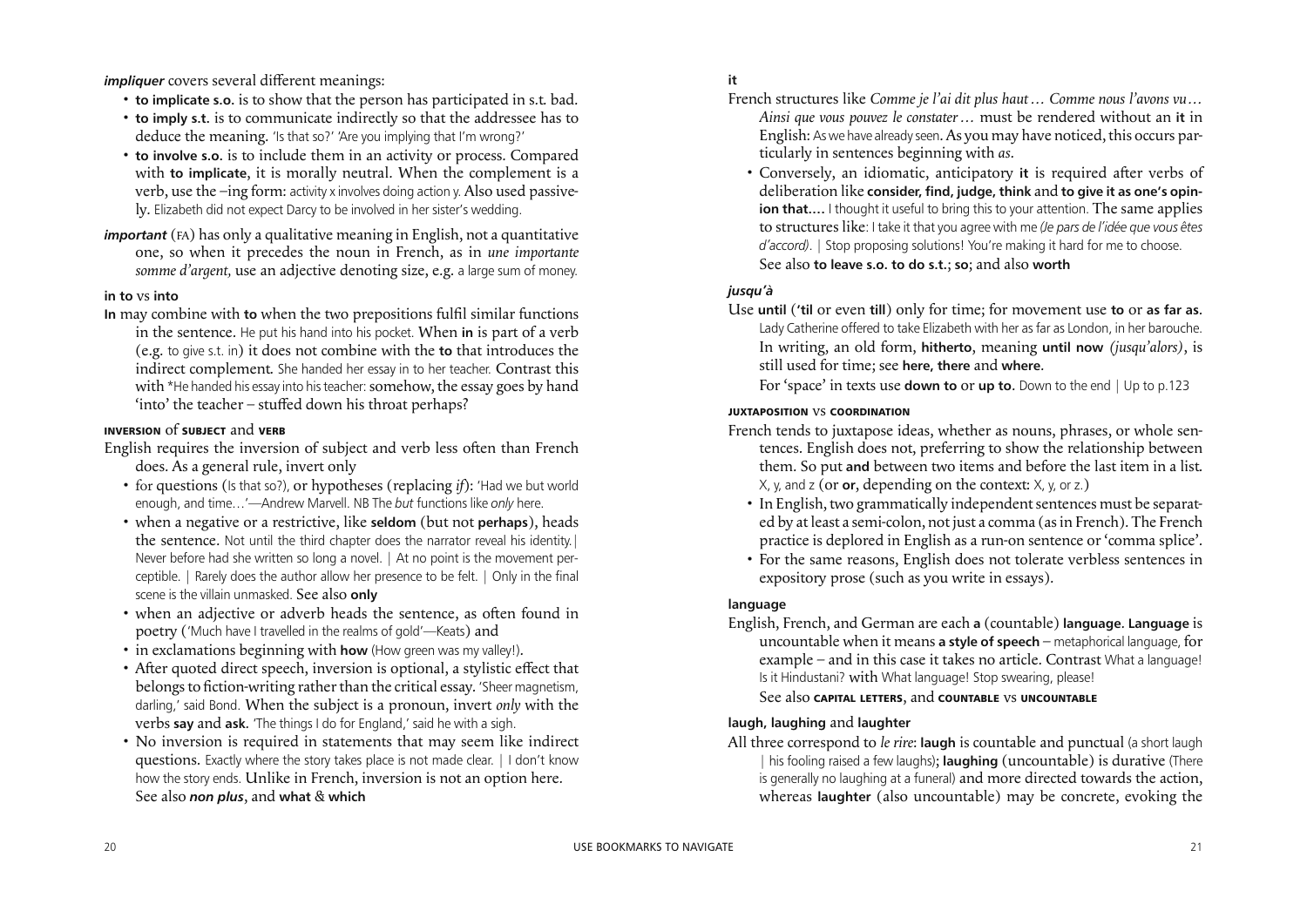abbreviation, not an acronym, so it does not need to be spelled out. Not written in **CAPITAL LETTERS**. For the punctuation, see **ABBREVIATIONS**

### **make** vs **do**

- Both **make** and **do** translate *faire*. As a general rule, **make** is punctual, used for constructive, creative activities (love | an effort | a fortune) or ones involving personal responsibility (a promise | a mistake | a mess) whereas **do** is durative, used for routine, habitual activities (the shopping | the washing | one's teeth), including studies (I'm doing English at school), jobs and – in questions – professions: What does he do? He's a lawyer but he also does odd jobs at the weekend. Thus we can contrast to make a crossword (i.e. create one) with to do a crossword (i.e. resolve one). (For *punctual* and *durative* see **ASPECT**)
	- In passive constructions, the contrast is clear: You're made! (i.e. your future is assured) | You've been done (i.e. swindled).
	- Note also: That's a nice new car! What speed does it do? | He's doing time in Wormwood Scrubs (i.e. serving a prison sentence). | She does for the Hadley-Smiths (i.e. does the housework for them). I He did all the food shops in search of a cucumber for the sandwiches, without success.

### **MARKED** vs **UNMARKED FORMS**

The marked form of a pair of words carries more distinguishing features than the unmarked. Compared with animal, words like cow, horse, mouse, and pig are all marked forms; compared with horse, words like foal, gelding, mare, and stallion are marked forms. This distinction can be applied to syntactic structures: I know is unmarked whereas the emphatic I do know is marked (or emphatic).

### **marriage** & **matrimony** vs **wedding**

Use **marriage** for the state and the relationship, **matrimony** for the institution, and **wedding** for the ceremony. Their wedding lasted two days and their marriage only three – matrimony obviously didn't agree with them. An oldfashioned word for the institution of marriage, **wedlock**, would be possible here (wedlock obviously didn't agree with them), but it might sound pompous today. It is still used in the phrase 'born out of wedlock'.

### **MEMORY: NOUNS**

- **a memoir** is a short personal account of past events; usually plural when autobiographical. *Memoirs of a Geisha.*
- **a memory** is a trace in the mind of a past event. Treasure happy memories!
- **remembrance** is generally used only in the sense of honouring the memory of s.o. or s.t. I summon up remembrance of things past-Shakespeare (Sonnet 30). Remembrance Day honours the dead of two world wars.

Placed after the name of a company, Ltd indicates that the financial responsibility of the shareholdersislimited (cf. the French *Sàrl*). When speaking, say [ lmtd]. Like **Inc.** (short for *incorporated*; say [ŋk]), it is an

sound (Their laughter echoed down the corridor) or abstract, as in Bergson's 1900 study of laughter, *Le Rire.* (For *punctual* and *durative* see **ASPECT**)

### **leave** vs **let**

- Both translate *laisser,* and the diference in usage is as much a question of structure as of meaning. First of all, **let** is an auxiliary that requires an infinitive without **to** and means **to** allow. On the other hand, leave can stand without a following infinitive (cf. *quitter*); if it has one, it will be with **to**; and it means either **to permit** or **to go away** *(s'en aller; partir)*.
- ) Let go and leave go both mean *lâche!* but if a direct complement is added, only **let** is possible. Let him go! With an adverb it remains **let**: Let him go alone! *(Qu'il aille seul!)* But with an adjective, the verb must be **leave**: Leave him alone! *(Laissez-le tranquille!)*
	- **let** cannot be used in a passive structure; use **allow**: They would not let me  $speak = I$  was not allowed to speak.
	- Verbs of movement, such as **go** and **come**, may be omitted after let, the direction being expressed by a preposition. 'Let me in – let me in!' cried Catherine at the window. | Estella approached with the keys to let me out.
	- Both **to let s.o. do s.t.** and **to leave s.o. to do s.t.** convey the idea that the subject does not intervene, **let** inclining more to the idea of *permission*, and **leave** to the notion of *desertion* or leaving the object *alone*. So Let me do it by myself means I want you to allow me to do it without your help, and Leave me to do it by myself means I want you to go away while I do it without another person, including you, being present.
	- **to leave s.o. to do s.t.** may include the notion of entrusting the person with the (possibly unwelcome) responsibility of performing a task. I'll leave you to do that while I'm away. The same idea may be expressed with an idiomatic **it**: I'll leave it to you to put in the corrections. See also **it**

### **loose** vs **lose**

- **loose** [lus] means **not tight** (loose clothes); **not attached or not firmly fixed** (a loose end | a loose tooth | to break loose); or **not assembled into a compact unit** (loose hair | loose change). It is also a noun: on the loose = *en liberté*.
- **to lose** [luz] is the verb corresponding to *perdre.* Compared with **loose** it has *lost* an 'o', which makes the spelling easy to remember.
- Contrast **looser** [lusə] = *moins serré* with a **loser** [luzə] = *un perdant, un(e) raté(e)*. See also **z/s**

### **Ltd**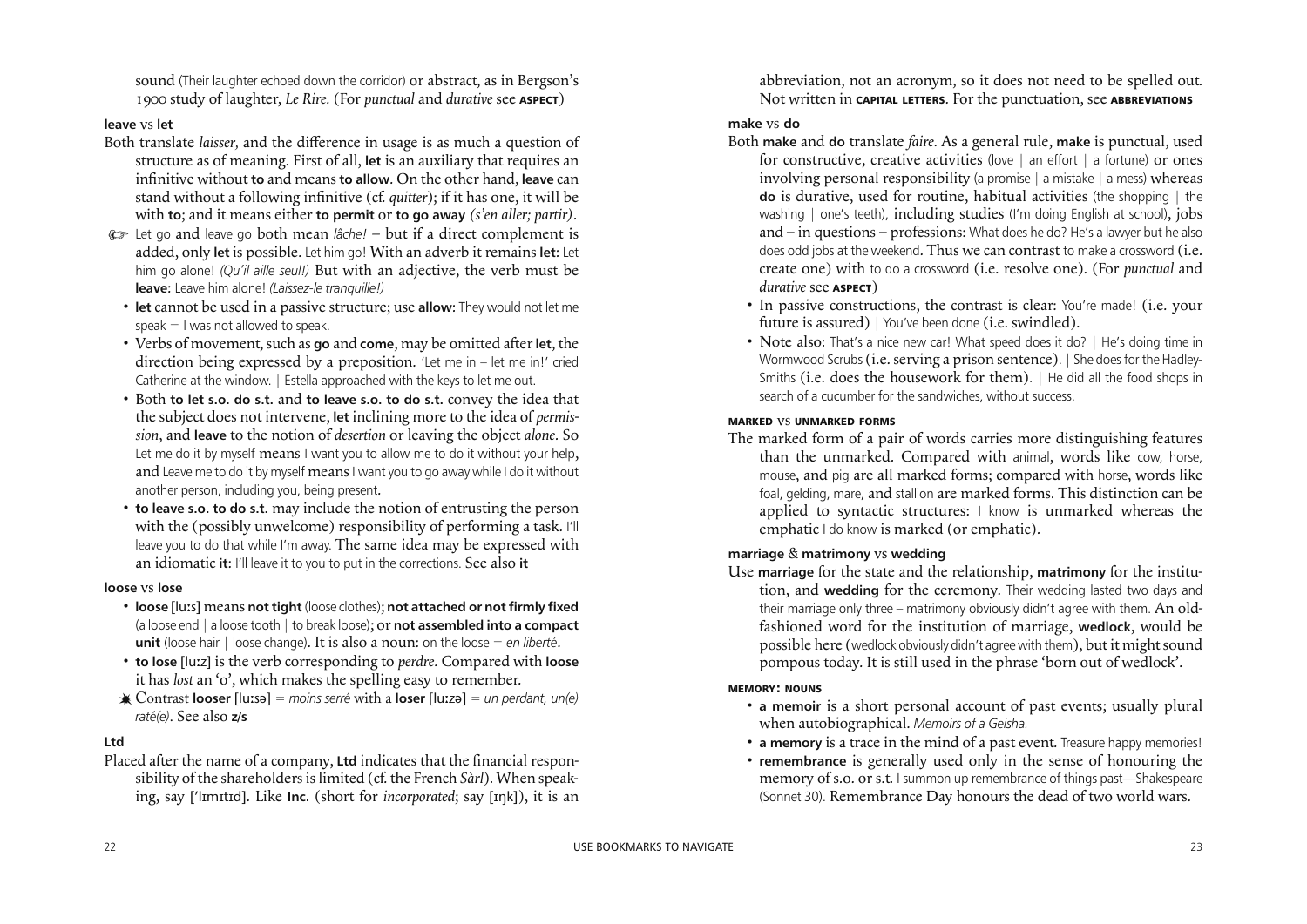### **moral, morals, morale,** and **morality**

- The **moral** (countable) of a story is the lesson that can be drawn from it; it may be explicitly expressed by the writer or left for the reader to deduce. La Fontaine's *Fables* often end with a moral. The moral of the story is that people who live in glass houses should not throw stones.
- **Morals** (always plural) are the principles and values (q.v.) which underlie the acceptable ways of behaving, for an individual or a society. Uriah Heap's lack of morals makes him one of Dickens's most detestable villains.
- The **morale** (uncountable; stress the second syllable [mə'rɑːl]) of a person or group is the level of optimism and confidence they feel, particularly in adverse situations. The morale of the soldiers that we glimpse in Jane Austen's novels is consistently high, despite the war with France.
	- **Morality** (uncountable) is the principle or belief that some ways of behaving are right, proper, and acceptable, and that others are wrong. Does Hardy question the morality of Tess's murder of Alec D'Urberville?

### **NAMES**

- Always use the customary names of famous people (such as writers). This is usually the form found on the title page of their works, but may difer. Thus we speak of the poet Keats, for example, as'Keats' or'John Keats'. If you suddenly refer to 'J. Keats' in an essay, the reader may well think that this is another Keats, since you are not using the customary form. Beware of local traditions: Anglo-Saxons speak of 'Poe' or 'Edgar Allan Poe' but never 'Edgar Poe' (as the French do).
	- Do not call writers by their first name alone, as though they were old friends of yours, except to distinguish between members of the same family. When it came to writing poetry, Emily far surpassed her sisters.
	- When amongst speakers of English, wherever you may be, always give your own name in the order: first name + family name. Of course you may say, My name is Bond. Jane Bond, but never say \*Bond Jane. See also **CIRCUMLOCUTIONS**, and **HONORIFICS**

**next** with and without the definite article Without the definite article, next week / year means *la semaine* / *l'année pro-*

- a recollection is a memory that you bring to consciousness, often used negatively, e.g. He had no recollection of what happened after he drank the bottle of vodka. As an uncountable, it emphasizes the act of remembering, most often used in the set phrase, to the best of my recollection.
- **a reminder** is anything that causes s.o. to remember s.t.
- **a reminiscence** is an account of one or several memories. Old men love reminiscing about the exploits of their youth.
- **a** souvenir (FA) is an object, often of little use or value, that is sold to tourists, or something kept as a reminder of a past event or person.

*chaine.* With the article, **the next week** / **year** (like **the following week** /

- **year**) means *la semaine / l'année suivante.* **The next day** is *le lendemain.*
- **The next door** is merely *la porte suivante,* whereas **next door** is the house or lat adjacent to the speaker's, orthe people who live there, *les voisins.* Next door wants us to turn down the volume.
- With **time**, notice how the article is required if there is a complement: Remember this next time. | Remember this the next time you write.

### **MEMORY: VERBS**

- **to memorize** is to deliberately and consciously commit s.t. to memory; to learn by heart. The actress was memorizing her lines (see *réplique*).
- **to recall s.t.** a deliberate act of remembering; cannot be intransitive. Can you recall what you were doing at this time last week? Also used when an object has similarities with s.t. else. This story recalls the early work of James Joyce. No indirect complement can be added; cf. **to remind s.o.** of s.t.
- **to recollect s.t.** emphasizes the ability to remember s.t. A formal verb, it is often used interrogatively, negatively, or with 'if'. 'Do you recollect what you were doing on the night of November 5?' enquired the judge.
- **to remember (to do) s.t.** a spontaneous or a deliberate act; can be either transitive or intransitive; must have an animate subject. I remember, I remember / The house where I was born—Th. Hood. You can tell s.o. to remember to do s.t.: Remember to hand in your essay on time!
- **to remind s.o. of s.t.** or **to do s.t.** an interpersonal transaction;cannot be intransitive. Bulstrode reminded the doctor of his promise  $(=$  that he had promised) to give his services free of charge. | Remind me to hand in my essay!
- **to remind s.o. of s.t.** a subjective experience: a characteristic of s.o. or s.t. makes s.o. think of s.o. or s.t. else. Always with both direct and indirect complements. This story reminds me of the early work of James Joyce.

### *mépris*

- **to despise** s.o. or s.t. is a verb only. The noun is **scorn** (or **contempt**).
- **to scorn** is generally used with things rather than people, with the meaning of **to refuse s.t. with disdain**. Jane scorned his assistance in descending from the carriage at Thornfield. | Scorn not the sonnet—Wordsworth.

### *milieu*

Use **middle** (e.g. in the middle of the novel) unless you mean **surrounded by** *(au milieu de la foule)*, in which case use **in the midst** (of the crowd). Use **milieu** for the social circle or class in which a person moves. See also **at** and **in** with **the beginning** and **the end**

24 USE BOOKMARKS TO NAVIGATE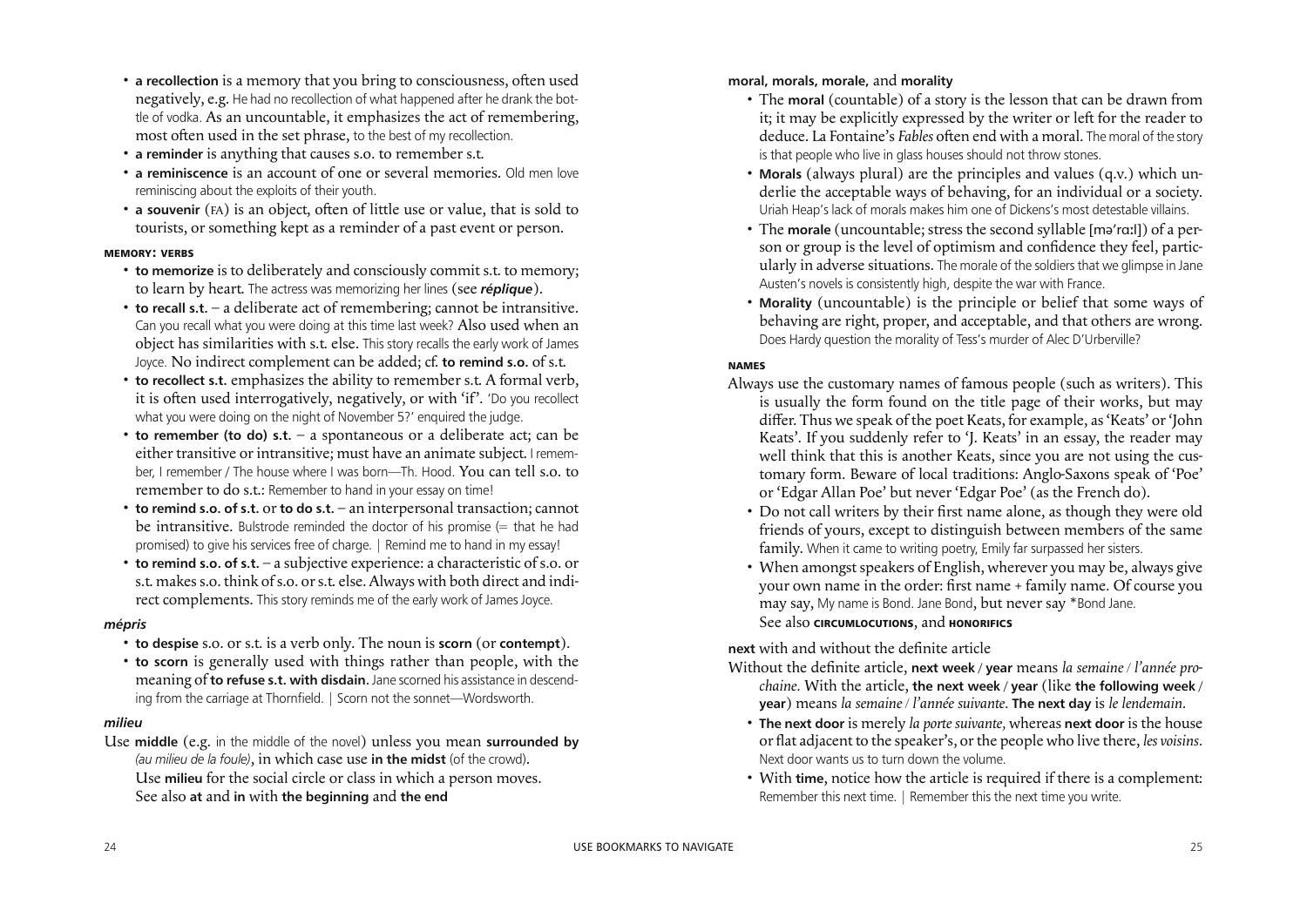some way, when they become *plural*. Acoustics is the science of sound. | The acoustics of the concert hall were near perfect. | Their politics are dubious. ) In BrE, **mathematics** is abbreviated to **maths**; in AmE it is **math**. • As a rule, countable nouns never end with the 's' in the singular. For

- 
- the exceptions see **NOUNS** ending **–s**.
- As a general rule, prefer the more concrete form of abstract **–ic** nouns. **Symbolism** rather than the symbolic, **theme** rather than the thematic, and **problem** rather than the problematic. These abstract forms have specialized meanings which may be thought of as the state produced by the corresponding verb: the problematic is what is produced by problematizing something; the symbolic is produced by symbolizing. See also **ADJECTIVES** in **–ic** and **–ical**

### **NOUNS** ending **–S**

- A few countable nouns end with 's' in the singular. Some common ones are: a barracks, a crossroads, a means, and a series ['siəriːz]. Their plural form being exactly the same as the singular, only the verb will indicate the number. The means employed is/are as important as the desired end.
	- **news** is always singular;
	- **the Middle Ages** (see **DATES**), **surroundings**, and **thanks** are always plural.
	- For **maths** see **NOUNS ENDING –ic(s)**

### *nous sommes*

French commonly introduces the time and/or place of a scene or action with *Noussommes(en France en 1914 etla guerre vient d'éclater,* for example). This is not done in written English. In fact, using 'we are' like this in an essay might give the impression that the writer is thoroughly confused. Say something like, The novel opensin France at the outbreak of the first world war. cf. **we can notice**

### **NUMBERS**

- When a number, however large or small, is the first word of a sentence, it should always be spelled out. Three days later… | *Nineteen Eighty-Four* is by far the most famous of George Orwell's novels. See also **DATES**
- <100 All numbers up to one hundred should be spelled out in literary prose (the first sixty chapters of *Bleak House*), except in page references (see 'numbers after one hundred', below).
	- When speaking, pronounce numbers as you do when counting (I'm quoting line twelve of stanza twenty-seven), except for digits after the decimal point; name them one by one:  $3.142$  = three point one four two.

Alternatively, you can use **neither** or **nor** as the first word of the second phrase + **INVERSION**. She wasn't there. Neither was he. In this structure there is no semantic diference between **neither** and **nor**. Let euphony and rhythm dictate your choice.

Otherwise use **nor** only after **neither** or with an **INVERSION** after a negation. Neither she nor I find this difficult. Nor do our friends.

- **Nonplussed** means to be surprised, confused or bewildered, so that the subject is not sure how to react. The question left me nonplussed.
- $\circ$  A new meaning more or less opposite to this traditional meaning has recently appeared in AmE, as in he was clearly trying to appear nonplussed. This probably originated from the mistaken belief that *non*was a negative prefix. This usage is not standard AmE or BrE, and is best avoided, for it can easily lead to misunderstanding.

Of the more common abstract uncountable **–ic** nouns, only **arithmetic, logic, magic, music** and **rhetoric** do not have an 's' at the end; they are *always*treated assingular. All the others (e.g. linguistics, mathematics, pragmatics, and semantics) are treated as *singular* until they are qualified in

### **no**

Use **no** before nouns and comparatives. No man is an island—John Donne. | No way! | No hope. | no fewer than before | no greater love | no less a man

### **no longer** vs **no more**

Prefer **no longer** for time, and **no more** for other quantities. When Silas looked round, she was no longer there. There was no more gold either.

- ) When the **no longer** or **no more** *precedes* the verb, no auxiliary is required, because the **no** qualiies the **longer** or **more** and not the verb. At this point in the novel, she no longer wishes to marry him. See **not only** for a similar case. See also **no**, and **INVERSION**
	- Remember that **any more** is always written as two separate words.

### *non plus*

To express this notion, negate the main verb(s), and place **either** at the end of the second statement. She wasn't there. He wasn't either. (The first statement may be implicit, or made earlier in the text.) In this structure only **either** is possible.

### **not only**

In sentences where **not only** precedes the verb, no auxiliary is required because the **not** governs the **only** and not the verb. Tess not only christens her child but buries it as well. See no longer for a similar case. For sentences *beginning* with **not only**, see **INVERSION.** See also **only**

### **NOUNS** ending **–IC(S)**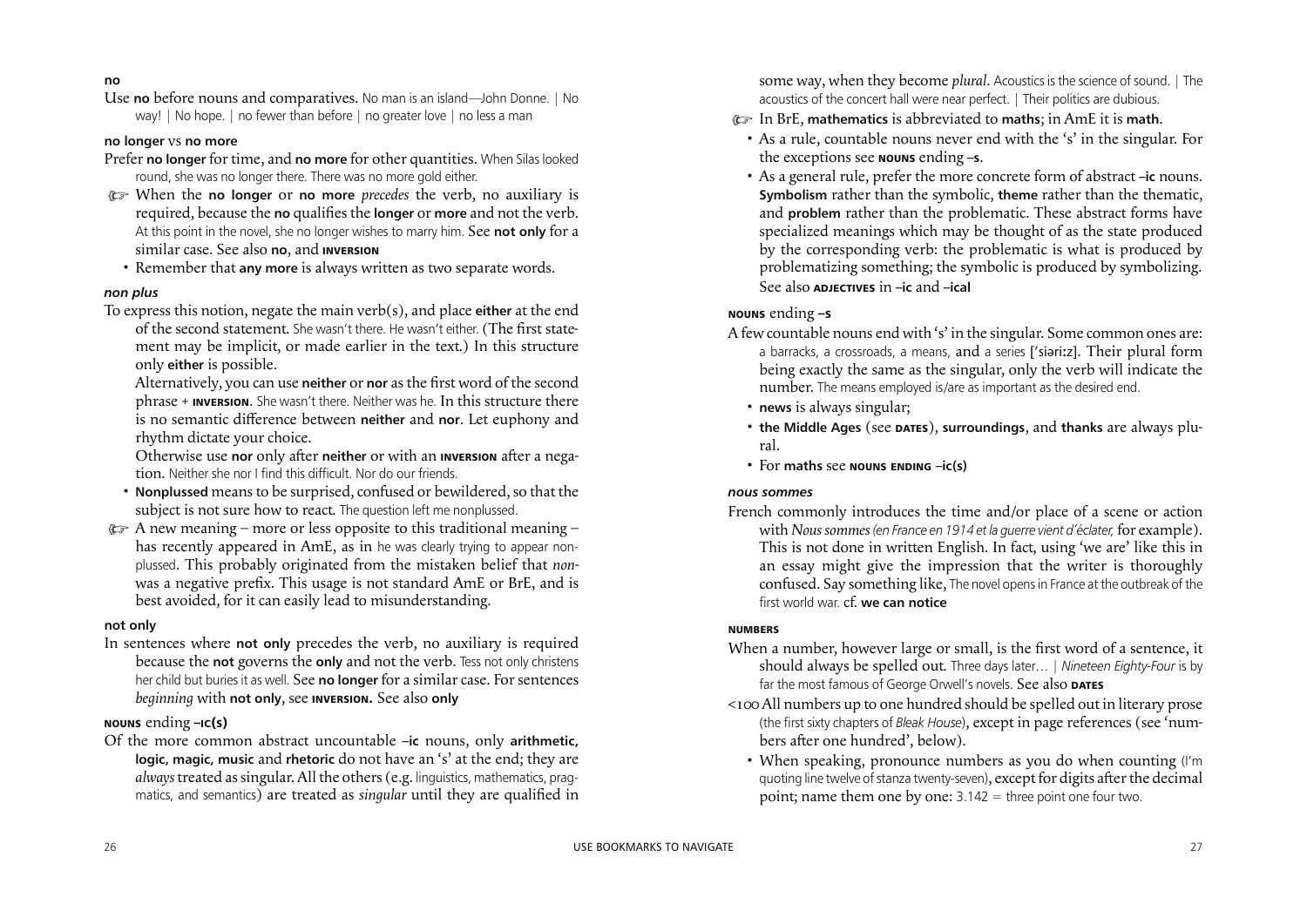him only for what he had said (and therefore not for what he had *done*) | She could hate him for what he had only said (and *not done*). See also **INVERSION** of **SUBJECT** and **VERB**

### *or*

- To render the French conjunction *or*, you have to choose between **although**, **and**, **but**, **however**, and **yet**, or various phrases. To introduce:
	- conlicting evidence (and mean *et pourtant*), use **although**, **but** or (**and**) **yet**: His diary records that he sent the poem off at once, but / (and) yet the editor claims he never received it. **However** requires a fresh sentence: However, the editor claims he never received it. A milder form uses just **and**: *Tu m'as dit que tu serais là, or tu n'y étais pas* = You told me you'd be there and you weren't.
	- clinching evidence (*le coup de grâce*), use a phrase like Now the fact (of the matter) is that | It just so happens that | What actually happened was that ...

**ORIENTATION IN SPACE** and the sense of direction

English has a more developed sense of spatial orientation than French.

- Consider King Dagobert who put his trousers on *à l'envers*: were they **upside down**, **inside out**, **back-to-front**, **the wrong way round**, orjust on **backwards**? Each term has a slightly diferent meaning. Another example: *Je suis là!* means 'I am here!' In English only a schizophrenic would say, 'I am there'!
- Many English verbs imply direction with respect to the speaker, as in **borrow** vs **lend**, **bring** vs **take** or **send**, **come** vs **go**, **drive** vs **lead** (*mener*). When you pay to live in a house or flat that belongs to someone else, you **rent** it; the owner **lets** it.
- Beware of French words in which the *re* prefix does not imply repetition, as in *se retourner* for to **turn round**, and *réunir* for **bring together** or **unite**. Students **hand in** their work; teachers **hand it back**. See also **here, there** and **where**, and **this** vs **that**

### *où*

- French habitually uses *où* with reference to time (*le jour où*); English generally does not. When the period of time (day, week, month, etc.) is specified, use when. Elizabeth would never forget the day when she first saw Pemberley. You can also use **on which** for days, and **in which** or **during** which for longer (and less definite) periods of time. That was the year in which / the summer in which / the holiday during which / she first saw Pemberley.
	- For conditions, states and situations use **in which** or **which … in**.
	- For *d'où* in argumentation use **hence** or **whence** see **here, there** and **where**.
- In everyday speech the zero is pronounced 'oh' [əu], represented in writing by the lower-case letter 'o'. Agent double-o-seven (007). In maths and the sciences it is **nought** [nɔːt]. Nought point one  $(= 0.1)$ . (In Britain, the years 2000 to 2009 are punningly referred to as 'the noughties'.) Use **zero** to name the number in isolation (The progression tends towards zero) and for counting down. Three. Two. One. Zero. We have lift-off! Contrast **nought** with the archaic word **naught**, also pronounced [nɔt], meaning **nothing**; it is used in phrases like it was for naught *(cela ne servait à rien)*, bring to naught (= to ruin), and he's naught but a fool.
- Stress **thir'teen** clearly on the second syllable, and 'thirty on the first. The same applies to all the numbers from 14 to 19 versus 40 to 90.
- $>$ 101 After one hundred, we use figures when writing, unless we are being approximate: Barbara Cartland wrote more than seven hundred books.
	- When speaking, we have two options. A number used *as a means of reference* is usually 'named' digit by digit: 'Look at page one two three four (= p.1234) in your *Norton Anthology.*' This also applies to telephone numbers, post codes, car number plates, etc. When we feel we are *counting,* on the other hand, we name the hundreds and thousands: 'I've written two thousand, six hundred and thirty-seven words today!' In this case, you should always say the 'and' after the hundreds in BrE, and after the thousands even when no hundred is mentioned. 2008: two thousand and eight.
	- Use roman numerals for monarchs (e.g. Henry VIII: we *say* 'Henry the Eighth' but *do not write* the article; cf. **DATES**), and – where the printed source does so – for acts and scenes in plays and parts of novels. When not spelled out, centuries are always written in arabic numerals. See also **DATES**, and **DEFINITE ARTICLE**
- *offrir* is a FA when used to mean **to give (a present)**: *ses parents lui ont offert une voiture pour ses vingt ans.* Translate this using **offer** and an English speaker would expect the statement to continue with something like, and (s)he declined at once, saying (s)he would prefer a trip round the world. **to offer** means to propose s.t. *that the other may refuse.* He offered his help.
- **one(s)** replaces a noun that has just been mentioned. This poem is a difficult one. It is *not* required after a colour (I prefer the blue), an ordinal number, a genitive, a comparative or a superlative, including **first** and **last**. This book was his third. It was his best and last. | Charlotte's view of marriage was not the same as Elizabeth's.
- **only** governs the word that follows immediately after it, so place it carefully. Only she could hate him for what he had said. | She could only hate him for what he had said. | She could hate only him for what he had said. | She could hate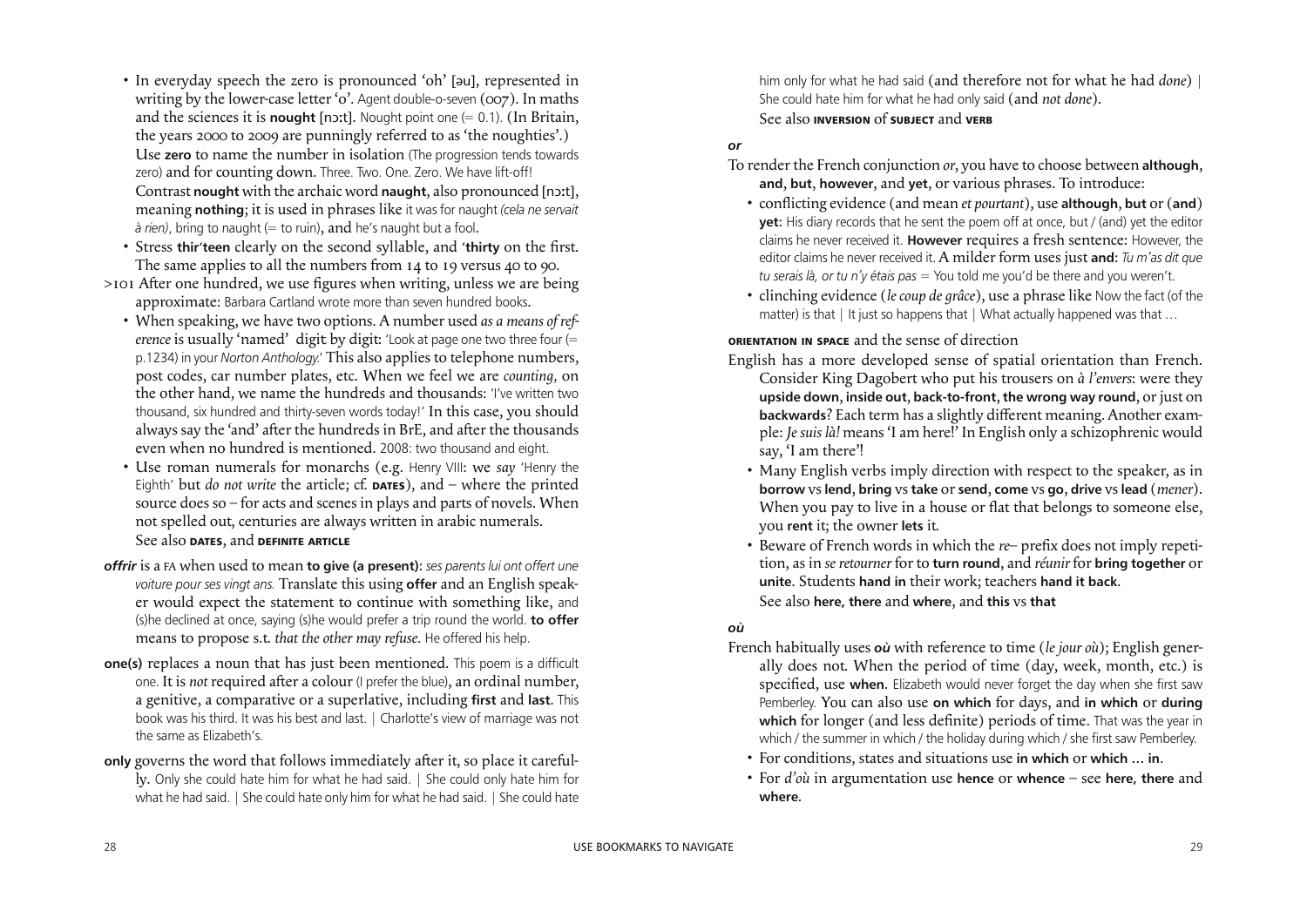been persuaded or having a fixed opinion or prejudice about s.t. Are you convinced? Have I succeeded in persuading you to use these verbs like this?

### **POINTS OF VIEW**

- Your **opinion** and your **views** express your own thoughts or ideas about s.t. **Point of view** adds an implicit spatial metaphor of being situated in a certain spot. You express yourideas *about*s.t., or view or opinion *of*s.t., from 'where you stand'; you cannot have a point of view *about* s.t. Notice that the preposition changes when **view** is plural: What are your views on (i.e. opinion of) gay marriage? **Point of view** is synonymous with **perspective**: a mountain seen from a high-flying aeroplane may appear a mere pimple, while from the riverbed at its foot it towers to heaven. Thus we can share the same opinion (It's a mountain!), even though our points of view (or **standpoints**) are different. Elizabeth had a low opinion of Mr Darcy. From her point of view he was proud and snobbish  $(q.v.)$ , and Wickham offered her a similar perspective. From Darcy's standpoint, of course, the matter was quite otherwise.
	- Where opinions are polarized into *for* or *against*, another metaphor, **position**, is sometimes used: What is your position on state intervention?
	- For *un changement d'avis* English uses **a change of mind**; the verb is **to change one's mind** – *not* opinion – asin **to make up one's mind**. N.B. No other verb collocates with **mind** to express this.
	- Do not use **vision** for opinion; it refers to future possibilities.

 The £1 coin, made of gold and called a **sovereign** [ sɔvrn], was withdrawn in 1914 after 450 years and replaced with a paper note, which in turn gave way to the current  $\mathfrak{L}$  t coin in the 1970s.

**own** (adj.) must be preceded by a possessive article: my / her / our / their own book, for example. \*An own book is impossible.

# **POUNDS, SHILLINGS** and **PENCE**

Until it was decimalized in 1971, the British system of currency was based on the **penny** (q.v., abbreviated **d**), the **shilling** (**s**), and the **pound** (**£**). There were twelve pennies to a shilling, and twenty shillings to a pound (familiarly **quid** (inv.); thus £2 is two quid). The coins included the **farthing** ['fɑːðɪŋ] (¼d), the **ha'penny** ['heipnɪ] (¼d), the penny, the **threepenny bit** ['θrɪpnɪ 'bɪt] (3d), the **sixpence** (the smallest of the silver coins), the shilling (familiarly **bob** (inv.); thus 10s is ten bob), the **florin** (2s), the **half-crown** (2s–6d or 2/6), and the **crown** (5s; latterly minted only in small quantities for commemorative purposes). These coins were often referred to collectively by the name of the principal metal they contained: pennies were **coppers**, and the sixpence upwards **silver** (inv.). They begged for coppers and were astonished to receive a shower of silver.

### **PASSIVE VOICE**

In literary analysis, avoid statements like 'it is said'. The passive voice deletes the agent, whereas one of the major components of close reading consists in determining *who* (particularly between narrator and character) says *what.*

### **penny**

- In the past, the British **penny** (see **POUNDS, SHILLINGS** and **PENCE**) had two plural forms: **pennies** for the coins, and **pence** for their value; so s.t. worth twopence (pronounced and sometimes spelled **'tuppence**) could be purchased with two pennies. Since decimalization in 1971, people say [piː] for both: It's only worth 3p | Have you got a 2p piece? [a 'tuː 'piː 'piːs]
- **people** is either singular, corresponding to *peuple,* or the standard plural of **person** (q.v.). Some people began to say, 'Let's consult the people.'
- *permettre* covers a much wider semantic field than **to** permit, which is generally used only for the act of giving s.o. permission to do s.t., often passively. Visitors are often permitted to view stately homes. In negative and passive sentences, **to allow** is frequently employed: Unauthorized persons not allowed beyond this point. See also **leave**, and **let** Other ways of expressing *permettre* depend on the complement:
	- When the object is a person, use **to enable** or **to make it possible for s.o. to do s.t.** This approach enables the novelist to …
	- When the object is a thing, use **to make s.t. possible**, or **to make it possible to do s.t.** That's what makes the tragedy possible.
	- When the object is an infinitive, use to enable and add a direct complement: *Le couplet final permet de résoudre la situation.* The closing couplet enables the speaker to resolve the situation.
	- **permit**, **allow** and **enable** allrequire a direct object. In other words, you cannot say \*This allows to draw the following conclusion.

# **person** has two plurals:

 **persons**, which is generally used in formal and legal contexts (This table seats four persons | Several missing persons have recently been found)*,* and **people** (q.v.) corresponding to *gens.* See also **PRONOUNS**

### *persuader*

As a general rule, use **to persuade** for the *process* of making s.o. change their mind (cf. **POINTS OF VIEW**), and **to be convinced** for the *state* of having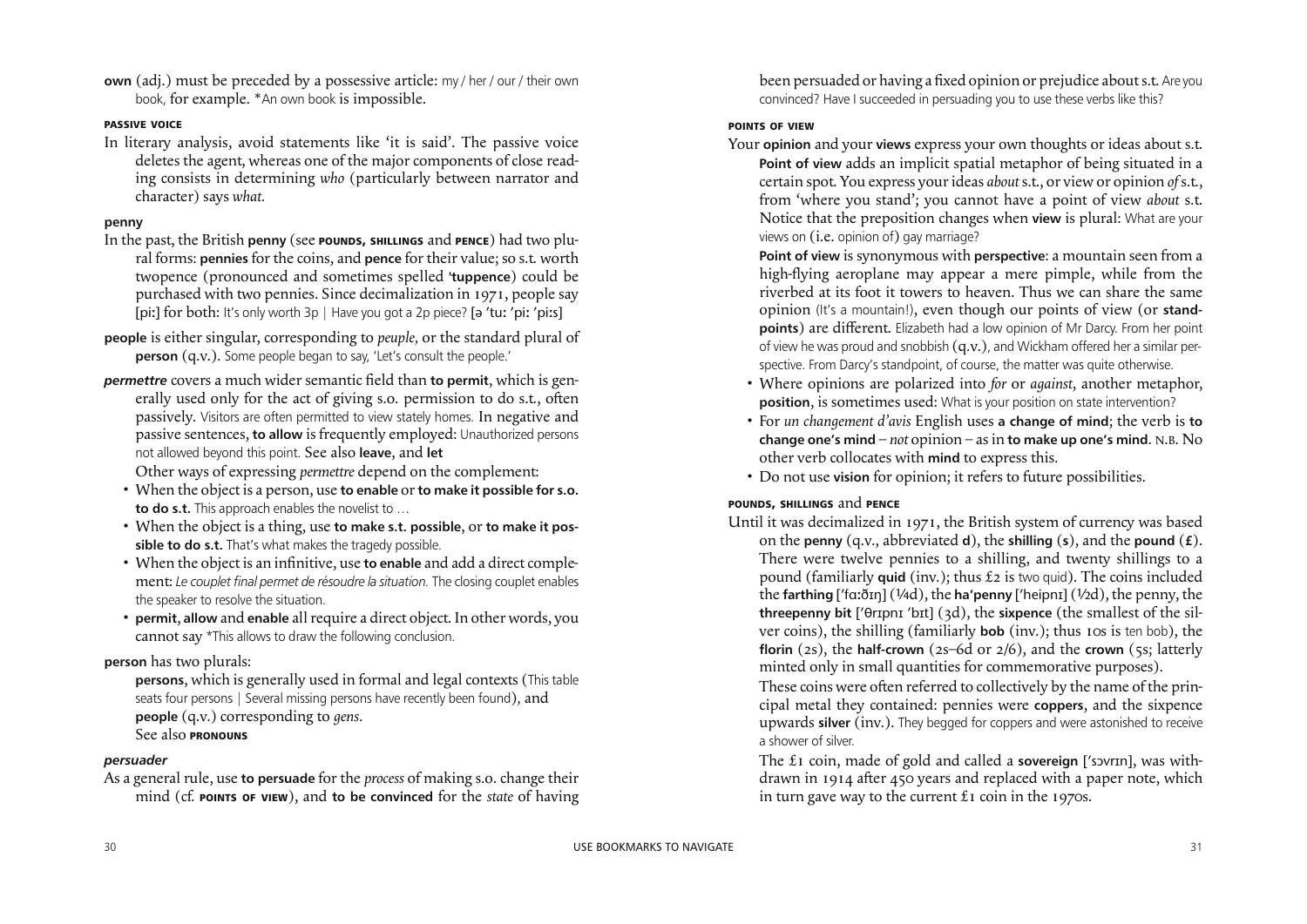- For *presque rien* think of **virtually nothing** as well as **almost nothing** and **barely anything**.
- In short answers *(Non, presque pas.)*, **almost** goes with **never** and **none**, and **hardly** with **any** and **ever.** 'Is there any wine left?' 'No, hardly any / almost none.' 'In any case, do you drink?' 'Hardly ever / almost never.'

# *prétendre* (FA)

- **to pretend** means *faire semblant.* For *prétendre (que)* use **to claim** (that), except in the noun form: the pretender to the throne.
- to procure is a  $\ast$  FA! While basically meaning to obtain s.t., especially with care or effort (she procured the drugs that he depended on), it is often used with the meaning of obtaining a prostitute for another person (so **a procurer** is a *proxénète*) or causing s.o. to do s.t., often illegal or illicit. Safer verbs are **to obtain, to provide**, or with sensations, **to arouse**.

# **PRONOUNS**

Another old gold piece, the **guinea** ['gɪnɪ], worth 21s (£1–1s–0d) was not minted after  $1813$ , but some prices, particularly of luxury goods, were still quoted in guineas right up until decimalization in 1971.

- English possessive pronouns'agree' with the gender of the human owner of an object, thus *Le livre de la femme dansla main de l'homme* issimply her book in his hand. Other species and things like machines take personal pronouns *only* when we attribute human qualities to them.
	- English lacks an impersonal pronoun for **a person**, **someone**, **no one**, **COLLECTIVE NOUNS**, and adjectives and past participles used as nouns (see **ADJECTIVES**). So we use **they** and **their**: Someone has left their coat here.
	- In the case of **child**, however, we cannot use the plural so we fall back on **it**. This avoidsthe unpronounceable '(s)he' and 'her or his' etc., not to mention the embarrassment of getting the gender wrong.
	- Beware of inadvertently changing pronoun in mid sentence. If you start with **one**, carry on with **one**. Do not change to **us** or **her** or **him**. See also **thou**, **thee** and **thy/thine**
- *provoquer* is a FA when it means to **cause s.t. to happen** or to **bring s.t. about**.

In English the simple present tense often fulfils functions that correspond to the future in French. When discussing events in a work of fiction (q.v.) and the reader's experience of that work, use the present rather than the future (which tends to sound like a prediction). Ultimately, the reader discovers that Emma marries Mr Knightley.

> **To provoke s.o.** is to (deliberately) make them angry. The corresponding noun is **provocation**. The present participle is often used adjectivally in thissense when addressing a child: Don't be so provoking! (i.e. Your behaviour is annoying me.) However,  $*$  the primary meaning of **provocative** is 'tending to arouse sexual desire'—NODE.

Use the present to recount fictional events  $-$  Emma finally marries Mr Knightley – and the simple past for historical events. Charles meets Sarah in the spring of 1867, the year the first volume of *Das Kapital* was published.

# **QUOTING** from **POETRY**

When you make a quotation that includes more than one line of verse, use a slash  $('')$  to show where the line end falls. Full many a glorious morning have I seen / Flatter the mountain-tops—Shakespeare (Sonnet 33).

- In *affirmative* statements, reserve **nearly** for concrete (We're nearly there), rather than abstract, contexts or situations; **almost, practically,** and **virtually** can be used in any context.
	- As very nearly belongs rather to the spoken language, when writing use **all but** (the poem was all but finished) or **well-nigh**, a literary word which adds a tinge of regret. Such a marriage was well-nigh impossible for Romeo.
	- Use **almost** to qualify an adverb: Darcy turned to go almost immediately.
	- Where *presque* can be replaced by *quasi*, prefer **practically**. Elizabeth was practically certain never to see him again.
- *préciser* has no single, precise(!), equivalent verb in English. You can use **to clarify** or **to specify** or phraseslike **to make it clear that**, **to be quite clear about s.t., to be** (or **more**) **specific about s.t.**, **to spell s.t. out**, etc. *Il faut préciser que* may be rendered by it must (or should) be **pointed out** that … Alternatively, use I should (like to) add or mention that …
	- **precision** is uncountable and refers to the fact or condition of being accurate or precise. What detailed precision in this short story!
	- To render the French notion of additional facts, use **further** (q.v.) **details**, or **more information**. *Une précision!* introducing an intervention at a meeting would be On a point of information, I should like to add that ....
	- In an essay, *plus précisément* is best rendered by **more specifically**.

### **PRESENT** vs **FUTURE**

### **PRESENT** vs **PAST**

# See also *nous sommes*

# *presque*

In *negative* statements (i.e. *presque pas*), use **hardly**, or **barely**.

 • For *presque plus,* you can say **almost no** (q.v.) in addition to **barely, hardly** and **scarcely** + any: She felt there was almost no hope left (= barely / hardly / scarcely any hope left).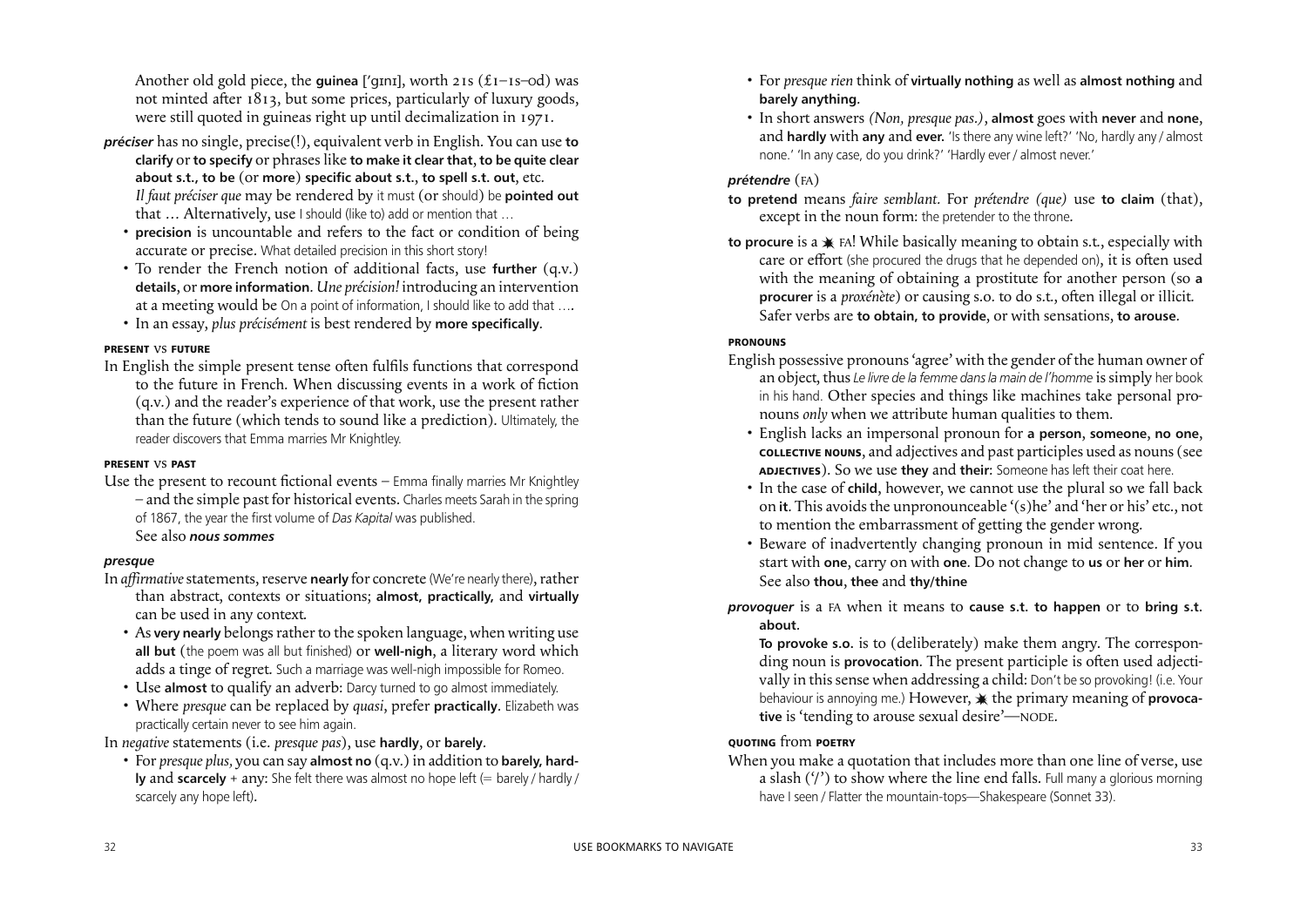### *rien à faire*

When *rien à faire* means something like 'there is no remedy', use a passive construction: **there is nothing to be done** (about s.t.). For the other meaning, use a personal subject: 'I am bored because I have **nothing to do**.'

# *rien d'autre* by itself is **nothing else**. *Rien d'autre que* is either **nothing other than** or **nothing (else) but**.

- *risquer* should be rendered by **to risk** only when it means **to endanger** (Maggie risked her life to save her brother from the flood). In less dramatic situations, use **to venture**. Elizabeth ventured only one glance at Darcy.
	- When it expresses *possibility,* use a modal: Don't eat that; it may be poisonous. | Don't climb up there: you might fall.
	- When it expresses *probability,* use **to run the risk of being** + past participle for *passive* situations (Oliver ran the risk of being arrested), and **likely to** for *active* ones. David knew that Mr Murdstone waslikely to beat him if he did not learn his lesson properly.
	- To add a habitual aspect, use **liable to**. At any moment Betsy Trotwood was liable to jump up and chase the donkeys away from her garden.
	- In legal contexts, use **to face**. Fagin faced at least twenty-five years in prison.
- **scarce** [skεəs] is best used as a predicate: strawberries are scarce this year. Pronominal use is rare; in this position it means 'less than wished or hoped for'. She made use of the scarce opportunity to comment on the lecture. More neutral terms would be **occasional, rare** or possibly **infrequent**.

Be careful of **rather**, first because it often evokes the spoken rather than the written language, then because its effect varies according to the adjective it qualifies, and finally because of differences in word order between French and English.

### **seduce, seduction,** and **seductiveness**

- Meaning: it enhances a positive adjective (This is rather interesting), gives a negative connotation to a neutral one (She came rather early), and makes a negative adjective a little more positive (The film was rather boring). Not recommended for use in essays.
- Word order: the French *plûtot x que y* can go directly into English when it forms a complete optative statement, with adjectives or verbs: Rather dead than red. | Rather starve than surrender. But when *plûtot x que y* is a factual complement, we say, for clear-cut cases, His face was white rather than pink or They preferred to starve rather than surrender. For less affirmative statements, use **rather more**: His face was rather more red than pink.

As an uncountable, **receipt** is the act of receiving something – I acknowledge receipt of your letter – and as a countable it is a document acknowledging a payment (= *un reçu*). In the past (see novels by Jane Austen, for example), it could also mean the same as *recipe* ['resɪpɪ] (= *une recette*).

- **to seduce** s.o. is **to induce s.o. to have sexual relations**, especially forthe first time. Arthur seduced Hetty in the orchard. Consequently her **seduction** was an event that she experienced (q.v.). Her **seductiveness**, on the other hand, refers to her sexual attractiveness.
- **to be seduced**, usually with an inanimate agent, means that a person (q.v.) is drawn into doing s.t. (not only sexual) against their better judgment. Seduced by the prospect of making an instant fortune, he ...
- *selon* may be **according to** (a source of information; like *d'après*) or **depending on** (a condition; like *suivant*). The Gospel according to St John. | Depending on the Gospel you read, you get a different story.
- **shortly** may relate to time, meaning **soon** (I'll be with you shortly) or it may qualify the manner of speaking, signifying **bad temper** or **impatience**: He answered me shortly. Context will determine which sense is intended. For **brevity** (shortness of expression, especially in writing) use **briefly**.

**To refrain** is never reflexive. Elizabeth could not restrain herself: 'Would you kindly refrain from making derogatory comments about my family?'

 • Poetry (or 'verse' when it is rhymed) comes in **lines**; as a countable, **verse** is a familiar word for **stanza**, so it is a FA. See also **DEFINITE ARTICLE**

### **rather**

### **receipt**

Pronunciation: [r sit]. See **silent <sup>P</sup>**

### **refrain** vs **restrain**

to **refrain from doing s.t.** isto **abstain** from an action whereasto **restrain oneself** (without an indirect object) means to **hold oneself back**.

### **REPETITION**

English practises *minimal repetition* of prepositions, (relative) pronouns, and function words such as *this* and *that* (and not \*such as *this* and such as *that*). So to his mother and father rather than \*to his mother and to his father.

### *réplique*

In a play, an uninterrupted statement by one character to another is a **speech**. Use **answer** and **reply** for responses to questions or remarks. When an actress learns her speeches, she says she is learning her **lines**.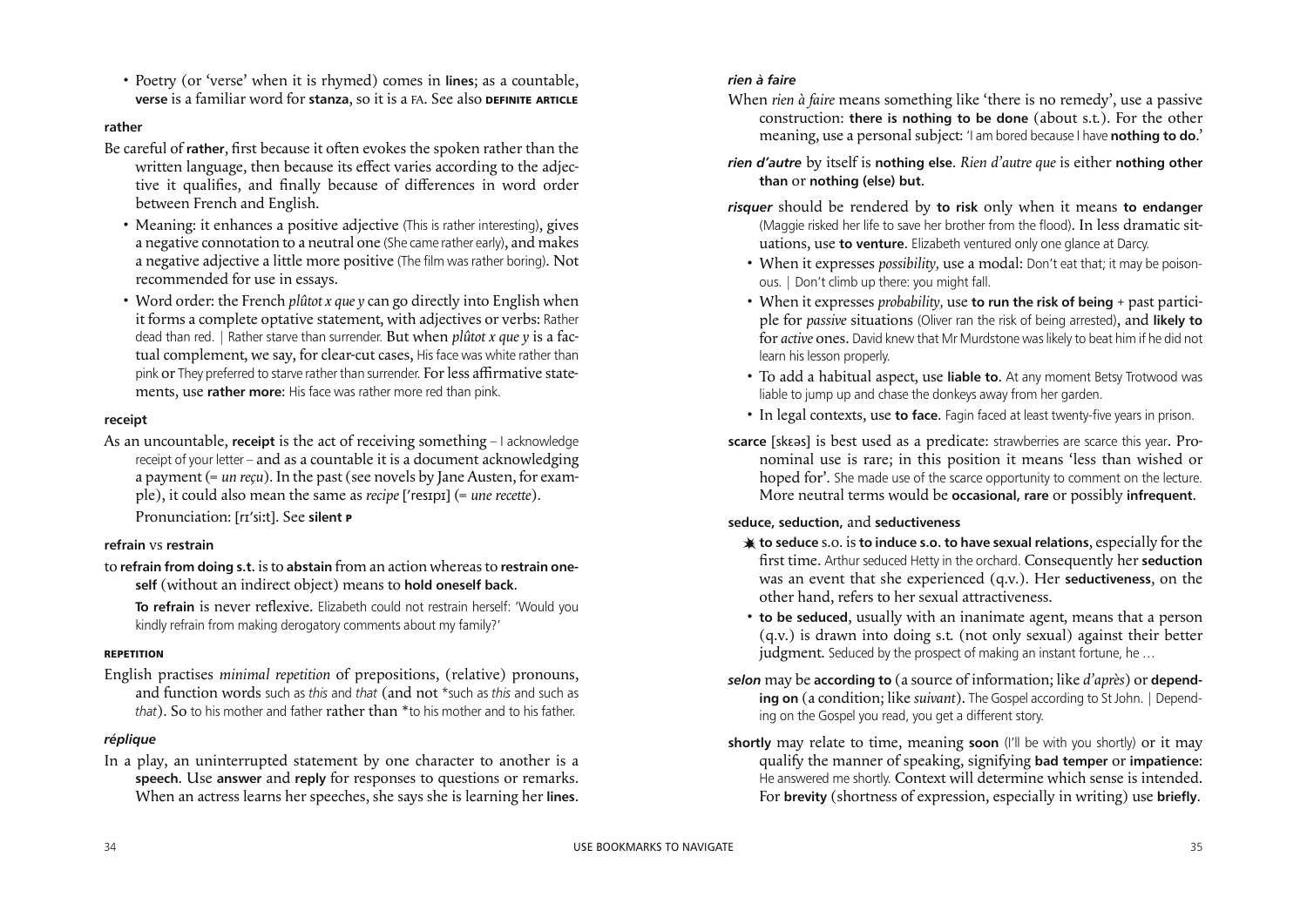### *soumis*

To render *soumis* you must first identify the notion you wish to convey, and then find a suitable verb or phrase. For example, when people do not stand up for themselves, use **submissive** or **dependent on**. He was a submissive partner. | Tess was entirely dependent on her husband. In more gendered senses, along the lines of *la femme était soumise à l'homme,* think of: Women were ruled by men. | They had to obey men. | They were treated as inferior to men. When a person has been ill-treated (q.v.), use **subjected to**. The prisoners had been subjected to extreme humiliation. For active repression, there are many verbs: The natives, dominated / downtrodden / oppressed / subdued / subjugated / by the colonists … For more neutral and passive meanings, use phraseslike the stock market is **liable to** violent fluctuation. | He was **subject to** fits of coughing. NB The English have a sneaking sympathy for the **underdog**. For *soumis à la condition de* use **conditional on**. Use **submitted** only forthingsthat are **put forward** or **proposed** for discussion or approval. The draft project was submitted to the commission.

### **stop**

Contrast **to stop to do s.t.** (in order *to do*) with **to stop doing s.t.** (Clearly, you have to be *doing* it before you can *stop doing* it.) See also *empêcher*

### **suffer-ing**

Use **since** for past time and **from** for future time and space: Since last month | From next October | From line twenty-four | From the beginning of the book.

- When a person sufers (from s.t.), they experience **suffering**. As a general rule, the only use of **sufferance** ['sʌfrəns] is in the idiom **on sufferance**. 'If you are allowed to do s.t. on suferance, you can do it although you know that the person who gave you permission would prefer that you did not do it' (COBUILD).
- **tell** takes a direct object (or two, as in to tell s.o. a story, a tale, or a lie). Thus you cannot say \*He told that he had some problems. For such cases you must use another verb like admit, confess, confirm, reveal, say, etc.
- **thing** is used affectionately of *people* in English: You lucky thing! (You've won the lottery.) | You poor thing! (You've cut yourself.) | Your grandmother is a dear old thing. There's no explaining an idiomatic usage like this. (If it shocks you, think of the French endearment, *mon chou.* To an English speaker, it's like calling s.o. a vegetable! Try 'honey-bunny' instead.)

### **this** vs **that**

As demonstrative articles, **this** and **these** are for things that are close, such as something just mentioned, and **that** and **those** for things farther

### *si*

- In French, it is common to begin sentences with *si* to express a logical relationship: *S'il a réussi, c'est grâce à ….* As a rule English does not use **if** like this when the statement is a matter of *fact,* rather than a *hypothesis.* We would say Thanks to ..., he succeeded in ... or He succeeded because .... When there's a change of subject, use **whereas** (x does this, whereas y does that).
	- The same applies to *même si*: use **even though**, or even **even when**, for matters of fact. The mood of the following verb relects this: even if it *were* true and even though it *is* true. In short, reserve **if** for hypotheses.
	- When the structure suggests the idea '… or not,' use **whether**. She was not sure whether she should accept him (or not).

### **SINCE** vs **FROM** (meaning *à partir de*)

 Use **since** with parts of books only when you are referring to *the temporal experience of reading*, e.g. we have been in doubt as to the fate of the hero since the beginning of this chapter.

**snob** is a noun; the adjective is **snobbish** – and the behaviour **snobbery**.

### **so**

- Use so rather than it (q.v.) in short answers after verbs like expect, hope, say, suppose, and tell. Had you forgotten? I'm afraid so. Will you now remember? I think so. Also when there is no verb: How so? Just so! Note this usage: There is nothing either good or bad, but thinking makes it so—Shakespeare.
- ) Remember the particular word order when **so** is used to emphasize an adjective: so long a story, for instance. This is equivalent to saying 'such a long story.' The same word order occurs with **that**: it's not that big a problem, really  $=$  it's not such a big problem  $=$  it's not so big a problem.

### **some time** vs **sometime**

- It is easy for French speakers to distinguish between **some time** *(du temps; un certain laps de temps)* and **sometime** *(une fois ou l'autre)*. In *Pride and Prejudice* Elizabeth spends some time with her friend Charlotte, and some with her aunt and uncle. | 'Why don't you come up sometime 'n' see me?'—Mae West.
	- **any time** corresponds to **some time** in negative and interrogative sentences, whereas **anytime** is *n'importe quand.*
	- **sometime** may be used pronominally with the meaning of **former** *(ancien* – q.v.): George W. Bush, sometime president of the United States …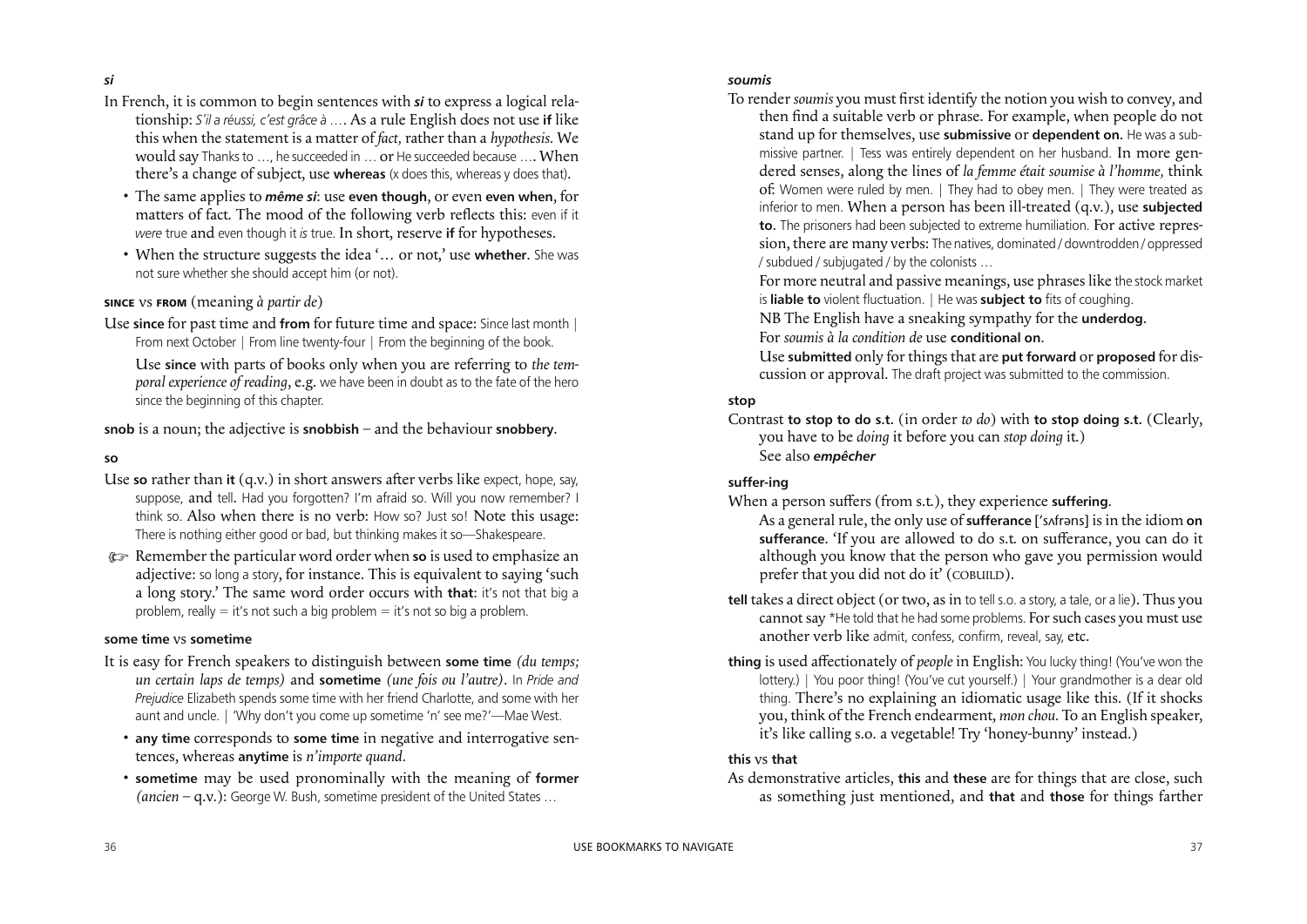*toujours* covers two diferent meanings:

- **always** is for something that has happened (often frequently) in the past, happens now and is likely to continue happening in the future. Water has always been wet and always will be.
- **still** suggests that something was the case in the past and has not yet changed, although we expect it to, or know that it will change soon. Is it still raining? | I still haven't finished my essay.
- *Depuis toujours* is typically rendered by **since the beginning of time**.
- For *pour toujours* see **for ever**. See also **ever**

trouble is a troublesome word, often a FA.

Something that is **urgent** needs to be attended to at once (an urgent message), but *une urgence* is an **emergency**. In a British hospital, A&E handles Accidents and Emergencies; in the US, it's the Emergency Room (ER). In a crisis, a government may apply *emergency measures,* or request *emergency powers,* etc.

- Use the *uncountable* noun for (a) **difficulties** corresponding to *de la peine,* as in With all this traffic I had trouble getting here on time, and for *ennuis*: He's got money trouble again. (b) the state in which s.o. deserves (or is liable) to be **punished** (You'll get into trouble if you do that. | He's in trouble again.), and for (c) the **care** that s.o. takes to do s.t. She went to a lot of trouble to find the information. | He took the trouble to check the word before using it.
- As a *plural countable* noun, usually with a personal possessive article, it means **personal worries**. She shared all her troubles with her best friend. But with a **CAPITAL LETTER**, it refers to Ireland's violent struggle for independence in the early twentieth century. He was killed in the Troubles.
- For the **emotional state**, use the verb. She was deeply troubled (or **upset**) by his change of attitude.
- For other French usage of the noun to designate the **emotional state**, use **difficulties**, or **trials and tribulations**.
- With a modal, the *verb* is used for polite requests: Could I trouble you to open the door for me? *(Auriez-vous la gentillese de…)*. Beware of irony: if someone says to you, Would it trouble you to stop smoking? with a level tone of voice, you are either in a non-smoking area or you have ignored a previous polite request.
- The verb is also used for apologies prefaced with 'sorry': Sorry to trouble you = *Navré de vous déranger.*
- ) Use **this** for both the immediate past and the immediate future (this morning, this afternoon, this evening) except for **last night** (= *cette nuit*), **today**, and **tonight** (= *ce soir*), which require no demonstrative.
	- As a pronoun and the subject of a sentence, **this** announces what is to follow (this is what Shakespeare wrote: 'This above all: to thine own self be true'), whereas **that** refers back to what immediately precedes: 'To be or not to be; that is the question'—Shakespeare | That's a simple enough rule, isn't it?

# *urgence*

**used to** has two diferent pronunciations – see **z/s** – and various meanings:

- In the first, the unit of measure is hyphenated and invariable (cf. **ADJEC**-**TIVES**); a singular noun requires a determiner. She took a two-week holiday.
- The second structure contains an **ANGLO-SAXON GENITIVE**. No determiner is required in addition to the number; 'a' may be used to mean 'one': at a moment's notice | a fortnight's sick leave (i.e. sick leave lasting for two weeks) | She took two weeks' holiday | Cancellation requires three months' notice (i.e. three months in advance) | last season's fashions. See also **worth**
- The difference between the two is sometimes subtle: in Five hours' climbing brought her to the summit the implied point of view is the climber's. On the other hand A five-hour climb brought him to the summit is more objective. Between Her three-week holiday was pure heaven and The three weeks' holiday did him a world of good, on the other hand, the diference lies in the emphasis: in the first, it's the *holiday* that was heaven; in the second, it's the *duration*, as much as the holiday itself, that's important.

away in time and space, like someone else's argument. The latter are best reserved for creating contrast or opposition. Beware: the distance of **that** may also be emotive, signifying rejection, humour, irony, etc. Take that smile off your face!

 cf. **what** and **which.** See also **MARKED** vs **UNMARKED FORMS**, **ORIENTATION IN SPACE**, and **so**

- **thou, thee** and **thy/thine** are archaic forms for the second person singular. You will find them in poems, prayers, and dialects. Shall I compare thee to a summer's day?—Shakespeare (Sonnet 18) | Our Father, which art in Heaven, hallowed be Thy name | Thine is the kingdom, the power and the glory.
- **throughout** is a most useful preposition (rhyming with 'threw out') that means **all (the way) through**, **during all**, and **from start to finish**. This is a technique that Jane Austen uses throughout *Emma*. For emphasis add **whole** before the noun: Emma observed Frank throughout the whole evening.

### **TIME** and **SPACE** in adjectives

There are two adjectival structures in English for expressing time and space.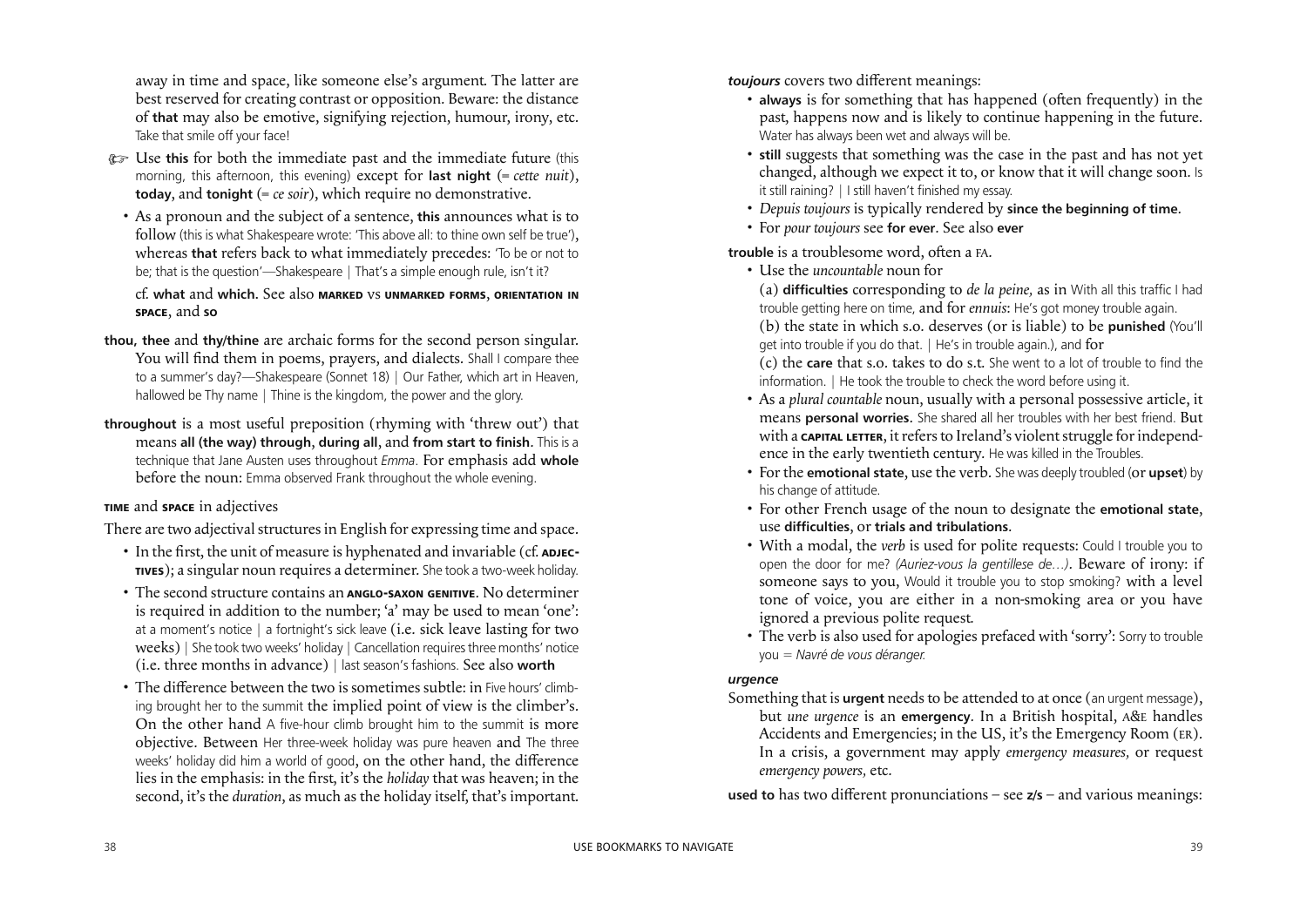- '**We can notice** x' (e.g. the regular form of this poem) is best avoided in literary analysis. It is possible to use the imperative instead – Notice the regular form of this poem – but it is preferable to make 'x' the subject of your statement: The regular form of this poem suggests that... It is superfluous to write, 'It is interesting to notice' s.t., for if it was not interesting, you would not draw your reader's attention to it. cf. *nous sommes*
- **what** and **which** translate both *ce que* and *ce qui* **What** refers to what is to follow, **which** to that which precedes. What makes this novel so convincing is its realism. | This novel is very realistic, which makes it particularly convincing. See also **all what?**
	- As a relative pronoun, **what** signals a choice among an unlimited number of alternatives, whereas **which** implies a limited number (which may or may not be specified). There are 250,000 books in this library, and I don't know which to choose. I don't know what to do about it, either. I can't read them *all*.
	- There is no inversion (q.v.) in a clause introduced by **what**: We do not know what the source of his inspiration was.

Use the present or past perfect after when (and as soon as) to express anteriority compared with the rest of the sentence, exactly as you would with **after**: When they have got to know each other, they discover ... The same applies to future events: I'll tell you as soon as (or when) I have finished (or I finish) my essay *(dès que je l'aurai fini)* | When I'm dead and gone… See also *en faisant*

### **when**

- In passive constructions, used [juzzd] + infinitive means that the subject is utilized to do s.t. *Vacherin* and *gruyère* are used to make fondue.
- Pronounced [just], **used** expressesfamiliarity in the present or habit in the past. For the present, the structure is with –ing. I'm used to making fondue. For the past, signifying that the action is no longer performed or is no longer the case, the structure is with the infinitive. Heidi used to make fondue, but she stopped because her grandfather could no longer digest it. In spoken English, **used** is commonly reduced to just **use** [jus] in negative sentences: You didn't use to make fondue out of a packet!
- If you say /juzd/ instead of /just/, yourstatement may become absurd: imagine saying, 'Heidi used [juzd] to make fondue.' D'you mean, she was put into the *caquelon*? That would be fondue for cannibals!

### **WORD-BREAKS**

 $\triangleq$  Do not use the French hyphenation routine of your computer to break English words at the end of the lines: it will make nonsense of them, e.g. \*thin-king for think-ing. Change the language option to English. When writing by hand or typing, insert the hyphen (q.v.) *between syllables, especially prefixes and suffixes. If in doubt, don't hyphenate.* 

- Something that is **valid** has operative efect, like a contract that has been drawn up in accordance with the law, or the right railway ticket for you and the journey you are making at that moment, or (in an essay) an argument that is well founded on the text. It may apply to a period: This ticket is valid 30 daysfrom the date of issue. Noun: **validity**. Antonym: **invalid**, stressed [ɪn'vælɪd] – an ['ɪnvəlɪd] is a disabled or sick person.
	- Something that is **valuable**, on the other hand, has monetary or sentimental value. Antonym: **worthless**. Noun: **valuables** (plural only).
	- **Values** (always plural) are personal standards and principles of behaviour;cf. **morals**. The hotel notice, *Prière de laisser vos valeurs à la réception,* must therefore be translated Please leave your valuables at reception.
	- BrE. This computer is good value = it is well worth  $(q.v.)$  what it cost.
	- Against all expectation, **invaluable** means **precious** in a non-monetary sense. One day this information may be invaluable to you! | Invaluable advice.

### **WORD ORDER**

As a general rule, avoid putting adverbial clauses or phrases between subject and verb, or between verb and direct object. Adverbs and phrases of time go best first (or last) in the sentence. See also **ADJECTIVES**; **INVERSION**; *non plus*; **not only**; **only**; **rather**; **so**; **what & which**

# **valid** vs **valuable** and **values**

### *(se) venger*

The usual verb is **to take revenge** (intransitive; or **for** s.t. **on** s.o.); **to avenge** (s.t. like a crime or an insult) is more abstract and literary, whereas **to wreak vengeance** is concrete. Use the noun **revenge** for a specific instance, and **vengeance** for the concept. Vengeance is mine, saith the Lord.

### **verbs** vs **nouns**

- French loves nouns, especially abstract ones; English prefers verbs. If you are tempted to write of the problems of the interpretation and translation of these texts, think rather of the problems of interpreting and translating them.
- **want of** s.t. means **a lack of s.t.** Want of foresight can lead to disaster.
	- **for want of** means **for lack of** *(faute de or à défaut de)*: I'll call him simply 'the speaker', for want of a better term.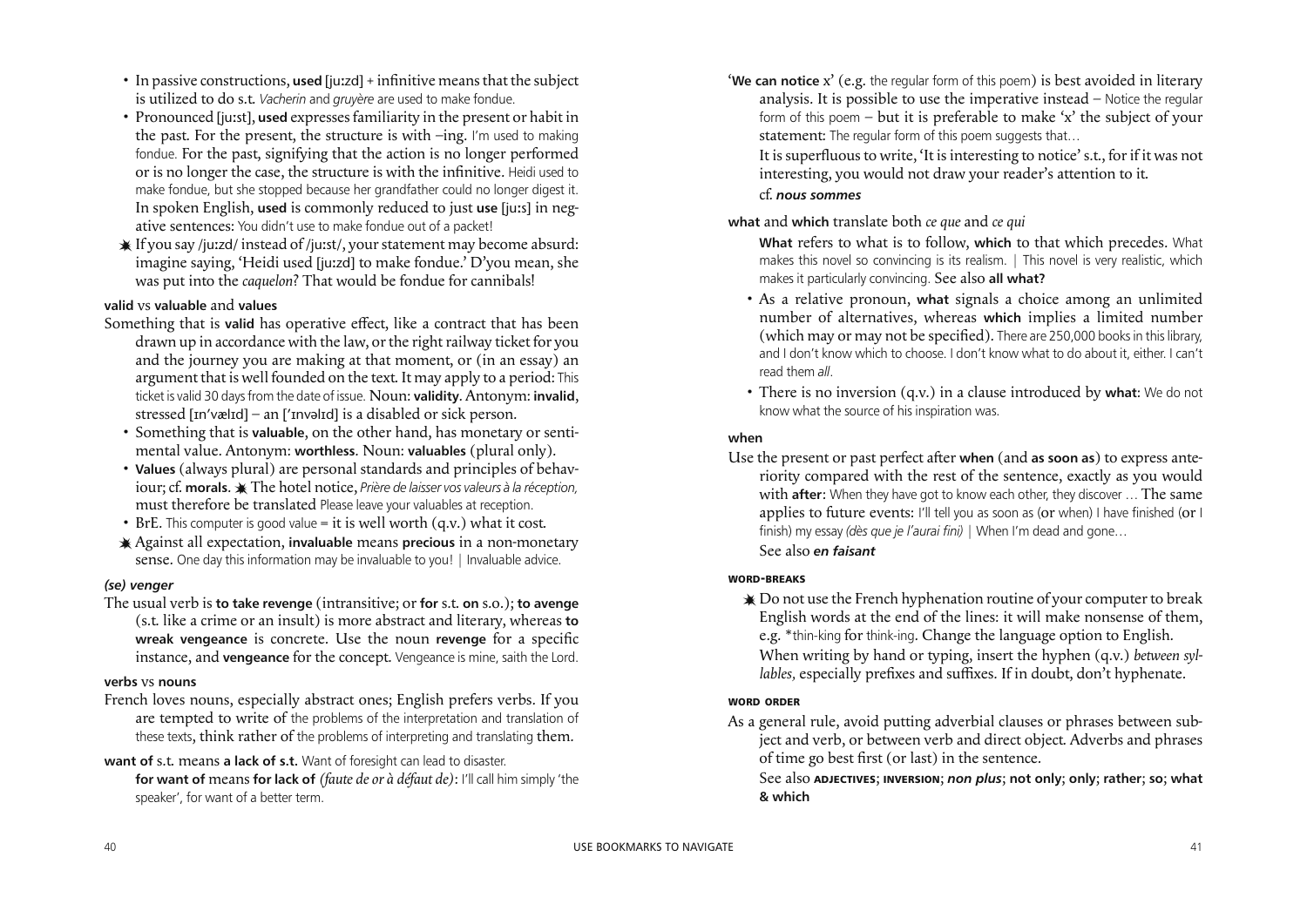# **SEE BUT NOT SAY**

# Silent Consonants in (British) English NB *These guidelines do not generally apply to proper names.*

- **B** Always silent before a final *t* (debt, doubt, redoubt think of *le réduit national*) and -*tle* (subtle rhymes with scuttle) and words formed on them (doubtful, doubtless), so *debtor* rhymes with *better*, for instance.
	- It is always silent in final position after the letter *m:* bomb, climb, comb, crumb, dumb, lamb, succumb, thumb, tomb, etc. It remains silent in all words formed on them (except for *crumble*), so for instance *dumber* rhymes with *summer*, *bomber* with *comma* (in BrE at any rate), and *climbing* rhymes with ... *rhyming*. NB Neither *bombard* nor *bombast* is derived from *bomb*, so both *b*s are pronounced in them. Similarly, the noun *number* ['nʌmbə] has nothing to do with *numb*, so the *b* is pronounced there too.
- **C** Silent in *corpuscle* and *muscle* (which both rhyme with *mussel*) and *yacht* (which rhymes with *not*) and in words derived from it (yachting, yachtsman), BUT pronounced (as a /k/) in *corpuscular* and *muscular*.
- There is *one* verb in which the *c* is elided before *t*: *indict* [in dait], meaning 'to formally accuse s.o. of a seriouscrime' (NODE). This also applies to words derived from it, e.g. indictment. • *c* in front of *k* forms a single /k/ sound. See also **<sup>K</sup>**
- 
- *handkerchief* and *handsome,* and many people omit it in *Wednesday*.
- **G** Silent in initial position when followed by *n* (gnaw rhymes with *nor* – gnash, gnat, gnome, gnostic) and in words formed on them (but not in *agnostic*, since the *gn* is not in initial position). The African *gnu* [nju], a kind of antelope, follows the rule, so it rhymes with *new*, but some people pronounce the *g*.
	- It is silent when followed by *h* or *ht* in final position, and in words formed on them, irrespective of whether the *gh* group is pronounced /f/ (as in cough, enough, and tough) or is silent (as in (al)though, thought [θɔt], and through, which rhymes with *threw*). More examples: fight, might, right; sigh; laugh and laughter; also daughter, slaughter. *Weigh* rhymes with *way*, and *weight* with *wait*. (A pun. A: 'Tell me how heavy you are.' B: 'No weigh!' (= *Il n'en est pas question puisque je ne me suis pas pesé/e.*)
	- It is silent in words ending *-gm*, as in *diaphragm, paradigm,* and *phlegm* but not in words formed on them (*paradigmatic, phlegmatic*).

**worth** often corresponds to *valoir la peine*. Is this film worth watching?

Note the idiomatic *it* (q.v.) in sentences like Was the concert worth it? and Don't bother, it isn't worth it.

Combine worth with while (I think it would be worth your while doing x) to suggest that it would be profitable or useful to do x, despite the effort that may be required, i.e. that it would be **worthwhile**.

- **E** Both **to practise** and the noun **practice** are pronounced ['præktɪs]; AmE tries to make the spelling relect the pronunciation by writing **practice** in both cases. Applying the same principle, it introduces **analyze** for the verb, whereas BrE writes **analyse**; both are pronounced [ &nəlaiz]. In both BrE and AmE the noun is spelled analysis [ə'nælɪsɪs].
- Both AmE and (very commonly today) BrE use the spelling **–ize** rather than **–ise** for verbs and (when they exist) the corresponding nouns: organize and organization | realize and realization.
- See the separate entries for **used to** and **lose** vs **loose**.
- The other common use of **worth** is for monetary value: What's it worth? = *Qu'est-ce que ça vaut?* When combined with amounts of money or time, it corresponds to *pour*: He bought her a hundred francs' worth of chocolate. | They stocked the chalet with a whole month's worth of food. See TIME & **SPACE** in compound adjectives. See also **valid**
- The fortune of a **man of worth** commandsrespect. Hislanguage (q.v.) distinguishes the man of spirit from the man of worth.
- When you do something **for all your worth**, you do it with great energy and determination. Maggie was rowing for all her worth against the current. See also *digne,* and **penny**

### **z/s**

To distinguish between certain words which look alike but have diferent functions, English uses a phonemic opposition: /z/ in verbs (and **–er** nouns derived from them), and /s/ in nouns, adjectives, and adverbs. Thus we ind **to (ab)use** [juz] and **the (ab)user** [juzə] versus **the (ab)use** [jus], and adjectives like **useful** and **useless** [ jusləs], along with **to excuse** [ ksjuz] vs **the excuse** [ ksjus]. Similarly, **to close** [kləuz] and **a closer** (derived from the verb, hence [kləuzə]) contrast with the adjective **close** [kləus] and its comparative **closer** [kləusə]. We have **to house** [hauz] (*héberger*) and **housing** [ hauzŋ], as both noun and adjective, e.g. housing estate, opposed to the familiar **house** [haus].

 This contrast is also found in words whose stress changes with their grammatical function, e.g. **to refuse** [r fjuz] vs **refuse** [ refjus] (= rubbish; *détritus* or *ordures*). It is sometimes relected in the spelling too, as in to **advise** [əd vaiz] vs the **advice** [əd vais].

**D** Silent in a few common words when followed by a consonant, e.g.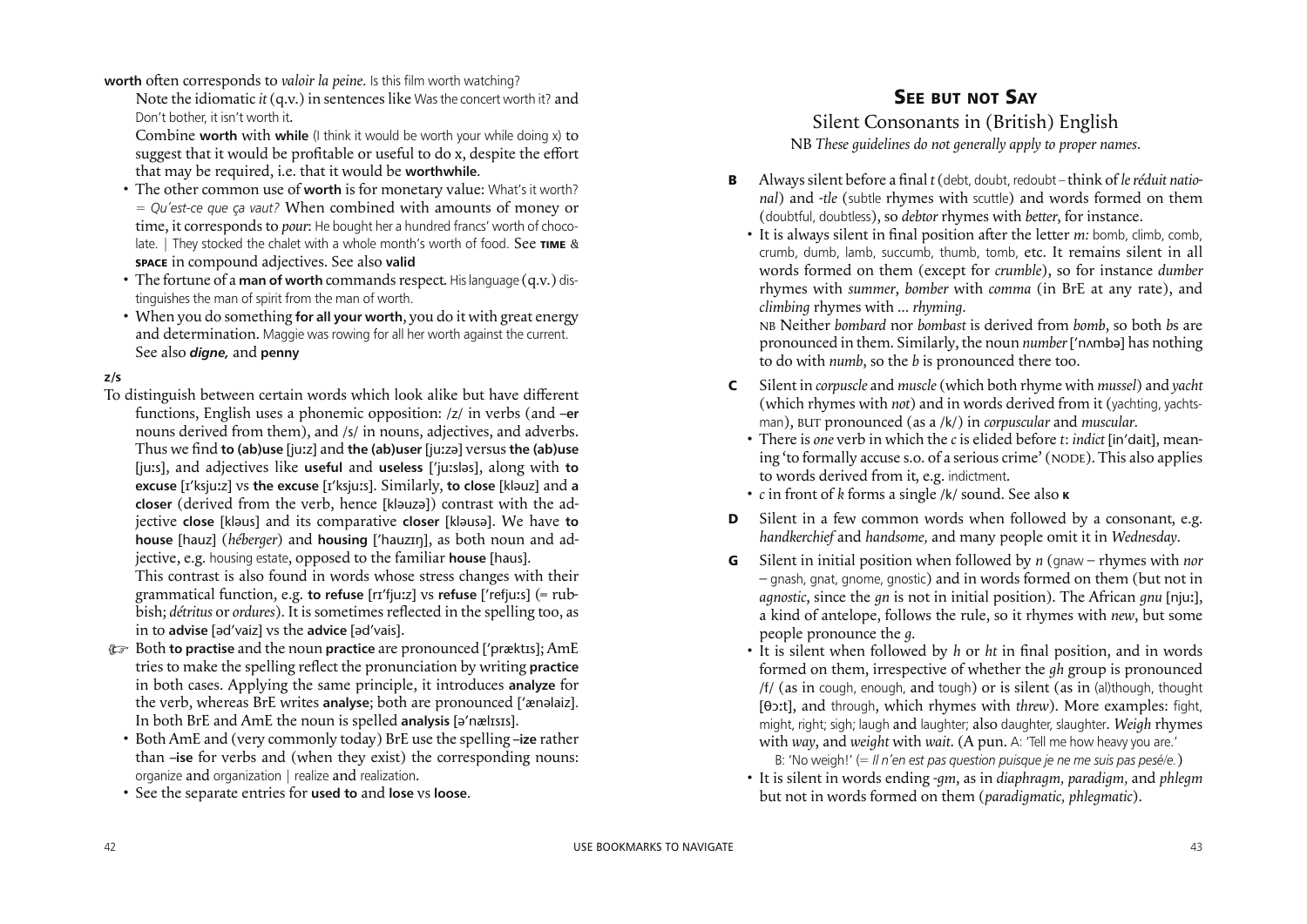formed on them, even when the *f* becomes a *v* as in *calving* (said of a cow giving birth to a calf; unfortunately, in BrE itrhymes with *carving*). • Then of course there is a silent ell in *could, should*, and *would* (but not in any other apparently similar words, *shoulder*, for instance).

- 
- ) Two exceptionalcases: no ell in (Abraham) *Lincoln* [ lŋkən], nor in the military rank of *colonel* – it rhymes with *kernel*.
- **M** Silent in initial position before *n*: *mnemonic(s)* [niː'mɔnɪk], *mnemosyne.*
- **N** Silent after *m* in final position (autumn, column, condemn, damn, hymn, solemn) and in their verb forms (so condemning rhymes with lemming) but *not* in nouns or adjectives formed on them (autumnal, condemnation, solemnity) – the syllabication is *au-tum-nal* and *sol-em-ni-ty,* for example.
- **P** Silent in initial position in words of Greek origin beginning *pneu–* (pneumonia), *ps–* (psalm, pseudo-, Psyche, psychi-, and psycho-), and *pt–* (ptomaine, Ptolemy).
	- Mid-word, it is silent before *b* in *cupboard* and *raspberry,* and before *t* in just *one* word: *receipt* [r sit] (q.v.), which rhymes with *deceit*.
- ) The silent *p* and *s* in *corps* [kɔ] (a group of ballet dancers, diplomats, or soldiers) significantly distinguish it from *corpse* [kɔːps] (a cadaver).
- **R** In BrE, not pronounced before a consonant. In monosyllabic words, it lengthens the vowel: contrast *am* with *arm*, *had* with *hard*, *bid* with *bird*, *head* with *heard*, *pot* with *port*, *hut* with *hurt*, etc. If the vowel is already long, it becomes a diphthong: *bead* [bid] > *beard* [biəd].
	- In BrE it is also silent in final position; it lengthens a single vowel (contrast *it* with *ir, hen* with *her, not* with *nor*), and turns *-er* and *-our* (spelled *-or* in AmE) – *monosyllabic words excepted* – into a schwa /ə/: ardour, clamour (rhymes with hammer), endeavour, favour, flavour, glamour, harbour, honour (see **<sup>H</sup>**), humour, labour, odour, rancour, rigour, rumour, saviour, savour, succour – so it rhymes with *sucker*! – valour, vigour, and vapour, etc.
- ) Only in the word *iron* (meaning both the metal (*lefer*) and *lefer à repasser*), and in words formed on it, is the *r* silent between two vowels. In BrE *iron* sounds just the same as *ion* [aiən]. Do you do your own ironing? ['aianIn]? I ask the question without *irony* (in which the *r* is pronounced as usual: ['airənɪ]).
- **S** Silent in *aisle, island*, and *isle*. (This enabled Janet Frame to play with multiple meanings in the title of her remarkable autobiography, *To the Is-land*: *Vers le Pays de l'être* and *J'Atterris* as well as the obvious  $\lambda$  *l'île* or *Vers l'île*.) Also in *corps* [kɔː] (see **<sup>P</sup>**), and *tsetse* [ tets] (see **<sup>T</sup>**).

 This rule does not apply to words formed by combining two other words, like *almost* ['ɔːlməust], or foreign words like *polka* (the dance).

- It is silent when followed by *n* in final position (align, arraign, assign, design, malign, sign) both in their verb forms (designed, signing) and in words in *-er* and *-ment* formed on them (designer, signer; alignment, assignment), but pronounced in all others: designation, malignant, signature*.* (The /ai/ becomes /1/ and the syllabication is *ma-lig-nant*, for example.)
- It is silent in *-eign* words (feign, foreign, reign, and sovereign) and words formed on them (reigning, foreigner). Another pun: Why do the English always carry an umbrella? Because the Queen is still reigning.
- It is also silent in words which we recognize as being French or Italian like *champagne* (rhymes with *sham pain*) or a /nj/ as in *cognac* [ kɔnj&k].
- It is *not* silent in initial position in words beginning *gh–* (ghastly, ghost).
- **H** Silent in initial position in just four words: *heir, honest, honour,* and hour. The same applies to words formed on them, like *honesty* ['pnɪstɪ].
	- In AmE, the word *herb* is pronounced without the *h*, which can puzzle speakers of BrE, since the American 'herbs' sounds like the Latin *urbs*.
	- It is silent in *wh–* words. Exceptionally, to distinguish between homophones such as *whale / wail* (Did I hear a whale wail?), *where / wear, which / witch* (Which witch is she?), *why / Wye*, the presence of the *h* may be indicated by blowing through the rounded lips before the *w*. See also **<sup>W</sup>**
	- Two exceptional silent aitches: Anthony, and the River Thames [temz].
	- In final position, the *h* is never aspirated (so always silent). Hurrah!
- **K** Silent in initial position when followed by *n* (knack, knee, knight, knob, knock, knot, know) and in words formed on them (knacker, knocker, knobbly, knotted, knowledge), including acknowledge(ment) [ak'nol1d3] - here it's the *c* that sounds /k/.
- **L** For the silent ell, learn this rhyme:

| After <i>o</i> and <i>a</i>  | (Say: After oh and ay |
|------------------------------|-----------------------|
| Before <i>m</i> and <i>k</i> | Before em and kay     |
| No ell.                      | - Christmas!)         |

 A few examples: chalk, talk, and walk (NB a mobile telephone used to be called a walkie-talkie ['wɔːkɪ'tɔːkɪ]); the Falkland Islands (see also **s**); folk, yolk (= *le jaune d'oeuf*); almond, balm, calm, palm (both the tree and the part of your hand), psalm (note the silent **<sup>P</sup>**), and salmon (rhymes with *gammon*); Sherlock Holmes, and the holm oak (= *le chêne vert*).

 Americans are confused about this rule, so you will sometimes hear them pronounce the ell in common words like *palm* and *calm*.

• The ell is also silent in words ending *-alf* like *calf* and *half*, and in words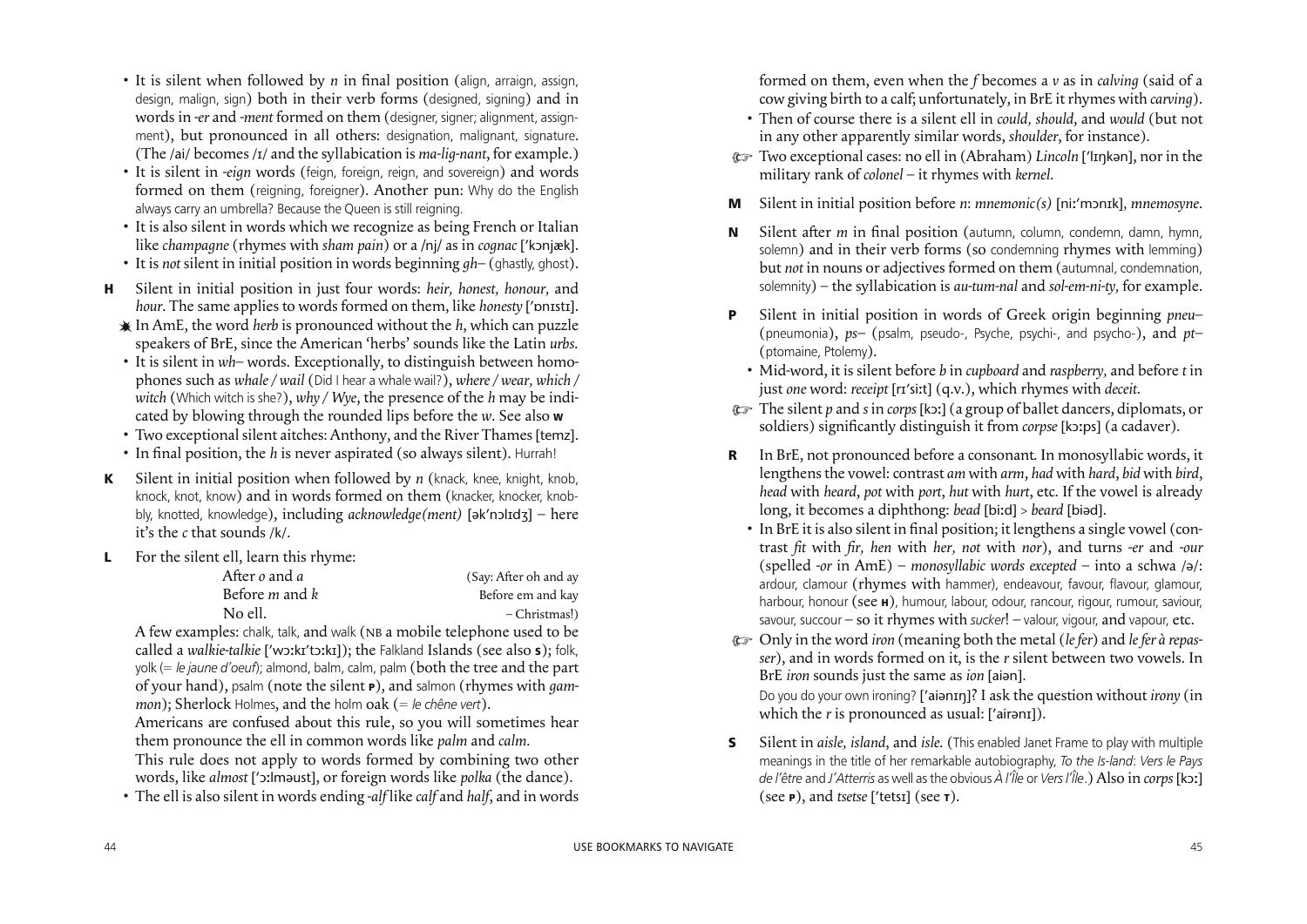**WHERE TO FIND …**

|                                                      | a                                |
|------------------------------------------------------|----------------------------------|
|                                                      | a                                |
| $aback - A$ -WORDS                                   | b                                |
| $ablace - A\text{-}w$ ORDS                           | b                                |
| absence – few                                        | b                                |
| abstract - CONCRETE & ABSTRACT NOUNS                 | b                                |
| $AD - DATES$                                         | b                                |
| $adrift - A-WORDS$                                   | B                                |
| adulterate - altérer                                 | b                                |
| adverbs - word ORDER                                 | $\mathbf b$                      |
| advice/advise - z/s                                  | b                                |
| $a$ fire – $a$ -words                                | b                                |
| $ahoy - A-WORDS$                                     | b                                |
| aisle - silent S                                     | b                                |
| ajar – A-words                                       | b                                |
| $alike - A-WORDS$                                    | b                                |
| $alive - A-WORDS$                                    | b                                |
| all but – <i>presque</i>                             | b                                |
| all the way through – throughout                     | b                                |
| all through $-$ all $+$ space and time               | b                                |
| all $\log -$ all + space and time                    |                                  |
| all over $-$ all $+$ space and time                  | $\mathcal{C}$                    |
| allow – leave vs let; permettre                      | $\mathsf{C}$                     |
| almost – presque                                     | $\mathsf{C}$                     |
| alone – a-words                                      | C,                               |
| $along - all + space$ and time                       | C,                               |
| always - ever; toujours                              | $\mathsf{C}$                     |
| $amiss - A-WORDS$                                    | $\mathsf{C}$                     |
| analyse/analysis/analyze - z/s                       | $\mathbf{C}$                     |
| $\text{animate}(d)$ – ADJECTIVES & PAST PARTICIPLES; | $\overline{c}$                   |
| ANGLO-SAXON GENITIVE                                 | $\overline{c}$<br>$\overline{c}$ |
| answer – réplique                                    | $\overline{c}$                   |
| any more - no longer vs no more                      | $\overline{c}$                   |
| anytime - sometime                                   | $\overline{c}$                   |
| $approx( d ) -$ ADJECTIVES & PAST PARTICIPLES        | $\overline{c}$                   |
| arabic numerals – NUMBERS                            |                                  |
| $arise - A-WORDS$                                    | C                                |
| $arithmetic - nouns ending -ic(s)$                   | $\mathcal{C}$                    |
| army - COLLECTIVE NOUNS                              | $\mathcal{C}$<br>$\mathcal{C}$   |
| arouse - A-WORDS; procure                            | $\mathcal{C}$                    |
| $as + it - it$                                       | $\mathcal{C}$                    |
| as $of - des$                                        | $\mathcal{C}$                    |
| as soon as - when                                    | $\mathcal{C}$                    |
| $\text{asleep}-\text{A-WORDS}$                       | $\mathcal{C}$                    |
| at last – enfin                                      | $\mathsf{C}$                     |
| attention - attend                                   | C                                |
| audience - collective Nouns                          | C                                |
| avenge - venger                                      | C                                |
| avoid - empêcher                                     | $\mathsf{C}$                     |
| $awake(n) - A-worps$                                 | $\mathcal{C}$                    |
|                                                      |                                  |

[aware\(ness\)](#page-1-0) – A-WORDS; conscience vs con[sciousness](#page-1-0) [awry](#page-1-0) – A-WORDS [axe](#page-2-0) – CONCRETE & ABSTRACT NOUNS [axis](#page-2-0) – CONCRETE & ABSTRACT NOUNS back-to-front – ORIENTATION IN SPACE backwards – ORIENTATION IN SPACE barely – *presque* [base](#page-2-0) – CONCRETE & ABSTRACT NOUNS [basis](#page-2-0) – CONCRETE & ABSTRACT NOUNS  $BC(E)$  – Dates [beginning](#page-1-0) – at & in the beginning etc. beginning of time – *toujours* bill (=banknote) – DOLLARS & CENTS  $\boldsymbol{\mathrm{blond}}(\boldsymbol{\mathrm{e}})$  – ADJECTIVES  $b$ o $b$  – pounds, shillings & pence borrow – ORIENTATION IN SPACE priefly – [shortly](#page-2-0) bring – ORIENTATION IN SPACE bring s.t. about – *provoquer* bring together – ORIENTATION IN SPACE buck – DOLLARS & CENTS by the end – at & in the beginning etc. cannot help doing s.t. – *[empêcher](#page-1-0)* cannot prevent – *[empêcher](#page-2-0)* [capable](#page-1-0) – ability [capacity](#page-1-0) – ability cause – *[provoquer](#page-2-0)*  $CE - DATES$ cent – DOLLARS & CENTS century – DATES; NUMBERS change one's mind – POINTS OF VIEW [chapter](#page-1-0) – at, in & on; DEFINITE ARTICLE child – PRONOUNS claim – *[prétendr](#page-1-0)e* clarify – *[préciser](#page-2-0)* [classic\(al\)](#page-1-0) – ADJECTIVES IN –ic & –ical  $\frac{1}{2}$ close –  $\frac{z}{s}$ colonel – silent L [come](#page-2-0) – leave vs let; ORIENTATION IN SPACE [comic\(al\)](#page-1-0) – ADJECTIVES IN –ic & –ical [committee](#page-1-0) – COLLECTIVE NOUNS comma splice – JUXTAPOSITION vs COORDINATION common era – DATES conditional on – *soumis* confronted – *devant* [consider](#page-2-0) – it considerate – ADJECTIVES & PAST PARTICIPLES considered – ADJECTIVES & PAST PARTICIPLES contempt – *mépris* convinced – *persuadé* [coordination](#page-2-0) – JUXTAPOSITION & COORDINATION coppers – POUNDS, SHILLINGS & PENCE

- **T** Silent in words ending –*ften* and –*sten* like chasten, christen, fasten, glisten, hasten, listen, moisten, often, *and* soften*.* Also in words formed on them like christening ['krɪsnɪŋ] (= baptême), listener ['Iɪsnə], and softener ['sofnə]. NB Some people pronounce the *t* in *often*, and some use both forms, depending on the formality of the context.
	- Also silent in words ending *–stle* like apostle, castle, hustle*, and* jostle; mistle (giving mistletoe (= *le gui*) and mistlethrush (= *la draine,* a kind of *grive*)); rustle, thistle (= *le chardon*), trestle (= *le tréteau*), whistle, and wrestle*.*
	- Also silent in *chestnut* (= *châtain & châtaigne*)*, Christmas,* and *mortgage* (= *l'hypothèque*).
- ) In AmE, words of foreign origin beginning *ts–* like tsar, tsetse, and tsunami are generally pronounced without the initial *t*. The fly in the ointment here is that BrE says [ tets] for *tsetse* (see the silent **<sup>S</sup>**.
- **W** In initial position, it is silent in front of *h* in just six words: *who, whole, whom, whose, whooping-cough* (= *la coqueluche*) and *whore* (meaning *prostitute*), and in words formed on them (whosoever, wholesale, wholesome, whoreson). In all other  $wh$ – words (what, when, where, whistle, whoop, why) the *w* is pronounced and the *h* is not (see also **<sup>H</sup>**).
	- Also silent in initial position in front of *r* as in: wrap, wreck, wriggle, wright, wrist, write, writhe, wrong, wrought, wry (and therefore *awry:* **A- WORDS**).
	- It is silent in words ending (vowel)+*w:* claw, raw, straw; few, new, knew, view; below, fellow, know; brow, cow, how, now; and in words formed on them (even in *nowadays* [ nauədez]), so *knowing* rhymes with *going*.

) Some BrE speakers pronounce an intervocalic /r/ in *drawing:* [ drɔrŋ].

- It is silent in the sequence (vowel)+*w*+(consonant) in initial, medial and final positions: awkward, awl, awning; hawk, squawk; bawl, brawl; dawn, yawn; newt (= *triton*); strewn; howl, down, town. Also in words ending with *e: awe*, *ewe* (a mother sheep, which sounds just like *you* – not you personally, of course), and *owe;* and in words formed on them: *awful.*
- NB the *-ow* sequence is pronounced either /au/ (asin *now*) or /eu/ (asin *know*); in some words both are possible, depending on the meaning: a deep bow [bau] *(une révérence profonde)* | a bow [beu] and arrows. The pronunciation is generally /au/ when *ow* isfollowed by a consonant: brown, owl (NB owls don't *howl* (= *hurler*), they *hoot*); but not in *bowl* or *own.*
- ) It is silent in the middle of *two* (rhymes with *too*).
	- It is pronounced in common nouns like *sandwich* and *candlewick*, BUT is elided in many proper names: Greenwich ['grenɪtʃ], Southwark ['sʌðək] and Warwick [ wɔrik] (and therefore Warwickshire [ wɔrikʃə]).
- Only the silent *w* in *sword* [sɔd] (= *l'épée*) distinguishes it from a *lawn*: *(green)sward.* Get it right if you say, 'He fell on the sword'!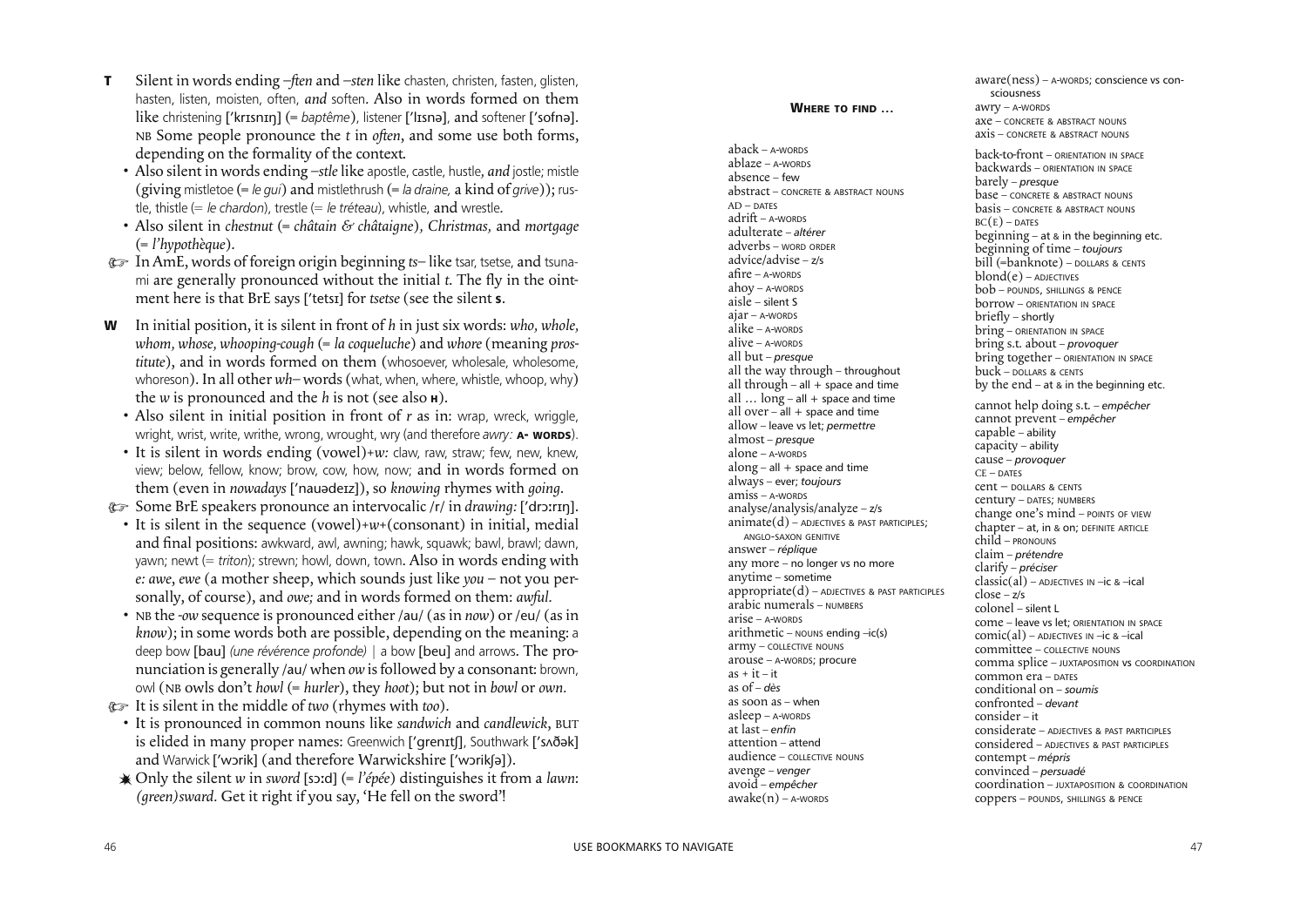idealistic – ADJECTIVES IN –ic & –ical i.e. – ABBREVIATIONS if – [INVERSION](#page-2-0) of SUBJECT & VERB; *si* impair – *altérer* [impatience](#page-2-0) – shortly [implicate](#page-2-0) – *impliquer* imply – *[impliquer](#page-2-0)*  $in + \overline{b}$ eginning/middle/end – at & in the beginning and the end in (+ page references) – at, in & on in fact – *[effectivement](#page-2-0)* in front of – *devant* in the end – *[enfin](#page-2-0)* in the same time – at & in the [same](#page-2-0) time inability – ability incapacity – ability inchoative – ASPECT [incomplete](#page-1-0) – ADJECTIVES & PAST PARTICIPLES increasingly – ever indeed – *[effectivement](#page-2-0)* indict – silent C indirect questions – INVERSION inevitable – *empêcher* [information,](#page-1-0) more – *préciser* infrequent – scarce inhabit(ant) – *habiter* inside out – ORIENTATION IN SPACE interesting – we can notice invalid – valid vs valuable & values involve – *[impliquer](#page-2-0)*  $iron(y)$  – silent R island – silent S isle – silent S iterative – ASPECT lack – few; [want](#page-2-0) [Lady](#page-2-0) – HONORIFICS lamé – Anglicized French words last – *[dernier](#page-2-0)*; first [last\(ly\)](#page-2-0) – *enfin* later – at first latest – *dernier* lead – ORIENTATION IN SPACE lend – ORIENTATION IN SPACE let – leave vs let let (vs rent) – ORIENTATION IN SPACE letters, writing – HONORIFICS [liable](#page-2-0) to – *risquer; [soumis](#page-2-0)* liberty – freedom [like](#page-2-0) – as or like? [limited](#page-2-0) – Ltd Lincoln – silent L [line](#page-1-0) – at, in & on; DEFINITE ARTICLE lines – *[réplique](#page-2-0)* [little](#page-2-0) – few  $logic$  – NOUNS ending  $-ic(s)$  $long - all + space$  and time look for – *chercher* [Lord](#page-2-0) – HONORIFICS lower case –ABBREVIATIONS; CAPITAL LETTERS [madam](#page-2-0) – HONORIFICS made of – compose  $magic - nouns$  $magic - nouns$  ending  $-ic(s)$ [make](#page-2-0) – it make s.t. clear – *préciser* make s.t. possible – *[permettre](#page-2-0)* mar – *altérer* math[ematic]s – NOUNS ending –ic(s); NOUNS ending –s; NUMBERS matrimony – marriage & matrimony vs wedding  $means - end(ing)$ ; NOUNS ending  $-s$ [memory](#page-2-0) – MEMORY: NOUNS middle – *milieu*; at & in the [beginning](#page-1-0) etc. Middle Ages – DATES; NOUNS ending –s midst – *milieu* mind – *persuadé*, POINTS OF VIEW [Miss](#page-2-0) – HONORIFICS missis – HONORIFICS (Mrs) mister – HONORIFICS (Mr) months – CAPITAL LETTERS Mr(s) –[ABBREVIATIONS;](#page-2-0) HONORIFICS [Ms](#page-2-0) – HONORIFICS  $music - $N$  $music - $N$$$ nationalities – CAPITAL LETTERS naught – NUMBERS nearly – *presque* [neither](#page-2-0) – *non plus* [never](#page-2-0) – INVERSION of SUBJECT & VERB [news](#page-2-0) – NOUNS ending –s newsworthy – *digne* [next](#page-2-0) – first nickel – DOLLARS & CENTS night – this vs that no more – no longer nonplussed – *non plus* no one – PRONOUNS [nor](#page-2-0) – *non plus* noteworthy – *digne* nothing (else) but – *rien d'autre* nothing other than – *rien d'autre* nothing to be done / to do – *rien à faire* notice – we can notice nought(ies) – NUMBERS  $novel - FICTION$  $novel - FICTION$  $novella - FICTION$  $novella - FICTION$  $o(h)$  – NUMBERS [obtain](#page-2-0) – procure

face – *[risquer](#page-2-0)* faced with – *devant* false friends – *FAUX AMIS* [family](#page-2-0) – COLLECTIVE NOUNS farthing – POUNDS, SHILLINGS & PENCE feel [sick](#page-2-0) – ill feel [unwell](#page-2-0) – ill i[nally](#page-2-0) – *enfin* fi[nd](#page-2-0)  $-$  it  $first(ly) - at first$  $first(ly) - at first$  $first(ly) - at first$ florin – POUNDS, SHILLINGS & PENCE for – during for all [time](#page-2-0) – for ever forecast – COUNTABLE vs UNCOUNTABLE former – *ancien*; some time vs sometime forms of address – HONORIFICS [from](#page-2-0) – since vs from from the [beginning](#page-2-0) to the end – through[out](#page-2-0) further – farther vs further [future](#page-2-0) – PRESENT vs FUTURE; since vs from; when gamble one's money away – *en faisant* [gender](#page-2-0) – CONCRETE & ABSTRACT NOUNS; PRONOUNS genitive – ANGLO-SAXON GENITIVE genre – CONCRETE & ABSTRACT NOUNS get out of doing – *[empêcher](#page-2-0)* get rid of s.t. – *disposer (de)* go – [leave](#page-2-0) vs let; ORIENTATION IN SPACE [government](#page-2-0) – COLLECTIVE NOUNS greenback – DOLLARS & CENTS [guinea](#page-2-0) – POUNDS, SHILLINGS & PENCE  $hair(s) - countable$  $hair(s) - countable$  vs UNCOUNTABLE half-crown – POUNDS, SHILLINGS & PENCE  $hand$  – DEFINITE ARTICLE hand back / in – ORIENTATION IN SPACE ha'penny – POUNDS, SHILLINGS & PENCE hardly – *presque* heir – silent H help (doing s.t.) – *[empêcher](#page-1-0)* hence – here, there & where herb – silent H [historic\(al\)](#page-1-0) – ADJECTIVES IN  $-$ ic &  $-$ ical hither – here, there & where hitherto – *jusqu'à* honest – silent H honour – silent H [honourable](#page-2-0) – HONORIFICS & THE DEFINITE ARTICLE [hour](#page-2-0) – silent H [house/housing](#page-2-0) – z/s [however](#page-2-0) – ever [human\(e\)](#page-2-0) – *humain* –ic & [–ical](#page-2-0) – ADJECTIVES IN –ic & –ical  $-ics -$  NOUNS ending  $-ic(s)$ 

[corrupt\(ed\)](#page-1-0) – ADJECTIVES & PAST PARTICIPLES count on – depend on it! crew – COLLECTIVE NOUNS [crossroads](#page-1-0) – NOUNS ending –s [crowd](#page-1-0) – COLLECTIVE NOUNS crown – POUNDS, SHILLINGS & PENCE

### Dame – HONORIFICS

days of the week – CAPITAL LETTERS deal with s.t. – *assister à* [dear](#page-2-0) – HONORIFICS defi[ned](#page-1-0) – ADJECTIVES & PAST PARTICIPLES dei[nite](#page-1-0) – ADJECTIVES & PAST PARTICIPLES; *défini*  $definitely - for ever$ [dependent](#page-2-0) on – *soumis* [desertion](#page-2-0) – leave vs let [despise](#page-1-0) – *mépris* [details,](#page-1-0) more – *préciser* dime – DOLLARS & CENTS direction, sense of – ORIENTATION IN SPACE [discrete](#page-1-0) – *différent* [disdain](#page-2-0) – *mépris* [diverse](#page-1-0) – *différent* do – make vs do  $docu\text{-fiction}$  –  $FICTION$ down to – *[jusqu'à](#page-2-0)* Dr – ABBREVIATIONS drive – ORIENTATION IN SPACE dual aspect – COLLECTIVE NOUNS [duration](#page-1-0) – at & in the same time durative – ASPECT dying – ADJECTIVES

[economic\(al\)](#page-1-0) – ADJECTIVES IN –ic & –ical efficiently – effectivement  $e.g. - ABBREVIATIONS$  $elaborate(d)$  $elaborate(d)$  – ADJECTIVES & PAST PARTICIPLES emergency – *urgence* enable – *[permettre](#page-1-0)* end – at & in the [beginning](#page-1-0) and the end endanger – *risquer* [enemy](#page-2-0) – COLLECTIVE NOUNS  $Esq(uire)$  – HONORIFICS eternally – ever ethic(al) – ADJECTIVES IN  $-$ ic &  $-$ ical [even](#page-2-0) if – *si* evening – this vs that even [though](#page-2-0) – *si* [everything](#page-1-0) – all what? evidence – COUNTABLE vs UNCOUNTABLE ewe – silent W [excuse](#page-2-0) – z/s experience – experiments exposé – Anglicized French words extract – excerpt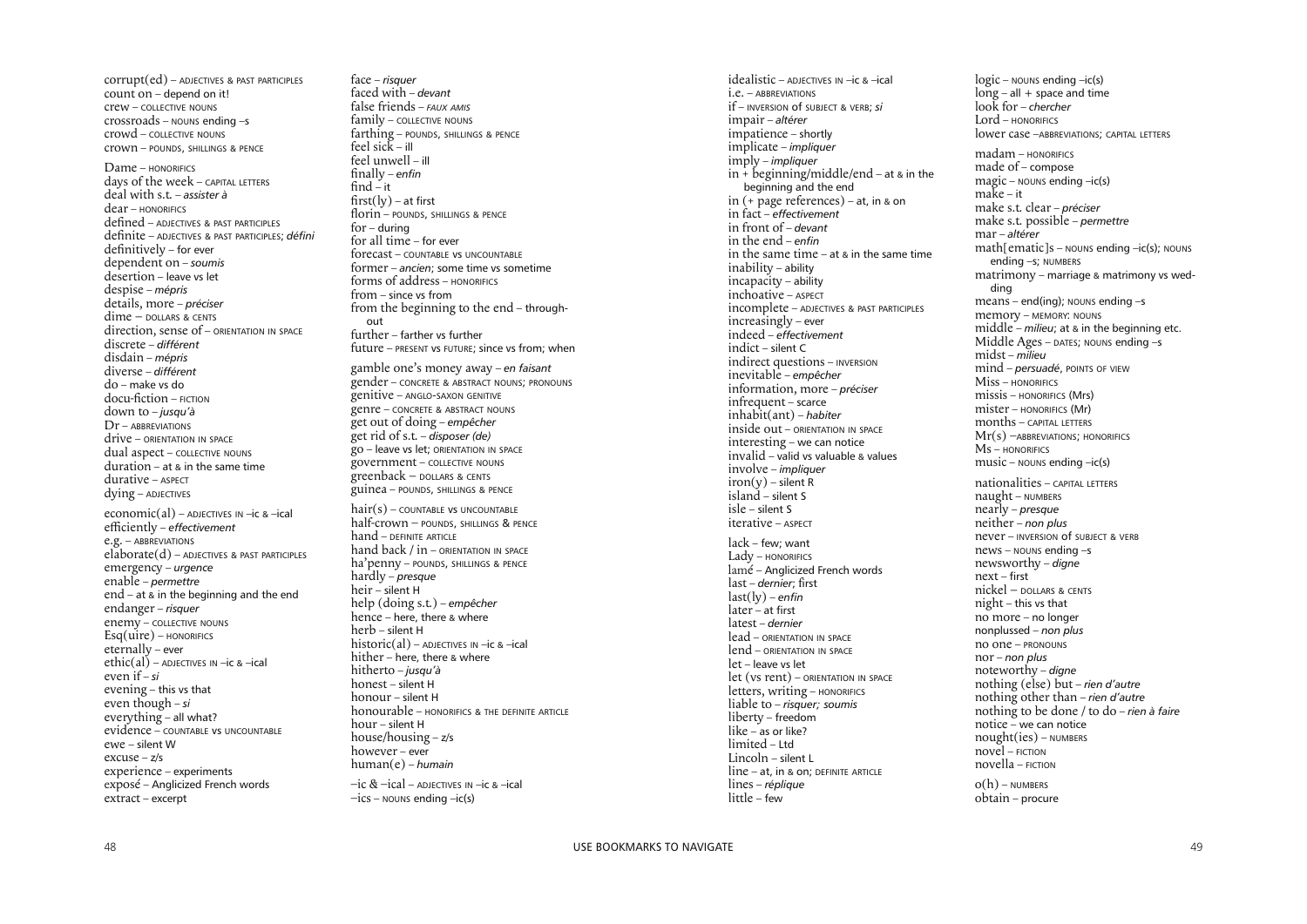silver – POUNDS, SHILLINGS & PENCE [simultaneously](#page-1-0) – at  $\&$  in the same time since the beginning of time – *toujours*  $\sin$  – HONORIFICS sixpence – POUNDS, SHILLINGS & PENCE [slash](#page-2-0) – QUOTING FROM POETRY solution – excerpt vs extract [someone](#page-2-0) – PRONOUNS [souvenir](#page-2-0) – MEMORY: NOUNS [sovereign](#page-2-0) – POUNDS, SHILLINGS & PENCE spans – DASHES; at, in & on spatial orientation – ORIENTATION IN SPACE specific – *[préciser](#page-2-0)* speech – *[réplique](#page-2-0)* spell s.t. out – *préciser* spoil – *altérer*  $sport(s) - ADJECTIVES$ [sta](#page-2-0)ff – COLLECTIVE NOUNS [standpoint](#page-2-0) – POINTS OF VIEW stanza – QUOTING FROM POETRY statue – CONCRETE & ABSTRACT NOUNS [status](#page-2-0) – CONCRETE & ABSTRACT NOUNS [statute](#page-2-0) – CONCRETE & ABSTRACT NOUNS still – *[toujours](#page-2-0)* style of speech – [language](#page-2-0) [subject\(ed\)](#page-2-0) to – *soumis* [submissive](#page-2-0) – *soumis* [submitted](#page-2-0) – *soumis* [such](#page-1-0) as – as or like [surroundings](#page-1-0) –  $\gamma$  nouns ending –s [sword](#page-1-0) – silent W s[ymbolism](#page-1-0) –  $N$ ouns ending –ic(s) taint – *altérer* take – ORIENTATION IN SPACE television – COUNTABLE vs UNCOUNTABLE tense(s) – ASPECT; DEFINITE ARTICLE; PRESENT vs FUTURE; when terminative – ASPECT tsetse – silent S and silent T thanks –  $N$  nouns ending –s [that](#page-2-0) – this vs that thee – thou, thee, thy/thine [theme](#page-1-0) –  $N$  NOUNS ending  $-ic(s)$ [thence](#page-2-0) – here, there & where [these](#page-2-0) – this vs that thine – thou, thee, thy/thine [think](#page-2-0) – it [thither](#page-2-0) – here, there & where [those](#page-2-0) – this vs that threepenny bit – POUNDS, SHILLINGS & PENCE thy – thou, thee, thy/thine [though](#page-2-0) – *si*

thoughtless – conscience vs consciousness tonight – this vs that t[ragedy](#page-2-0) – comedy  $tragic(al)$  – ADJECTIVES IN –ic & –ical trustworthy – *digne* try to think of – *chercher* [tuppence](#page-1-0) – penny turn round – ORIENTATION IN SPACE [two,](#page-1-0) the – both vs the two unavoidable – *empêcher* unaware – A-WORDS; ADJECTIVES [uncompleted](#page-1-0) – ADJECTIVES & PAST PARTICIPLES uncountable – COUNTABLE & UNCOUNTABLE underdog – *soumis* unfavourable – ill uninhabitable – *habiter* unite – ORIENTATION IN SPACE units of time – all  $+$  space and time until now – *[jusqu'à](#page-2-0)* [unwell](#page-2-0) – ill upside-down – ORIENTATION IN SPACE up to – *[jusqu'à](#page-2-0)* upper case – CAPITAL LETTERS [various](#page-1-0) – *différent* vengeance – *venger* [verse](#page-1-0) – DEFINITE ARTICLE; QUOTING FROM POETRY view – POINTS OF VIEW virtually – *presque* vision – POINTS OF VIEW wedding – marriage & matrimony vs wedding wedlock – marriage & matrimony vs wedding well-nigh – *presque* whatever – ever [when](#page-2-0) – *où* [whence](#page-2-0) – here, there & where whether – *si* where – *où* whereas – *si* which – what & which while – *en faisant*; worth [whither](#page-2-0) – here, there & where whoever – ever whole – all the vs the whole; [throughout](#page-2-0) whosoever – ever will – [PRESENT](#page-2-0) vs FUTURE working poor – ADJECTIVES worthless – valid vs valuable & values wreak – *venger*  $writing(s)$  – COUNTABLE VS UNCOUNTABLE writing letters – HONORIFICS

receipt – silent P reckless – conscience vs consciousness [recollect](#page-2-0) – MEMORY: VERBS [recollection](#page-2-0) – MEMORY: NOUNS [refuse](#page-2-0) – *mépris;* z/s religions – CAPITAL LETTERS rely on – depend on it! [remember](#page-2-0) – MEMORY: VERBS [remembrance](#page-2-0) – MEMORY: NOUNS [remind](#page-2-0) – MEMORY: VERBS [reminiscence](#page-2-0) – MEMORY: NOUNS rent – ORIENTATION IN SPACE [repeatedly](#page-2-0) – for ever reply – *[réplique](#page-2-0)* required – ADJECTIVES & PAST PARTICIPLES requisite – ADJECTIVES & PAST PARTICIPLES [resolute](#page-1-0) – ADJECTIVES & PAST PARTICIPLES [resolved](#page-1-0) – ADJECTIVES & PAST PARTICIPLES résumé – Anglicized French words revenge – *venger* [reverend](#page-2-0) – HONORIFICS & the DEFINITE ARTICLE revise – POINTS OF VIEW [rhetoric](#page-1-0) –  $N$ ouns ending –ic(s) right to self-determination – *disposer*  $rise - A-WORDS$ risk – *[risquer](#page-2-0)* roman numerals – NUMBERS [rotted](#page-1-0) – ADJECTIVES & PAST PARTICIPLES [rotten](#page-1-0) – ADJECTIVES & PAST PARTICIPLES roué – Anglicized French words rouse – A-WORDS run a risk – *[risquer](#page-2-0)* running caps – CAPITAL LETTERS salutations in letters – HONORIFICS [same](#page-2-0) time – at  $\&$  in the same time

[scarcely](#page-2-0) – hardly, *presque* [sceptical](#page-1-0) – ADJECTIVES IN –ic & –ical [scorn](#page-2-0) – *mépris* search – *chercher* seasons – CAPITAL LETTERS seaworthy – *digne* seek – *chercher* seldom – INVERSION of SUBJECT & VERB [semi-colon](#page-2-0) – JUXTAPOSITION vs COORDINATION semi-conscious – conscience vs consciousness send – ORIENTATION IN SPACE sense of direction – ORIENTATION IN SPACE [separate\(d\)](#page-1-0) – ADJECTIVES & PAST PARTICIPLES; *dif[férent](#page-1-0)* [series](#page-2-0) – NOUNS ending –s [several](#page-1-0) – *différent* [shilling](#page-2-0) – POUNDS, SHILLINGS & PENCE [short](#page-2-0) story – FICTION  $sick - ill$  $sick - ill$ 

zero – NUMBERS

occasional – scarce on (+ page [number\)](#page-2-0) – at, in & on only – [INVERSION](#page-2-0) of SUBJECT & VERB; not only open(ed) – ADJECTIVES & PAST PARTICIPLES [opinion](#page-2-0) – POINTS OF VIEW opposed [–](#page-1-0) ADJECTIVES & PAST PARTICIPLES opposite – ADJECTIVES & PAST PARTICIPLES; *devant* optimistic – ADJECTIVES IN –ic & –ical overseas – ADJECTIVES [page](#page-1-0) – at, in & on; DEFINITE ARTICLE

paternalistic – ADJECTIVES IN –ic & –ical pay attention – attend [pence](#page-1-0) – penny; POUNDS, SHILLINGS & PENCE penny (AmE) – DOLLARS & CENTS perhaps – INVERSION of SUBJECT & VERB [permission](#page-2-0) – leave vs let permit – *permettre* [perspective](#page-2-0) – POINTS OF VIEW pessimistic – ADJECTIVES IN –ic & –ical point out – *[préciser](#page-2-0)* [police](#page-2-0) – COLLECTIVE NOUNS politic(al) – ADJECTIVES IN  $-$ ic &  $-$ ical  $\overline{p}$ OON – ADJECTIVES [possession](#page-2-0) – ANGLO-SAXON GENITIVE practice/ise – z/s [practical](#page-1-0) – ADJECTIVES IN –ic & –ical practically – *presque* prepositions – *de; en faisant* precious – valid vs valuable & values [precision](#page-2-0) – *préciser* predictions – COUNTABLE vs UNCOUNTABLE present perfect – first; when prevent – *[empêcher](#page-2-0)* [price](#page-2-0) – CONCRETE & ABSTRACT NOUNS [prize](#page-2-0) – CONCRETE & ABSTRACT NOUNS  $problem - nouns ending -ic(s)$  $problem - nouns ending -ic(s)$ Prof. – ABBREVIATIONS proof – COUNTABLE vs UNCOUNTABLE provide – procure [provoke](#page-2-0) – *provoquer* [public](#page-2-0) – COLLECTIVE NOUNS publisher – editor punctual – ASPECT put [forward](#page-2-0) – *soumis* quarter – DOLLARS & CENTS

quick – ADJECTIVES quid – POUNDS, SHILLINGS & PENCE [quote](#page-2-0) – cite vs quote quote-worthy – *digne*

rare – [scarce](#page-2-0) [rarely](#page-2-0) – INVERSION of SUBJECT & VERB realistic – ADJECTIVES IN –ic & –ical [recall](#page-2-0) – MEMORY: VERBS